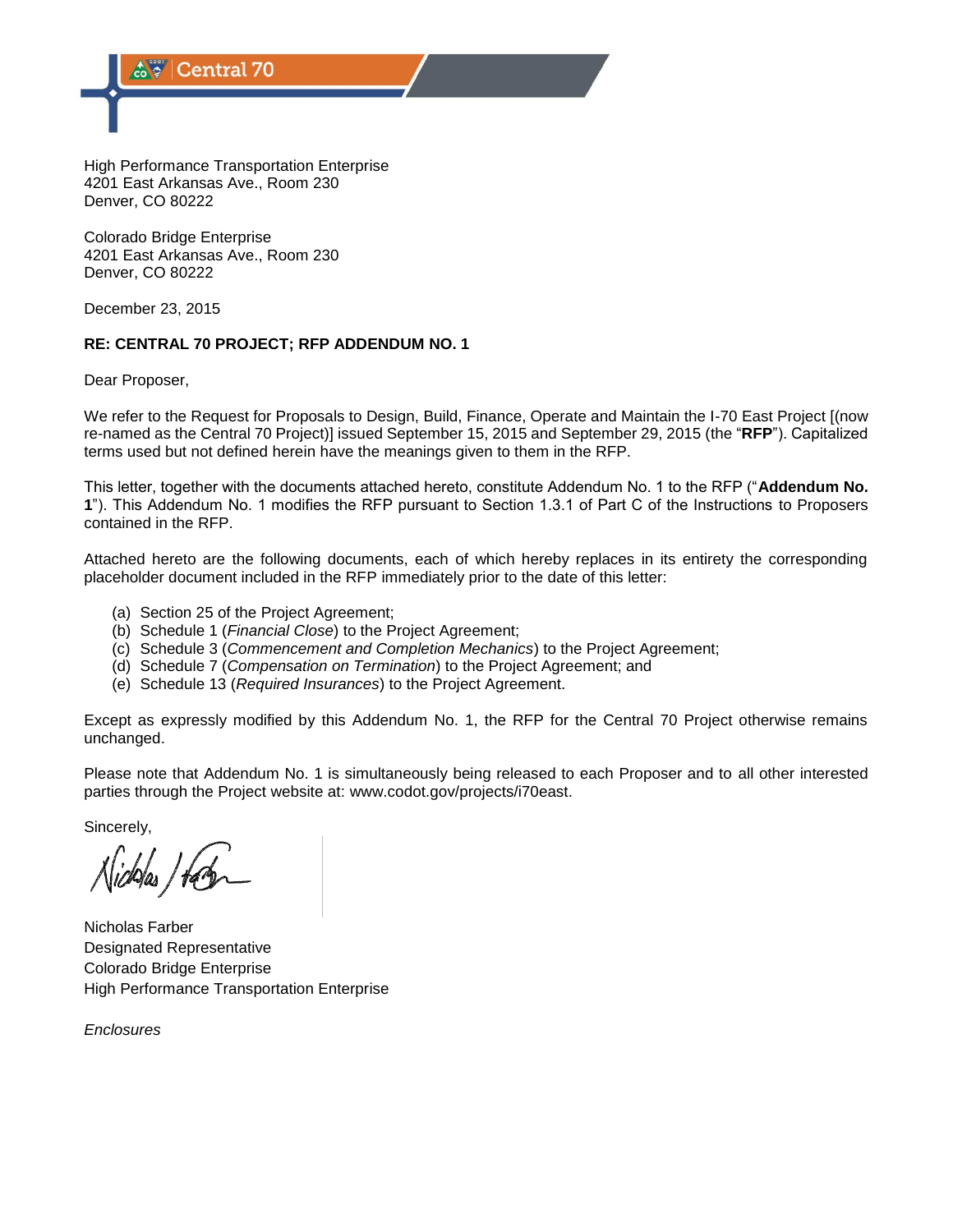### **Section 25 Insurance Provisions Rider**

[*In a future Addendum, the following definitions will be added to Part A of Annex A to the Agreement, and therefore deemed deleted from this document (to the extent that this document is not otherwise superseded by such Addendum).*]

| "Actual Benchmarked<br>Insurance Cost" | means, in respect of any Insurance Review Period, the aggregate of<br>the insurance premiums reasonably incurred by Developer to maintain<br>the Benchmarked Insurances during such period, excluding any<br>insurance premium tax or broker's fees and expenses. |
|----------------------------------------|-------------------------------------------------------------------------------------------------------------------------------------------------------------------------------------------------------------------------------------------------------------------|
| "Base Benchmarked                      | means, in respect of any Insurance Review Period:                                                                                                                                                                                                                 |

means, in respect of any Insurance Review Period:

Insurance Cost"

a. the greater of:

- i. the sum of:
	- A.  $\oint$   $\int_1^1$  indexed<sup>2</sup> annually from [*date of Preferred Proposer's Financial Proposal submission*] to the first day of such Insurance Review Period; *plus*
	- B. the amount calculated pursuant to paragraph a.i.A. of this definition, indexed from the first day of such Insurance Review Period to the second Insurance Renewal Date in such Insurance Review Period; and
- ii. either:
	- A. in respect of the first Insurance Review Period, the Actual Benchmarked Insurance Costs for such period; or
	- B. in respect of any other Insurance Review Period, the amount calculated pursuant to paragraph **a.ii.A** of this definition, indexed annually in respect of each subsequent Insurance Review Period from each Insurance Renewal Date in respect of which such costs were originally paid to the corresponding Insurance Renewal Date in such subsequent Insurance Review Period,

 $\overline{a}$ 1 This will be the amount specified in Form E to the ITP as submitted in the Preferred Proposer's Financial Proposal (subject to adjustment in accordance with the instructions to that Form). Form E shall be amended in a future Addendum to conform to this Section 25.

<sup>&</sup>lt;sup>2</sup> Note to Proposers: The indexation mechanism in <u>Section 2.3</u> of the Agreement will be revised in a future Addendum, including to account for the use of such term in this Section 25 and in Schedule 13.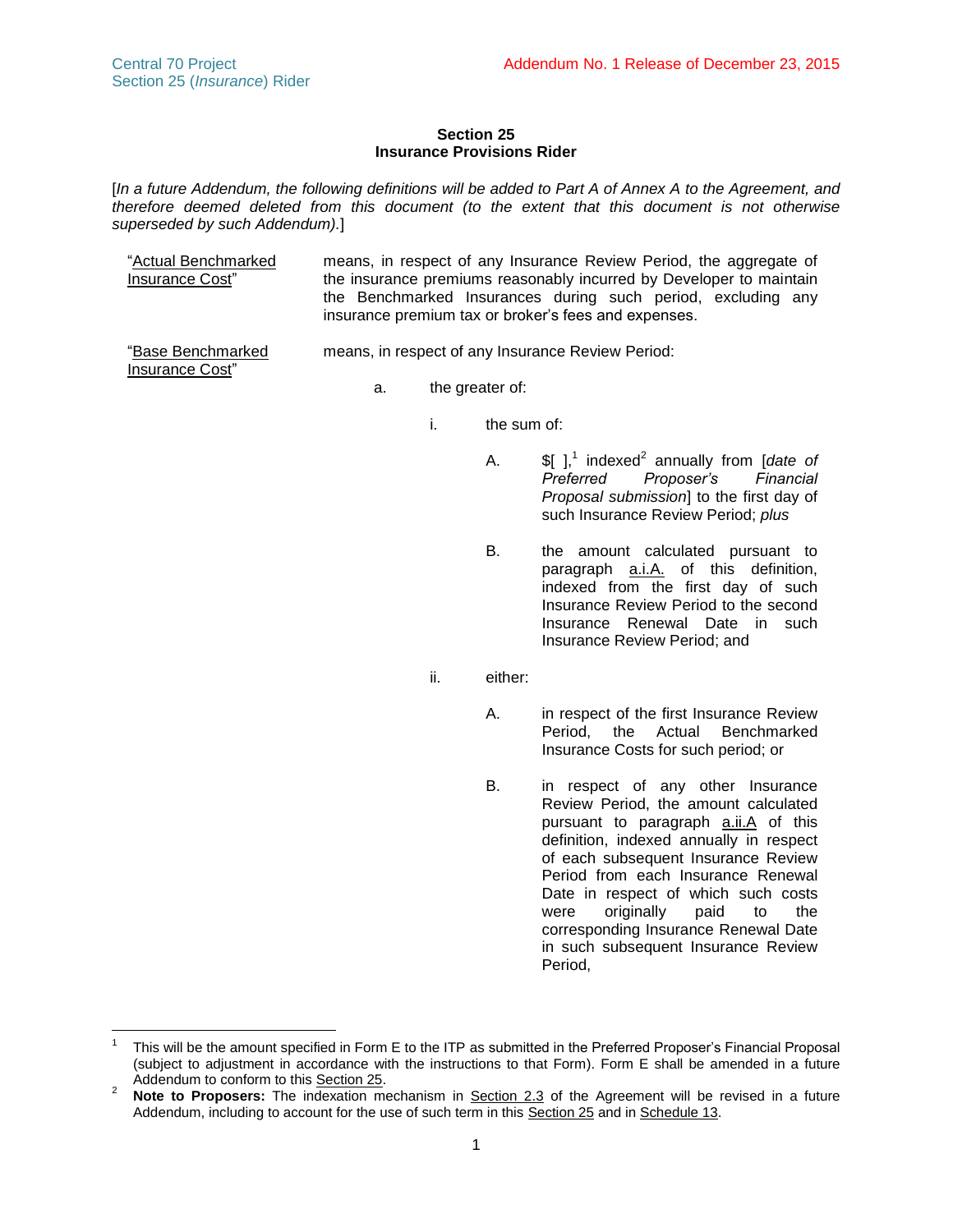"Base Benchmarked Insurance Deduction" *less*

b. any Base Benchmarked Insurance Deduction in respect of such Insurance Review Period.

means, in respect of any Uninsurable risk or any Unavailable Term that relates to any Benchmarked Insurance, an amount calculated in respect of an Insurance Review Period that equals:

- a. the amount (if any) by which the Base Benchmarked Insurance Cost would have been a lesser amount had:
	- i. such risk been an Uninsurable risk; or
	- ii. such Insurance Term been an Unavailable Term,

in the case of either i. or ii., as of the dates by reference to which the Base Benchmarked Insurance Cost in respect of such Insurance Review Period is calculated; or

- <span id="page-2-1"></span><span id="page-2-0"></span>b. if, in the reasonable opinion of the Insurance Broker that prepares the applicable Joint Insurance Cost Report, it is impossible to determine an amount pursuant to paragraph a. of this definition in respect of any such Uninsurable risk or Unavailable Term, the amount (if any) by which it is reasonable to reduce the Base Benchmarked Insurance Cost under such circumstances, having due regard (to the extent possible) to:
	- i. the amount by which the Actual Benchmarked Insurance Cost is less than it would have been as a result of such risk becoming an Uninsurable risk or of such Insurance Term becoming an Unavailable Term; and
	- ii. the amount determined pursuant to paragraph [b](#page-2-0)[.i.](#page-2-1) of this definition as a percentage of the Actual Benchmarked Insurance Cost as calculated immediately prior to such risk becoming an Uninsurable risk or such Insurance Term becoming an Unavailable Term.

means the Substantial Completion Date.

"Benchmarked Insurance Inception Date"

"Benchmarked Insurances"

means all of the Insurance Policies required pursuant to Section 2 of Schedule 13 (*Required Insurances*).

"Eligible Insurer" means an insurer that: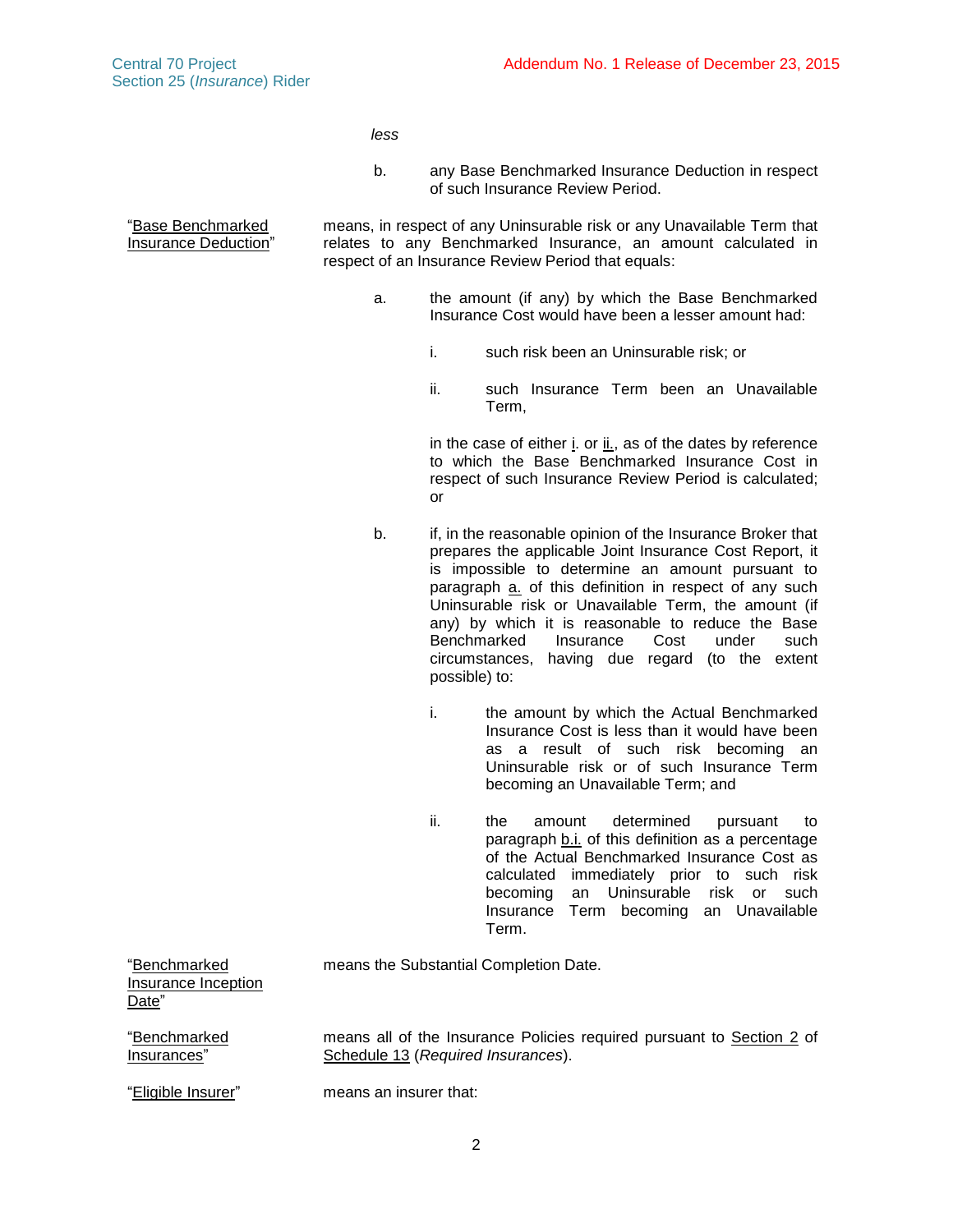- a. is authorized to transact insurance in the State;
- b. except as otherwise Approved by the Enterprises, has either (i) a policyholder's management and financial size category rating of not less than "A-X" according to A.M. Best's Financial Strength Rating and Financial Size Category or (ii) a rating of not less than "BBB" according to Standard and Poor's Rating Services;
- c. is not the subject of:
	- i. an Insolvency Event; or
	- ii. a Governmental Authority order or directive limiting its business activities as related to or affecting any Insurance Policies placed or to be placed with such insurer; and
- d. satisfies any conditions imposed by the Enterprises as a condition to any Approval given pursuant to  $b$ . of this definition.

"Exceptional Cost" means, in respect of an Insurance Review Period, the amount, if positive (and, if not, \$0), calculated as:

> "Exceptional Cost" = Insurance Cost Increase – (20% x Base Benchmarked Insurance Cost in respect of that Insurance Review Period).

"Exceptional Saving" means, in respect of an Insurance Review Period, the amount if positive (and, if not, \$0), calculated as:

> "Exceptional Saving" = Insurance Cost Decrease – (20% x Base Benchmarked Insurance Cost in respect of that Insurance Review Period).

"Insurance Broker" means Developer's insurance broker, provided that such broker shall at all times be a reputable international insurance broker of good standing.

"Insurance Cost Decrease" means, if the Insurance Cost Differential is less than \$0, the amount thereof multiplied by minus one.

"Insurance Cost Differential" means, subject to the procedure set out in Section [25.7,](#page-13-0) the amount determined as follows:

"Insurance Cost Differential" = (ABIC - BBIC) - (PIC),

*where*:

"ABIC" is the Actual Benchmarked Insurance Cost;

"BBIC" is the Base Benchmarked Insurance Cost; and

"PIC" is any Project Insurance Change (which, for certainty, can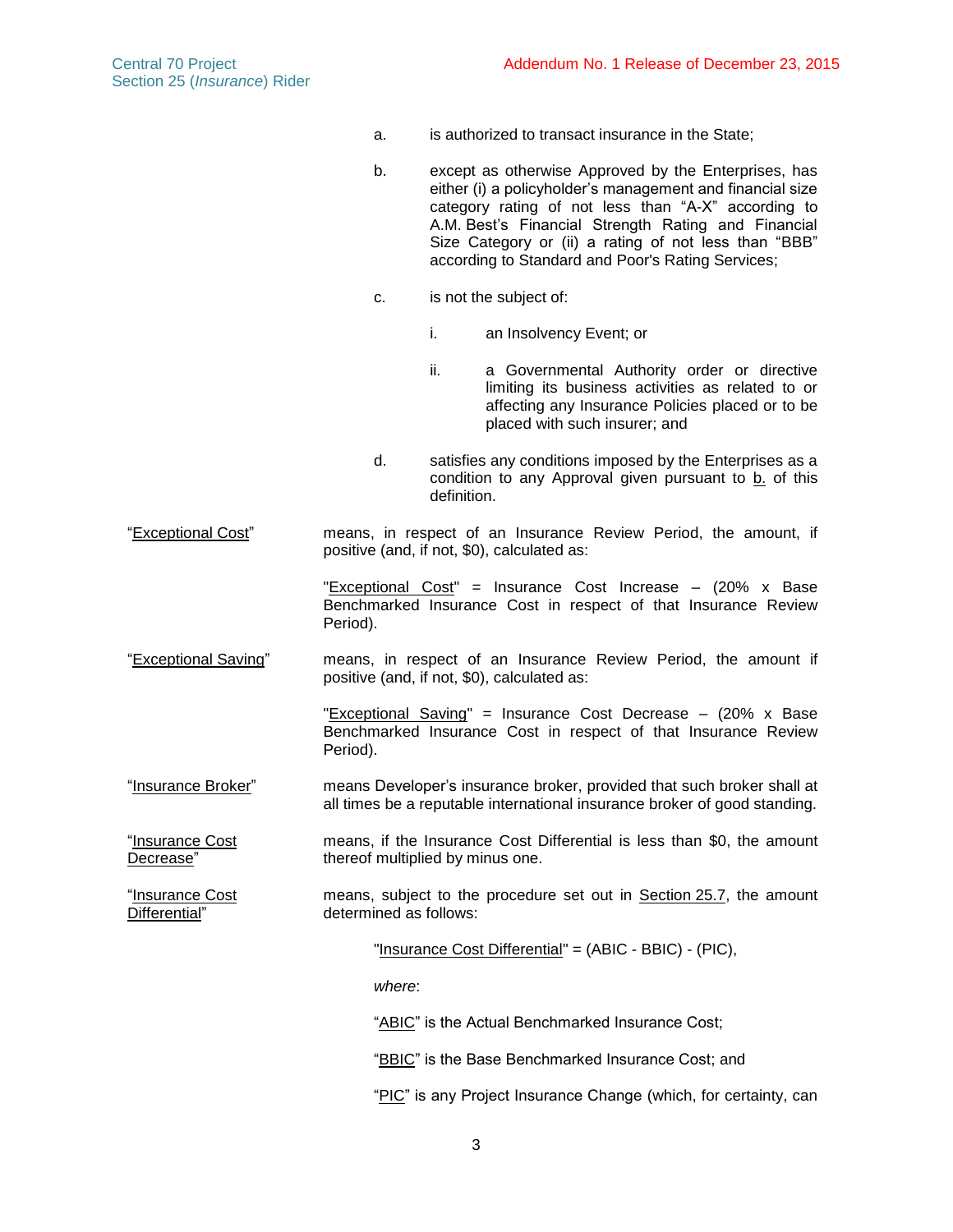be less than \$0). "Insurance Cost Increase" means, if the Insurance Cost Differential is greater than \$0, the amount thereof. "Insurance Policies" has the meaning given to it in Section 25.1.1. $^3$ "Insurance Renewal Date" means the first anniversary of the Benchmarked Insurance Inception Date and, thereafter, each date falling on the anniversary of the prior Insurance Renewal Date. "Insurance Review Period" means: a. the two year period commencing on the Benchmarked Insurance Inception Date and ending on the Calendar Day immediately prior to the second Insurance Renewal Date; and b. each subsequent two year period commencing on each even-numbered anniversary of the Benchmarked Insurance Inception Date and ending on the Calendar Day immediately prior to the second anniversary of the first day of such two year period, in the case of either a. or b., except where the end of such period lies beyond the last Calendar Day of the Term, in which case the relevant Insurance Review Period shall end on the last Calendar Day of the Term. "Insurance Term" means a provision that must be included in one or more of the Insurance Policies in order for Developer to comply with Section [25.1.1.](#page-6-0) "Joint Insurance Cost Report" has the meaning given to it in Section [25.7.2.](#page-13-1) "Project Insurance Change" means any net increase or net decrease in the Actual Benchmarked Insurance Cost relative to the Base Benchmarked Insurance Cost (including any such increase or decrease resulting from a change in the amount of any deductible), excluding only any increase or decrease arising from: a. any unavoidable circumstances generally prevailing in the Relevant Insurance Markets; and b. any claims history in relation to the Project resulting from the acts or omissions of the Enterprises and/or CDOT, with the amount of any such net increase or net decrease to be expressed as a positive number in the event of a net increase and a

negative number in the event of a net decrease for purposes of

<sup>3</sup> Note to Proposers: The definition of "Insurance Policies" currently in Annex A of the Agreement will be revised in a future Addendum to reflect this definition.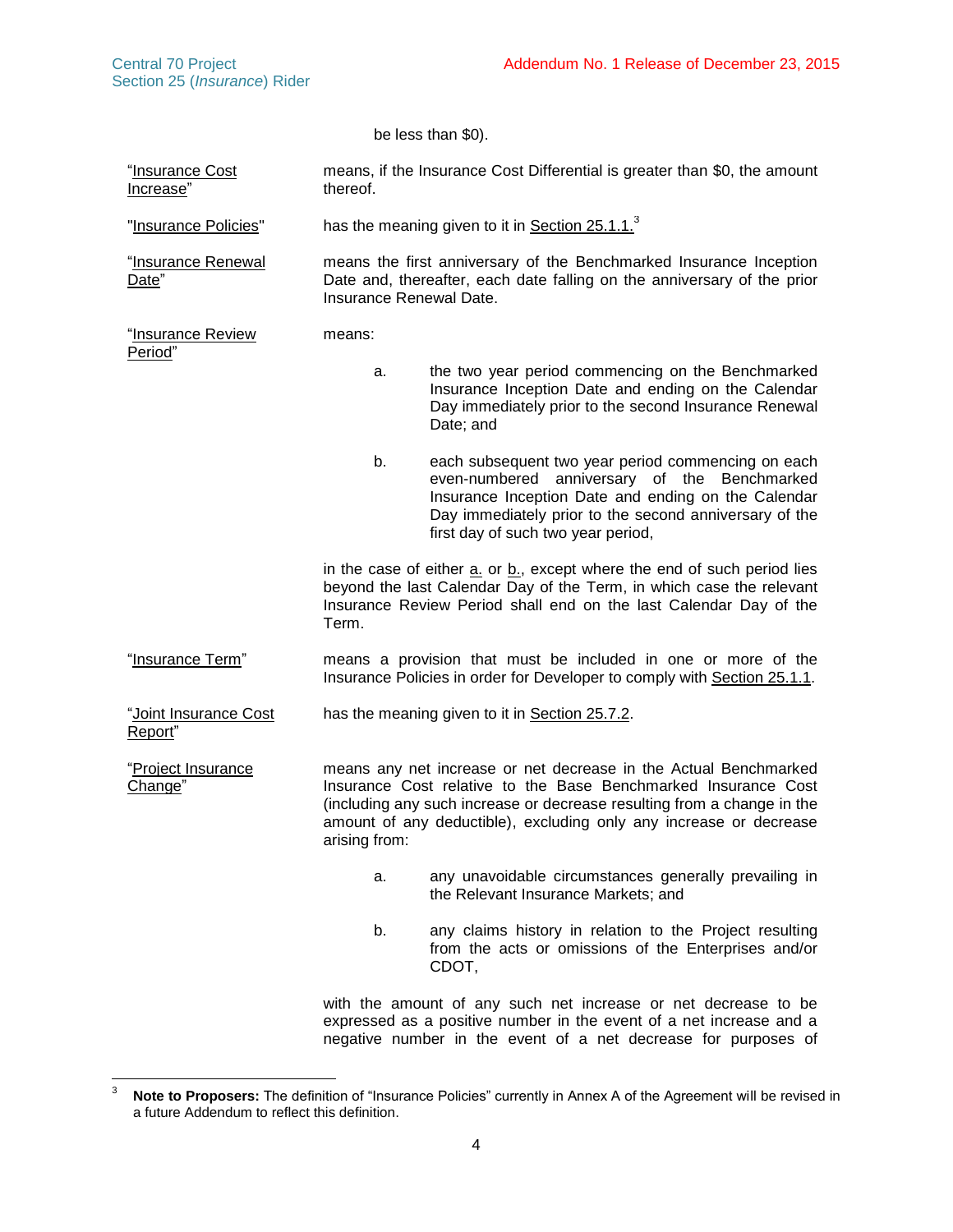| Section 25 (Insurance) Rider      |                                                                                                                                                                                                                                  |
|-----------------------------------|----------------------------------------------------------------------------------------------------------------------------------------------------------------------------------------------------------------------------------|
|                                   | determining the Insurance Cost Differential.                                                                                                                                                                                     |
| "Relevant Insurance<br>Markets"   | the insurance markets which collectively insure the majority of<br>transportation-related infrastructure projects in the United States from<br>time to time, which as of the Agreement Date are New York, Bermuda<br>and London. |
| "Specified Additional<br>Insured" | means each:                                                                                                                                                                                                                      |
|                                   | Indemnified Party;<br>a.                                                                                                                                                                                                         |

- b. any Railroad to the extent required to be treated as an additional insured under any Insurance Policy;
- c. any Utility Owner to the extent required to be treated as an additional insured under any Insurance Policy;
- d. any other Person as and when agreed by the Parties or otherwise reasonably required by the Enterprises.

"Unavailable Term" means any Insurance Term that, at the time an Insurance Policy is obtained or renewed:

- a. is not available to Developer in the worldwide insurance market from Eligible Insurers on terms required by this Agreement; or
- b. is not generally being incorporated in insurance procured in the worldwide insurance market from Eligible Insurers by contractors in relation to transportation-related infrastructure projects in the United States due to the level of the insurance premium payable for insurance incorporating such Insurance Term.
- "Uninsurable" means a risk, at the time an Insurance Policy is required to be obtained or renewed:
	- a. for which Insurance Policies are not available to Developer in the worldwide insurance market from Eligible Insurers on terms required by this Agreement; or
	- b. that is not generally being insured against in insurance procured in the worldwide insurance market from Eligible Insurers by contractors in relation to transportation-related infrastructure projects in the United States due to the level of the insurance premium payable for insuring such risk.

**\* \* \***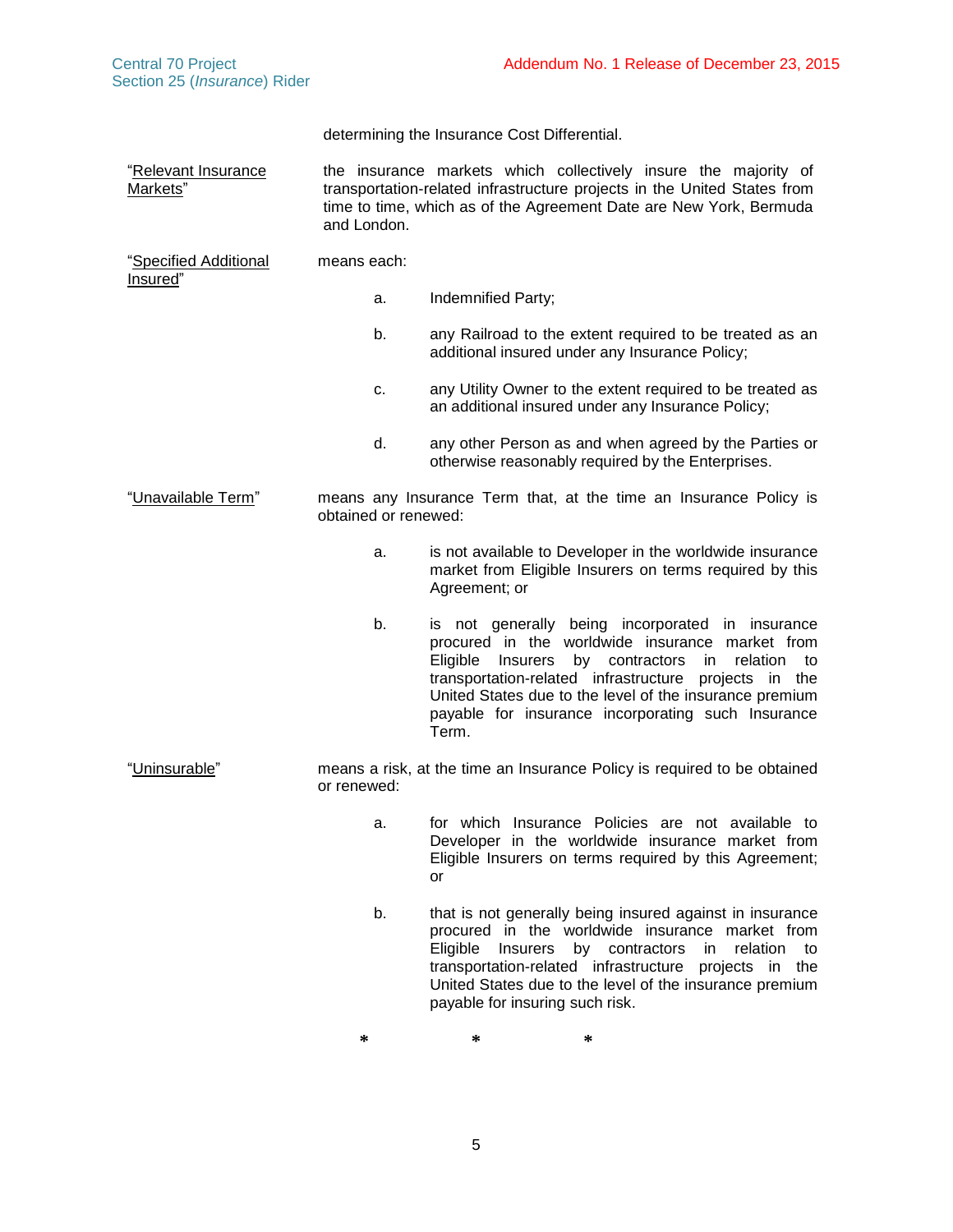# **25. INSURANCE**

# **25.1. Obligation to Obtain and Maintain Insurance**

- <span id="page-6-0"></span>25.1.1. Developer shall, at a minimum, obtain and maintain, or cause to be obtained and maintained, all insurance policies specified in Schedule 13 (*Required Insurances*) (the "Insurance Policies") pursuant to the requirements of this Section 25 and Schedule 13 (*Required Insurances*).
- 25.1.2. Notwithstanding Section [25.1.1,](#page-6-0) Developer acknowledges and agrees that:
	- a. the Enterprises make no representation or warranty as to the adequacy or sufficiency of the minimum Insurance Policy requirements specified in this Agreement, including as to whether such Insurance Policies shall be adequate to protect Developer against:
		- i. the performance or non-performance of its obligations under this Agreement;
		- ii. the risks it is assuming under this Agreement; and
		- iii. its liabilities to any third party;
	- b. except as otherwise expressly provided in this Agreement, no limit of liability specified for any Insurance Policy, or approved variances therefrom, shall preclude the Enterprises from exercising any right otherwise available to them under this Agreement or at Law; and
	- c. to the extent required by Law in connection with Work to be performed during the Term, Developer shall obtain and maintain, or cause to be obtained and maintained, in addition to the Insurance Policies, such other insurance policies for such amounts, for such periods of time and subject to such terms, as required by Law.
- <span id="page-6-1"></span>25.1.3. For certainty, the insurance coverage Developer is required to obtain and maintain, or cause to be obtained and maintained, pursuant to Sections [25.1.1](#page-6-0) and [25.1.2.c](#page-6-1) may support but shall not limit Developer's indemnification and defense obligations under this Agreement.

### **25.2. General Insurance Requirements**

- 25.2.1. Placement of insurance with Eligible Insurers
	- a. All Insurance Policies shall be obtained from, and maintained with, Eligible Insurers.
	- b. If an insurer providing any Insurance Policy ceases to be an Eligible Insurer, then Developer shall promptly, and in any event within 10 Working Days of such event occurring, secure alternate coverage with an Eligible Insurer unless the Enterprises otherwise Approve the continued maintenance of such Insurance Policy with the existing insurer.

#### 25.2.2. Language; governing law

All Insurance Policies shall be issued in the English language and governed by the laws of Colorado.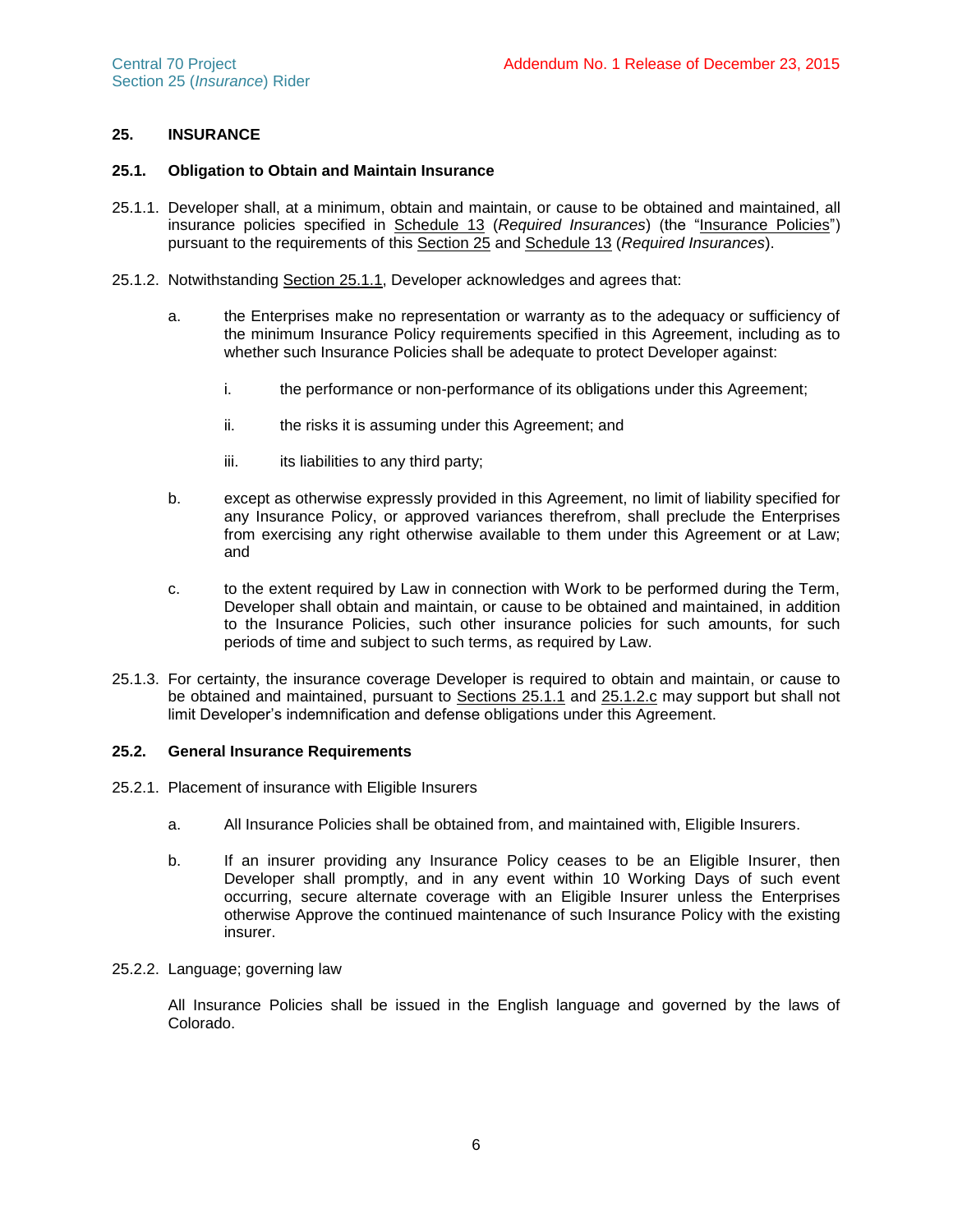### 25.2.3. Developer liability and deductibles

Except to the extent included in any Termination Amount or in any compensation paid with respect to a Supervening Event or Change, as between Developer and the Enterprises, Developer shall be liable for all insurance deductibles, premiums, and liabilities in excess of the coverage provided under any Insurance Policy, and the Enterprises shall have no liability for the same.

#### 25.2.4. Primary coverage

- a. Each Insurance Policy shall provide that the coverage thereof is primary and noncontributory with respect to all named insureds, additional insureds (including the Enterprises, CDOT and the Specified Additional Insureds) and loss payees, as their interests may appear.
- b. Any insurance or self-insurance that is maintained by an insured or any additional insured (including the Enterprises, CDOT and any Specified Additional Insured) in addition to any Insurance Policy shall be in excess of such Insurance Policy and not contribute with it.

### 25.2.5. Endorsements

Each Insurance Policy shall be written or endorsed such that:

- a. any:
	- i. failure on the part of a named or any additional insured (including any Specified Additional Insured) to comply with reporting provisions or other conditions of such Insurance Policy;
	- ii. breach of representation or warranty by, breach of any provision in such policy by, or other action or inaction of, a named insured, any additional insured (including any Specified Additional Insured) or others; or
	- iii. change in ownership of all or any portion of the Project or Developer's interest in the same,

shall not affect or vitiate the coverage provided under such Insurance Policy to the other named insureds or any additional insureds (including any Specified Additional Insured) (or to any such named insured's or additional insured's respective members, directors, officers, employees and agents);

- b. such Insurance Policy shall apply separately to each named insured and additional insured (including any Specified Additional Insured) against whom a claim is made or suit is brought, except with respect to the limits of the insurer's liability;
- c. coverage under and limits with respect to such Insurance Policy cannot be canceled, voided, suspended, lapsed, modified or reduced except following 30 Calendar Days' (or for non-payment of premium, 10 Calendar Days') prior notice by registered or certified mail (return receipt requested) to the Enterprises, where the insurer shall not have any limitation of liability for failure to provide such notice;
- d. endorsements adding additional insureds (including Specified Additional Insureds) to required policies shall contain no limitations, conditions, restrictions or exceptions to coverage beyond those that apply under the Insurance Policy generally; and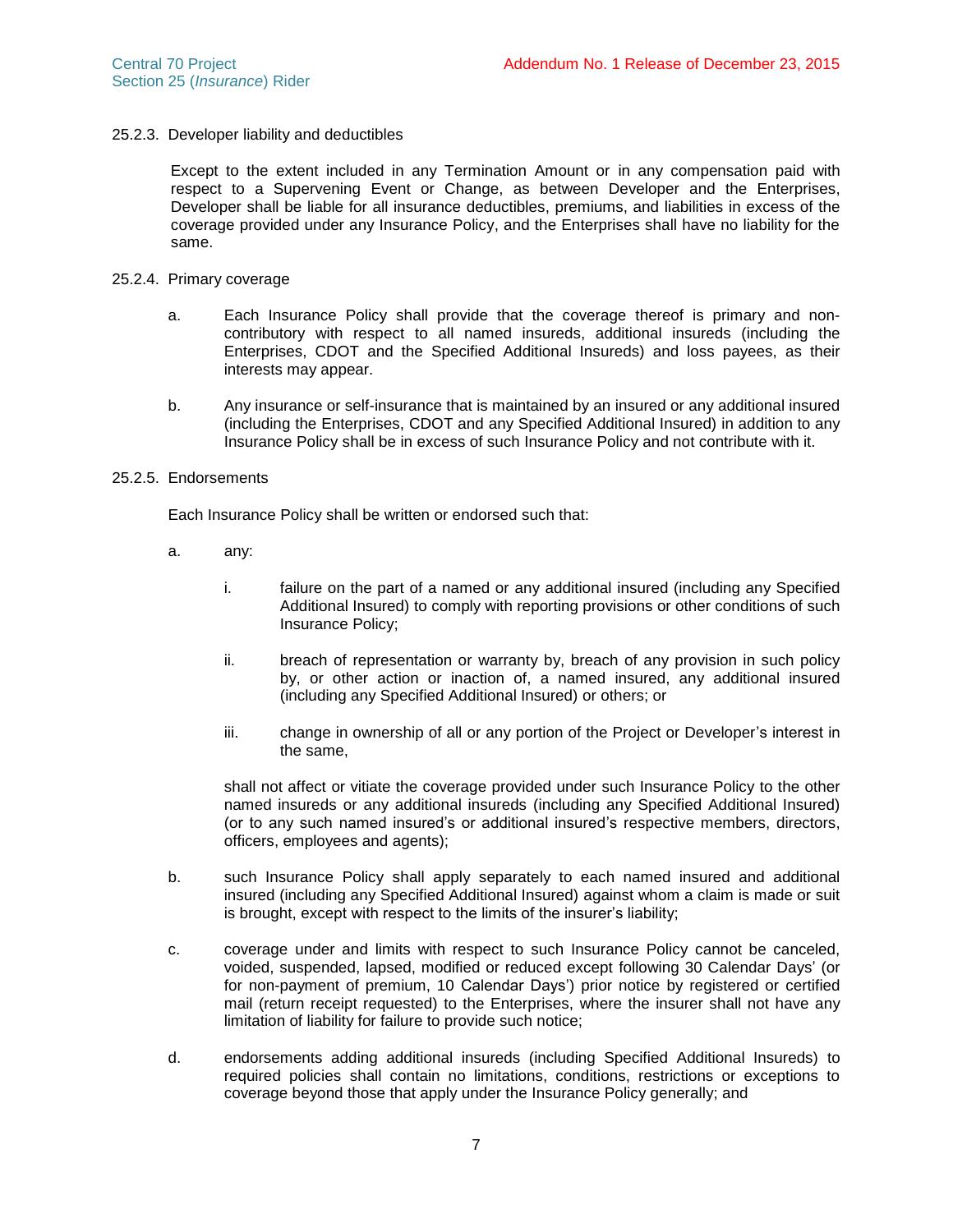<span id="page-8-1"></span>e. Specified Additional Insureds may be added as additional insureds from time to time as anticipated by the definition thereof,

in the case of each of [a.](#page-8-0) to [e.](#page-8-1), to the extent not prohibited by Law.

- <span id="page-8-0"></span>25.2.6. Waivers of subrogation
	- a. The Enterprises waive all rights against each Developer-Related Entity, and Developer waives all rights against the Enterprises, CDOT and each Specified Additional Insured, in each case for any claims to the extent covered and paid by the Insurance Policies, or by any other insurance obtained and maintained pursuant to Section 25.1.2.c, except such rights as they may have to the proceeds of such insurance.
	- b. Developer shall require each Principal Subcontractor and all Subcontractors, to the extent applicable, to provide written waivers (equivalent to Developer's waivers set out in Section [25.2.6.a\)](#page-8-0) in favor of the Enterprises, CDOT and each Specified Additional Insured. 4
	- c. The Enterprises may, at their discretion (provided that such discretion is exercised and notice of the same is given to Developer at least 15 Calendar Days prior to any associated loss) require Developer to provide written waivers equivalent to the waivers set out in Sections [25.2.6.a](#page-8-0) and 25.2.6.b in favor of the City of Denver, Denver Public Schools and the Cover Maintainer.

### 25.2.7. Defense costs

No defense costs shall be included within or erode the limits of coverage under any Insurance Policy, except that defense costs may be included within the limits of coverage under each Insurance Policy required pursuant to Sections 1.2, 1.4, 1.5, 1.6, 2.2, 2.4, 2.5 and 2.6 of Schedule 13 (*Required Insurances*).

25.2.8. Exhaustion of limits

With respect to each Insurance Policy required pursuant to Sections 1.2 and 2.2 of Schedule 13 (*Required Insurances*), whenever the aggregate limit is exhausted by at least 25% of the required aggregate limit by claims paid or reserved by insurer(s) (such that, for certainty, 75% or less of such required aggregate limit then remains available), Developer shall promptly:

- a. notify the Enterprises of such exhaustion; and
- b. and in any event within five Working Days, deliver evidence to the Enterprises (such evidence reasonable satisfactory to the Enterprises) that Developer has obtained, or caused to be obtained, additional insurance to reinstate the aggregate limit to the minimum amount required by Section 1.2 or Section 2.2 of Schedule 13 (*Required Insurances*), as the case may be.

## **25.3. Verification of coverage**

- <span id="page-8-2"></span>25.3.1. Developer shall, not less than five Working Days prior to the effective (or renewal) date of each Insurance Policy, deliver to the Enterprises:
	- a. a written certificate of insurance that:

 $\overline{4}$ Note to Proposers: The form of Principal Subcontractor Direct Agreements, which will be provided in a subsequent Addendum, will incorporate this waiver.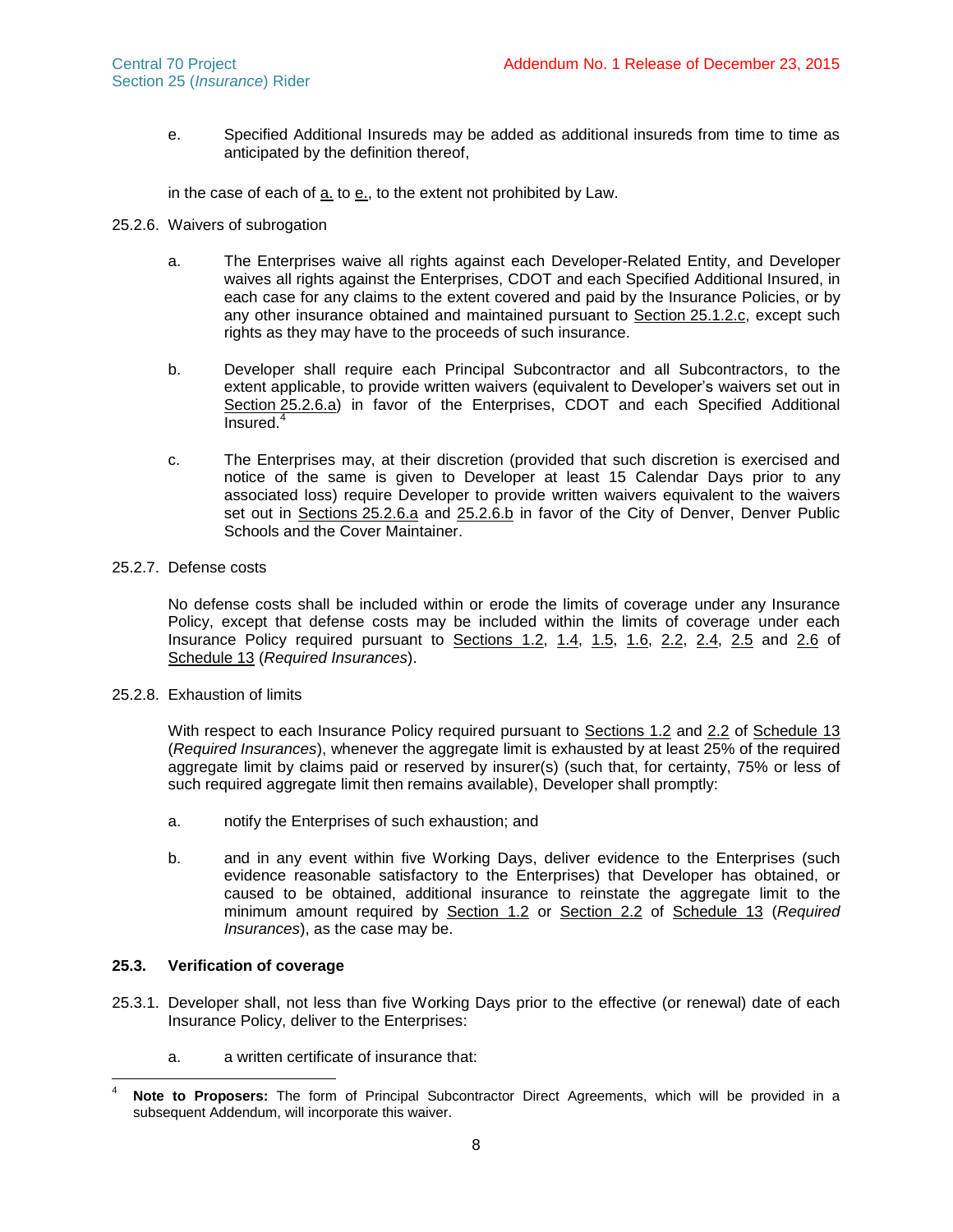- i. is on the most recent ACORD form consistent with the required coverage and in standard form;
- ii. states the identity of all insurers, named insureds and additional insureds;
- iii. states the type and limits of coverage;
- iv. included as attachments all additional insured endorsements; and
- v. is signed by an authorized representative of the insurer shown on the binder; and
- <span id="page-9-0"></span>b. a letter from the Insurance Broker placing the Insurance Policy addressed to the Enterprises certifying that:
	- i. such Insurance Broker has reviewed this Section 25 and Schedule 13 (*Required Insurances*);
	- ii. the Insurance Policy so certified has been issued in accordance with this Section 25 and Schedule 13 (*Required Insurances*);
	- iii. all premiums in respect of such Insurance Policy have been paid, or arrangements have been made to pay such premiums in a timely manner; and
	- iv. in the absence of material non-disclosure, misrepresentation or fraud by the named insured, the Enterprises may rely on such letter.
- <span id="page-9-1"></span>25.3.2. Developer shall promptly, and in any event no later than 90 Calendar Days after the effective (or renewal) date of each Insurance Policy, deliver to the Enterprises a true and complete certified copy of each such Insurance Policy, including all endorsements thereto, provided that if any Insurance Policy insures subject matter other than the Work or the Project (or any part of either thereof) any reference to such other subject matter may be removed from such certified copies so long as such certified copies are accompanied by a letter from the Insurance Broker confirming that such removal has no effect on the conclusions in the letter that it previously provided pursuant to Section [25.3.1.b](#page-9-0) in respect of such Insurance Policy.
- 25.3.3. If Developer fails to comply with its obligations under Sections [25.3.1](#page-8-2) or [25.3.2,](#page-9-1) the Enterprises shall, without limiting any of their other rights under this Agreement, have the right, but not the obligation, without notice to Developer, to:
	- a. obtain any insurance that is the subject of such failure at Developer's cost and expense; and/or
	- b.  $\qquad$  exercise their right to suspend, in whole or in part, the Work pursuant to Section 23.3.1.<sup>5</sup>

## <span id="page-9-3"></span>**25.4. Reporting and Handling of Claims**

- <span id="page-9-2"></span>25.4.1. Developer's obligations to report and process claims
	- a. Unless notified otherwise by the Enterprises pursuant to Section [25.4.2.a](#page-10-0) with respect to the Enterprises' (or CDOT's) insurance claims (and potential claims), as between the Enterprises and Developer, Developer shall:

<sup>5</sup> Note to Proposers: Section 23.3.2 shall be revised in a future Addendum to clarify that a suspension due to a failure to maintain insurance (or proof thereof) shall be treated as equivalent to an unsafe condition, such that Developer would not be entitled to claim a Compensation Event in connection with any such suspension.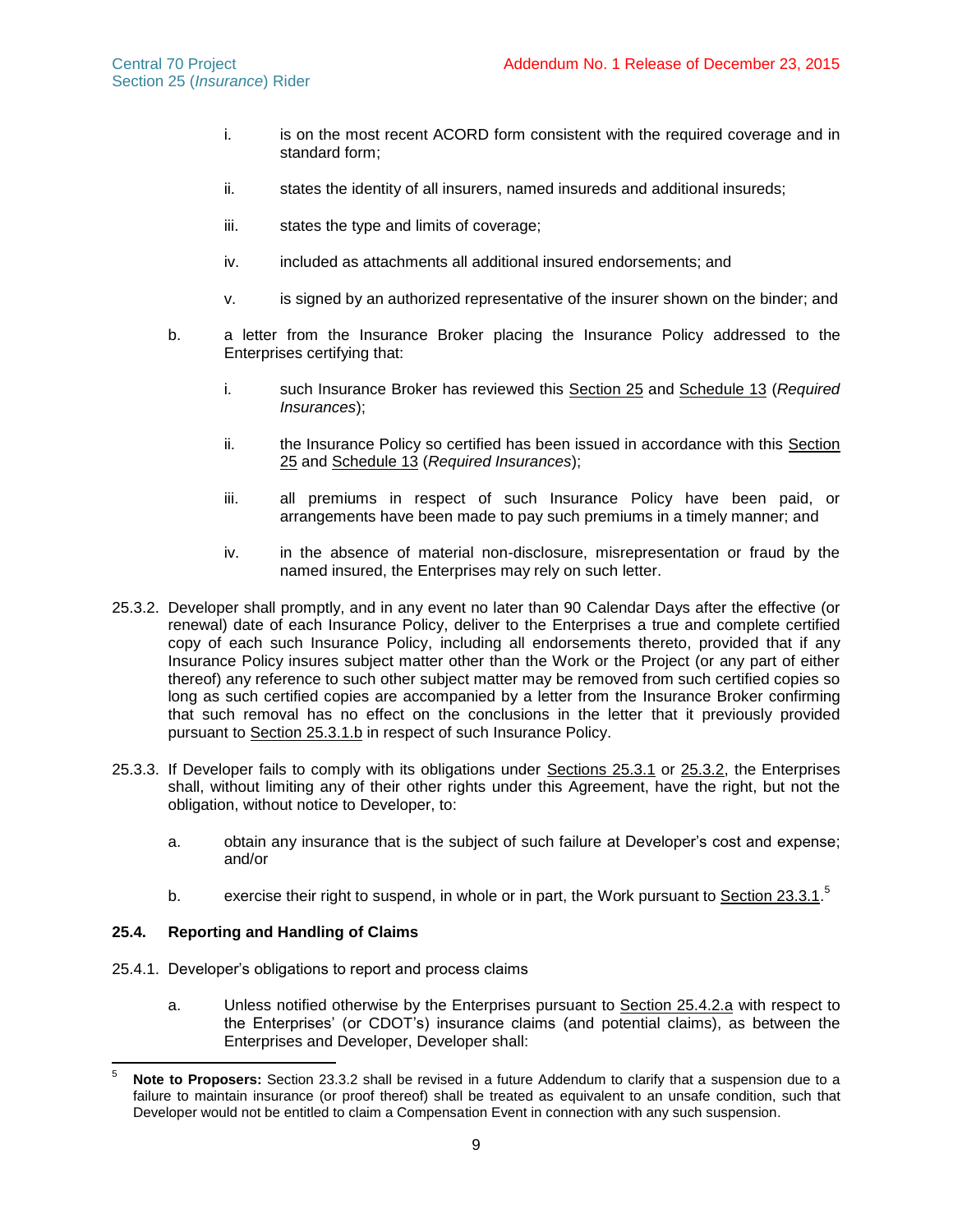- i. promptly report and process all potential claims under the Insurance Policies;
- ii. promptly and diligently pursue all claims pursuant to the claims procedures specified in such Insurance Policies, whether for defense or indemnity or both; and
- iii. enforce all legal rights against insurers under the Insurance Policies and under Law in order to collect on all claims, including pursuing necessary litigation and enforcement of judgments, provided that Developer shall be deemed to have satisfied this obligation if a judgment is not collectible through the exercise of lawful and diligent means,

in each case, to the extent applicable, following (x) notice to and regular consultation with the Enterprises pursuant to Section [25.4.1.b](#page-10-1) and (y) the use by Developer of Reasonable Efforts to reflect Enterprises' resulting input.

- <span id="page-10-2"></span><span id="page-10-1"></span>b. Developer shall:
	- i. promptly notify the Enterprises of any incident, potential claim, claim or other matter of which Developer becomes aware that:
		- A. involves or could conceivably involve an Indemnified Party as a defendant;
		- B. involves a claim or potential claim by Developer or any other Person under an Insurance Policy, or any other insurance obtained and maintained pursuant to Section 25.1.2.c, with, in any such case, a potential value of \$25,000 (indexed) or more;
		- C. involves a claim which is being denied by an insurer; or
		- D. involves a fatality, and
	- ii. regularly consult with the Enterprises (as and when reasonably requested by the Enterprises) regarding, and thereafter keep the Enterprises fully informed of, any incident, claim or matter of the type referenced in Sections [25.4.1.b.i.A](#page-10-2) through [25.4.1.b.i.D](#page-10-3) above (including, for certainty, any such incident, claim or matter of which Developer becomes aware by notice from the Enterprises).
- <span id="page-10-3"></span><span id="page-10-0"></span>25.4.2. Enterprise involvement in reporting and processing claims
	- a. Notwithstanding Section [25.4.1,](#page-9-2) the Enterprises (and CDOT, to the extent it is a Specified Additional Insured with respect to any relevant Insurance Policy) shall have the right, but not the obligation, to report directly to insurers and, subject to prior notice to Developer, process the Enterprises' (or, as applicable, CDOT's) claims under the Insurance Policies.
	- b. The Enterprises agree to promptly notify Developer of any Enterprise and/or CDOT incident, or any claim or potential claim against the Enterprises and/or CDOT, and/or any other matters that are reasonably expected to give rise to an insurance claim, in each case of which the Enterprises become aware, and to render to the insurers the Enterprises' and/or CDOT's defense of any claim resulting from the same under such Insurance Policies.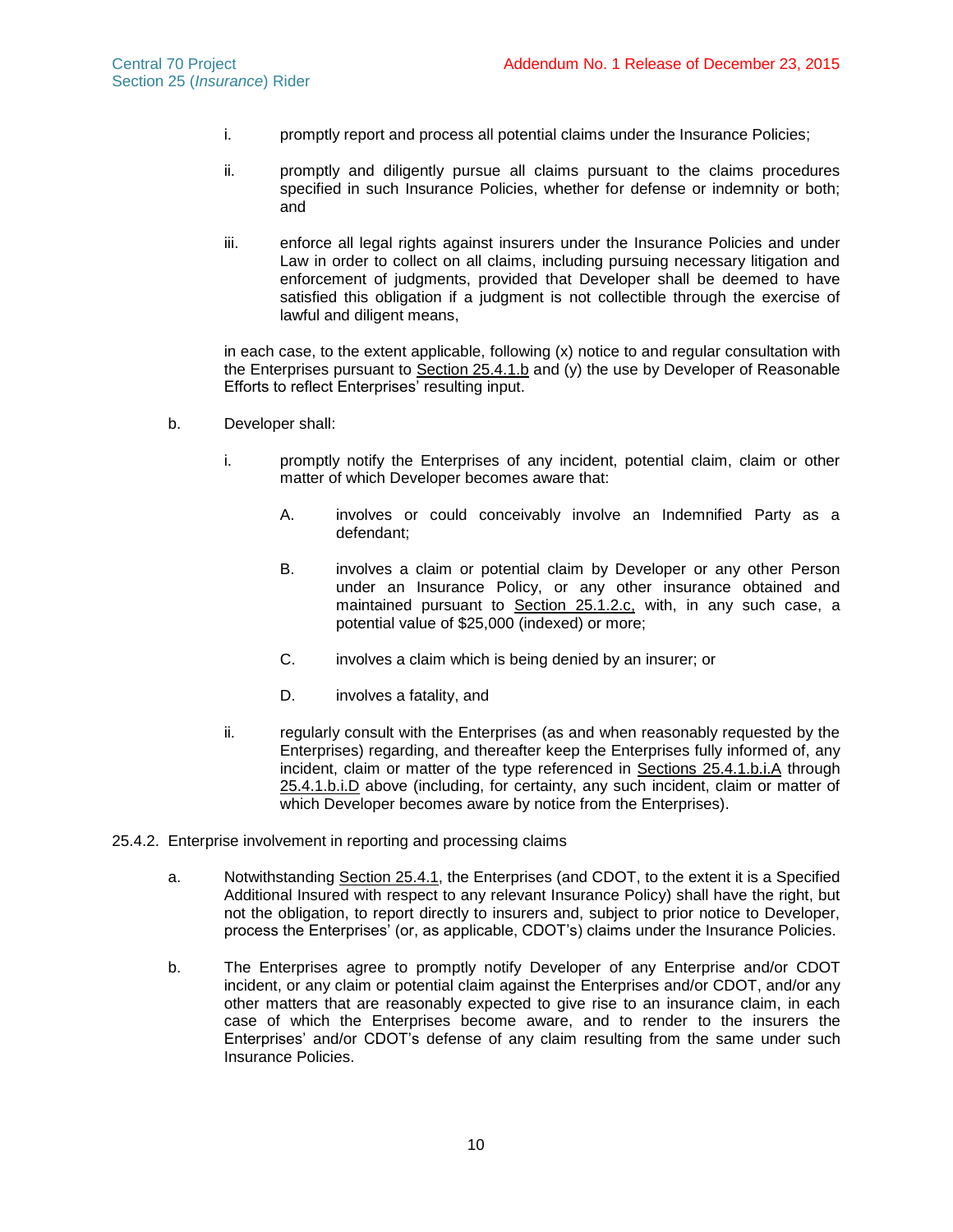c. The Enterprises shall use Reasonable Efforts to cooperate with Developer as necessary for Developer to satisfy its obligations under Section [25.4.1,](#page-9-2) including providing Developer a copy of all written materials that the Enterprises receive asserting a claim against the Enterprises and/or CDOT that is subject to defense by an insurer under an Insurance Policy.

### 25.4.3. Insurance meetings

Without limiting Developer's obligations under this Section [25.4,](#page-9-3) Developer and Developer's insurers and control claims adjuster shall meet with the Enterprises' designated insurance representatives at such intervals as the Enterprises may reasonably request, but no less than twice in each Calendar Year, to review all incidents, potential claims and claim files together with such other matters related to the Insurance Policies as the Enterprises may reasonably request.

# **25.5. Reinstatement**

 $[ ]^6$ 

 $\overline{\phantom{a}}$ 

## **25.6. Unavailability of Insurance**

- 25.6.1. Unavailability due to an Uninsurable risk
	- a. If a risk otherwise covered by any Insurance Policy becomes, or is likely to become, Uninsurable then:
		- i. Developer shall notify the Enterprises promptly, and in any event within five Working Days, after becoming aware of that any such risk has become, or is likely to become, Uninsurable;
		- ii. Developer shall thereafter provide the Enterprises with such information as the Enterprises reasonably request regarding the Uninsurable risk; and
		- iii. the Parties shall promptly meet to discuss the means by which the risk should be managed or shared under the circumstances.
	- b. If it is agreed or determined that any risk has become Uninsurable, then: $<sup>7</sup>$ </sup>
		- i. Developer shall be relieved of its obligations pursuant to Section [25.1.1](#page-6-0) to the extent, and only to the extent, that Developer's inability to comply with such obligations is due solely and directly to, and limited to the duration of, such risk having become Uninsurable; and
		- ii. the Enterprises shall (at their discretion): $8$ 
			- A. terminate this Agreement pursuant to Section 33.1.7 and pay to Developer an amount equal to the amount calculated pursuant to Section 2 of Schedule 7 (*Compensation on Termination*);

**Note to Draft:** The reinstatement provisions will be provided in a future Addendum.

Note to Proposers: Section 33.1.7 of the Agreement will be revised in a future Addendum to provide Developer with an opportunity to respond to certain Enterprise Termination Notices with respect to an Uninsurable risk such that the Agreement would remain in effect.

<sup>8</sup> **Note to Proposers** Section 33.1.7 of the Agreement as revised in a future Addendum will provide a default option if the Enterprises do not affirmatively choose one of the following options.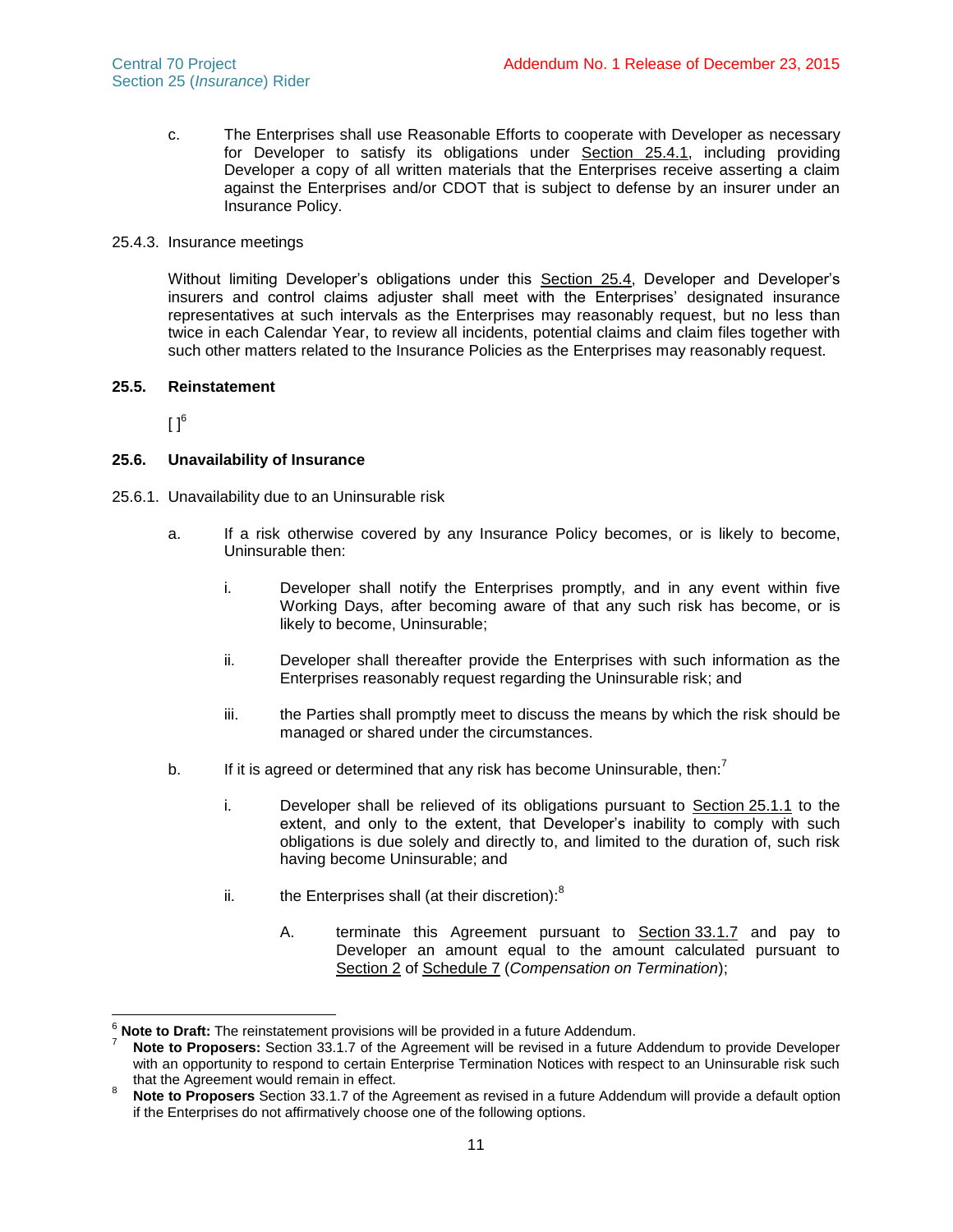- <span id="page-12-0"></span>B. elect to continue this Agreement, in which case, but only for so long as such risk remains Uninsurable:
	- (I) the Enterprises agree that, following the occurrence of such risk, they shall pay Developer an amount equal to the insurance proceeds that would have been payable under the Insurance Policies had such risk not become Uninsurable, subject to the limitations, conditions and exclusions set out in the certificates and policies of insurance relating to the relevant Insurance Policies most recently provided by Developer to the Enterprises (or, if no such certificates or policies of insurance have previously been provided, such limitations, conditions and exclusions as the Enterprises may reasonably determine would have applied), provided that Developer shall remain responsible for any deductibles; and
	- (II) in respect of each month during any part of which the relevant insurance relating to such risk is not maintained, Developer shall pay to the Enterprises, or (at the Enterprises' discretion during the Operating Period) the Enterprises shall set-off against the Performance Payments pursuant to Section 5 of Part 3 of Schedule 4 (*Payments*), an amount equal to the premium paid by Developer in respect of the relevant risk in respect of the month prior to such risk becoming Uninsurable (using a reasonable estimate of such amount where a precise figure is not available and pro-rating any annual or other premium previously payable where appropriate); or
- C. issue an Enterprise Change, as a result of which Developer shall be left in a No Better and No Worse position (relative to the position that it would have been had the Enterprises elected to proceed under Section [25.6.1.b.ii.B\)](#page-12-0) with respect to such Uninsurable risk and, for certainty, this Agreement shall continue.
- c. For so long as any risk remains Uninsurable and this Agreement remains in effect, Developer shall approach the insurance market at least once every three months to establish whether the risk continues to be Uninsurable. Promptly upon Developer becoming aware that the risk is no longer Uninsurable, Developer shall, as soon as is reasonably practicable, take out and maintain, or cause to be taken out and maintained, the insurance required to be maintained for such risk pursuant to this Agreement, and on such insurance becoming effective the provisions of Section 25.6.1.b shall cease to apply in respect of such risk.
- 25.6.2. Unavailable Terms
	- a. If any Insurance Term that would otherwise be included in an Insurance Policy becomes, or is likely to become, an Unavailable Term then:
		- i. Developer shall notify the Enterprises promptly, and in any event within five Working Days, after becoming aware of the existence of an Unavailable Term or the likelihood of an Insurance Term becoming an Unavailable Term;
		- ii. Developer shall thereafter provide the Enterprises with such information as the Enterprises reasonably request regarding the Unavailable Term; and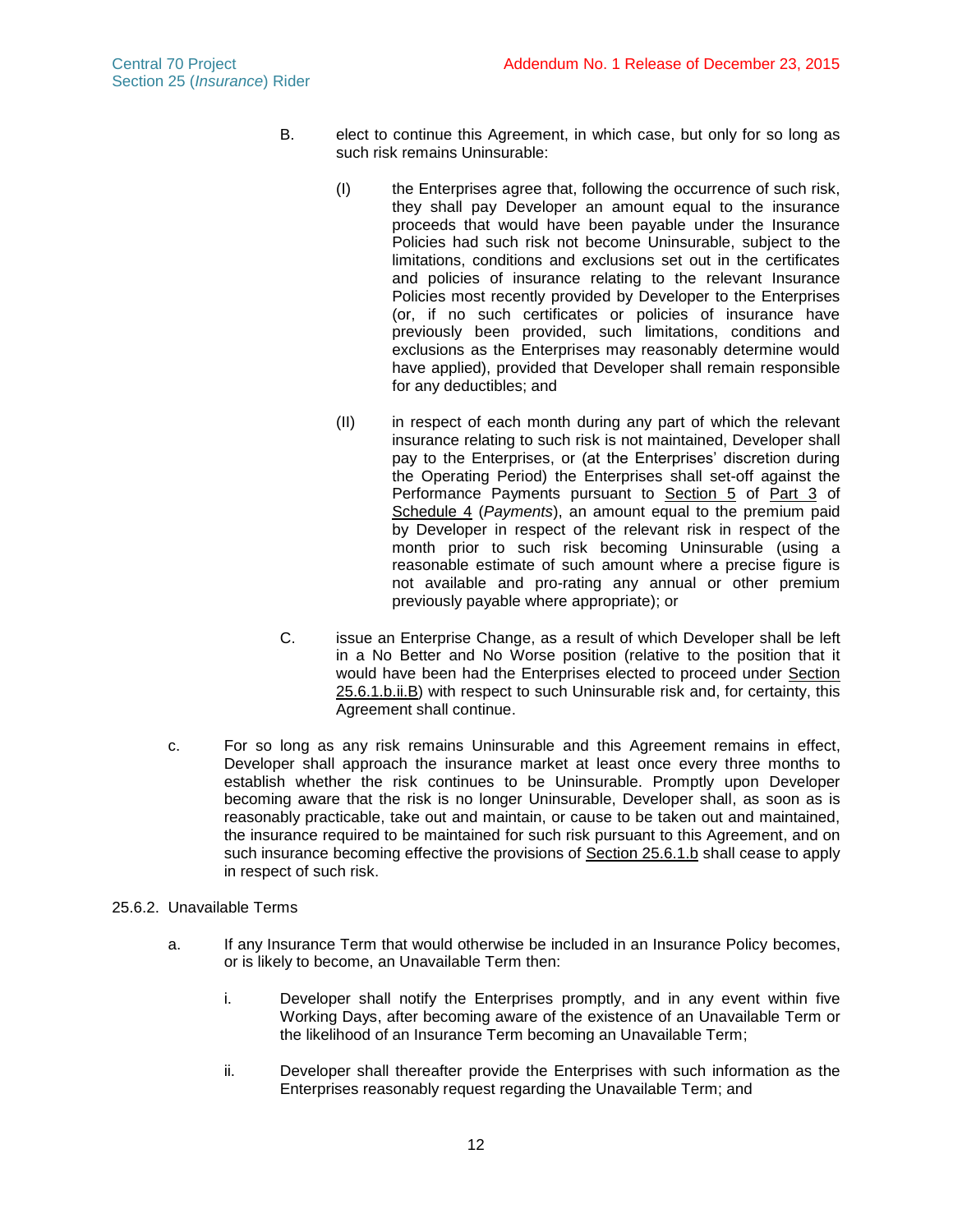- iii. the Parties shall promptly meet to discuss the means by which the existence of such Unavailable Term should be managed or its consequences shared under the circumstances.
- <span id="page-13-3"></span>b. If it is agreed or determined that an Insurance Term has become an Unavailable Term, then:
	- i. Developer shall be relieved of its obligations pursuant to Section [25.1.1](#page-6-0) to include the relevant Insurance Term in the relevant Insurance Policies to the extent, and only to the extent, that Developer's inability to comply with such obligations is due solely and directly to, and limited to the duration of, such term having become an Unavailable Term; and
	- ii. in respect of each month during any part of which the relevant Insurance Term is an Unavailable Term, Developer shall pay to the Enterprises, or (at the Enterprises' discretion during the Operating Period) the Enterprises shall set-off against the Performance Payments pursuant to Section 5 of Part 3 of Schedule 4 (*Payments*), an amount of premium equal to the amount paid by Developer in respect of the Unavailable Term in respect of the month prior to such term becoming an Unavailable Term (using a reasonable estimate of such amount where a precise figure is not available and pro-rating any annual or other premium previously payable where appropriate) net of any annual amount paid or payable by Developer with respect to such month to maintain, or cause to be maintained, any (whether full or partial) alternative or replacement term and/or condition in respect of such Insurance Term pursuant to Section [25.6.2.d.](#page-13-2)
- c. For so long as an Insurance Term is an Unavailable Term, Developer shall approach the insurance market at least once every three months to establish that the relevant term remains an Unavailable Term. Promptly upon Developer becoming aware that the term is no longer an Unavailable Term, Developer shall, as soon as is reasonably practicable, take out and maintain, or cause to be taken out and maintained, the relevant insurance including such previously Unavailable Term pursuant to this Agreement, and on such insurance becoming effective the provisions of Section [25.6.2.b](#page-13-3) shall cease to apply in respect of such Insurance Term.
- <span id="page-13-2"></span>d. Notwithstanding Section [25.6.2.b,](#page-13-3) to the extent that it is agreed or determined that an alternative to or replacement of the Unavailable Term is available to Developer in the worldwide insurance market with Eligible Insurers, which if included in the relevant Insurance Policy would fully or partially address Developer's inability to fully comply with its obligations pursuant to Section [25.1.1,](#page-6-0) at a cost which contractors in relation to transportation-related infrastructure projects in the United States are (at such time) generally prepared to pay, Developer shall obtain and maintain, or cause to be obtained and maintained, insurance including such alternative or replacement Insurance Term.

## <span id="page-13-0"></span>**25.7. Benchmarking of Insurance Costs**

- 25.7.1. The procedure set out in this Section [25.7](#page-13-0) shall be used to determine how the Parties shall share any increase, or benefit from any decrease, in the cost of Benchmarked Insurances.
- <span id="page-13-1"></span>25.7.2. Developer shall cause the Insurance Broker to prepare (at Developer's cost and expense) and deliver to the Enterprises (no later than 10 Working Days after the end of the most recent Insurance Review Period a report in respect of such Insurance Review Period (the "Joint Insurance Cost Report"). Each Joint Insurance Cost Report shall be addressed to both Developer and the Enterprises on a reliance basis.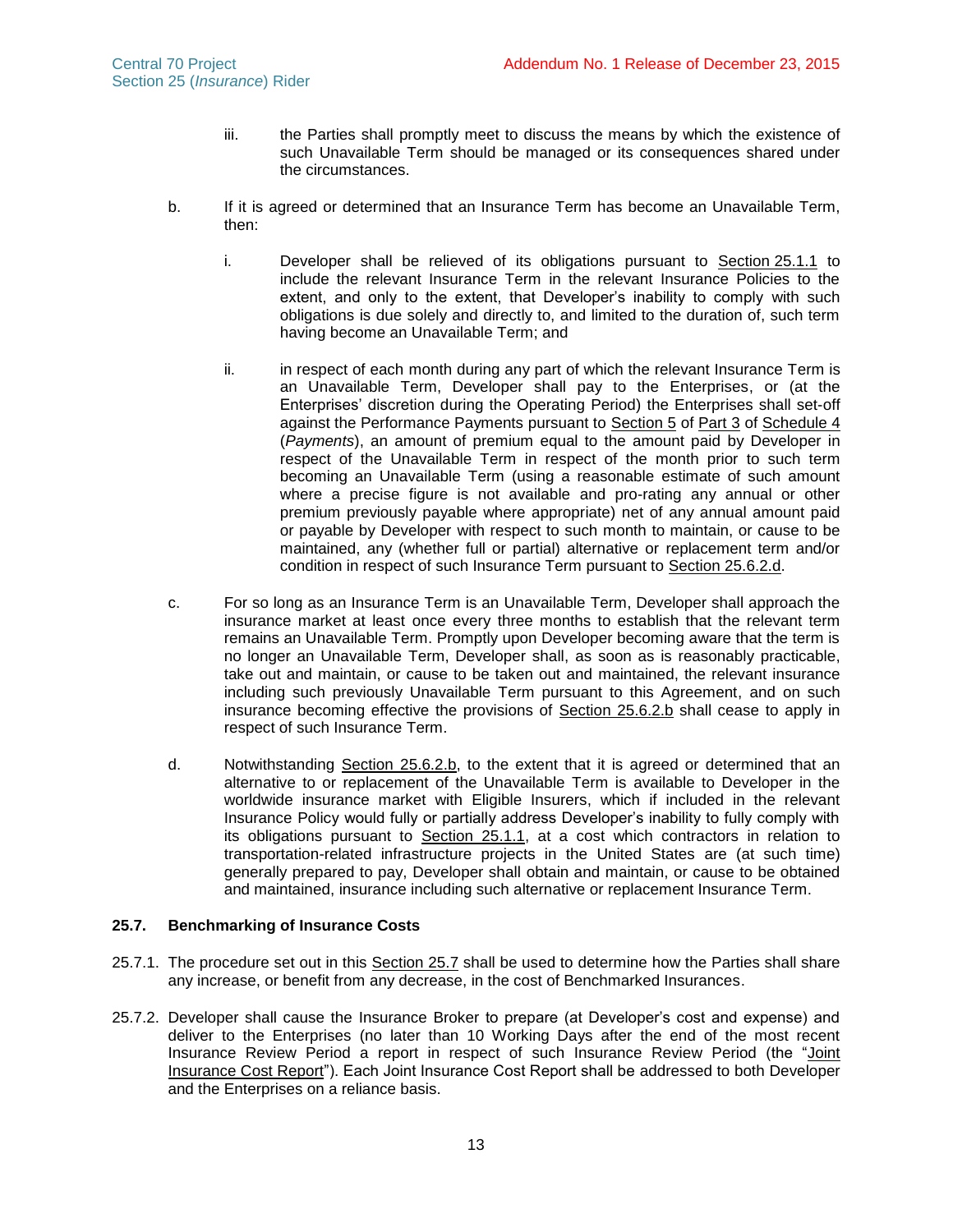- 25.7.3. Each Joint Insurance Cost Report shall, at a minimum, contain the following information in respect of the relevant Insurance Review Period:
	- a. a full breakdown of the Actual Benchmarked Insurance Cost;
	- b. a full breakdown of the Base Benchmarked Insurance Cost;
	- c. a spreadsheet detailing separately:
		- i. the sum(s) insured/limit(s) of indemnity (i.e. rateable factor) for each of the Benchmarked Insurances;
		- ii. the premium rate for each of the Benchmarked Insurances;
		- iii. the net premium paid (or to be paid) for each of the Benchmarked Insurances (i.e. excluding both insurance premium tax and broker's fees and expenses);
		- iv. the actual deductible(s) applicable to the calculations made in the Joint Insurance Cost Report; and
		- v. details of all claims paid or reserved (including incident date and type and amount of claim);
	- d. an assessment, quantification and breakdown of each increase or decrease in insurance costs that, in aggregate, determine the amount of any Project Insurance Change together with an explanation of the reasons therefor;
	- e. the calculation of the Insurance Cost Differential and of any resulting Exceptional Cost or Exceptional Saving arising from this calculation;
	- f. the opinion of the Insurance Broker as to the reasons why the Actual Benchmarked Insurance Cost has varied from the Base Benchmarked Insurance Cost, specifying the impact of each explanatory factor and quantifying the amount attributable to each such factor; and
	- g. such other evidence as reasonably requested by the Enterprises of any changes to circumstances generally prevailing in the Relevant Insurance Markets that the Insurance Broker indicates to account for the Insurance Cost Differential.
- 25.7.4. The Enterprises, at their discretion and at their cost and expense, may independently assess the accuracy of the information in the Joint Insurance Cost Report and otherwise conduct their own independent insurance review, which review may include retaining advisors and/or performing their own assessment as to, among other things, the impact of the claims history on renewal costs. Developer shall cooperate with respect to any reasonable requests from the Enterprises for additional information in relation to such independent assessment (including, if applicable, by ensuring that the Insurance Broker provides any reasonably requested additional information).
- 25.7.5. No later than 60 Calendar Days' after Developer's submission of any Joint Insurance Cost Report, the Enterprises shall (acting reasonably) determine in respect of the Insurance Review Period to which such report relates, and with reference to such report, whether:
	- a. there is an Exceptional Cost, in which case the Enterprises shall within 45 Calendar Days of such determination make a one-off lump-sum payment to Developer equal to 80% of the Exceptional Cost;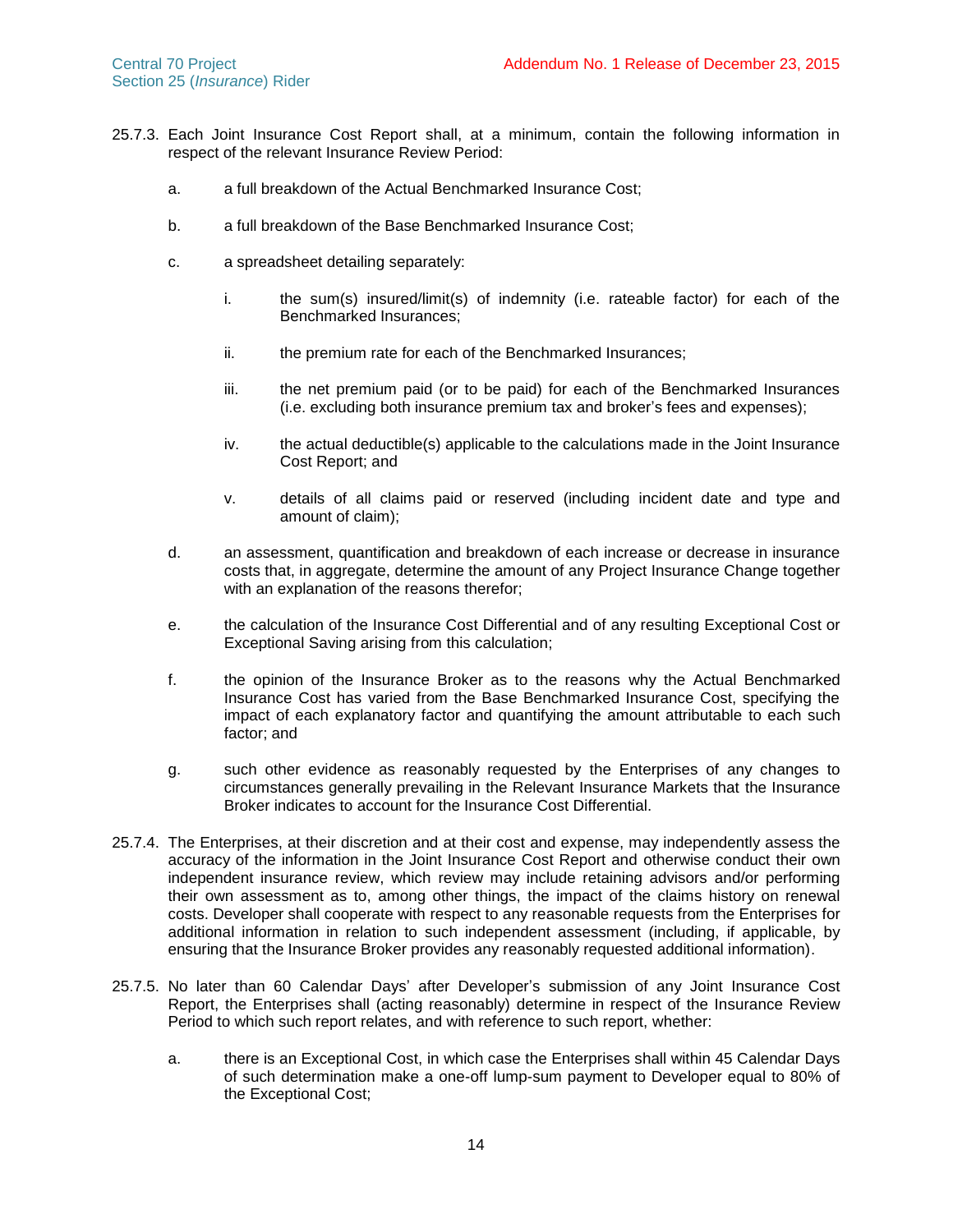- b. there is an Exceptional Saving, in which case Developer shall within 30 Calendar Days of such determination make a one-off lump-sum payment to the Enterprises equal to 80% of the Exceptional Saving; and
- c. there is neither an Exceptional Cost nor an Exceptional Saving, in which case any Insurance Cost Differential shall be borne by or be for benefit of Developer.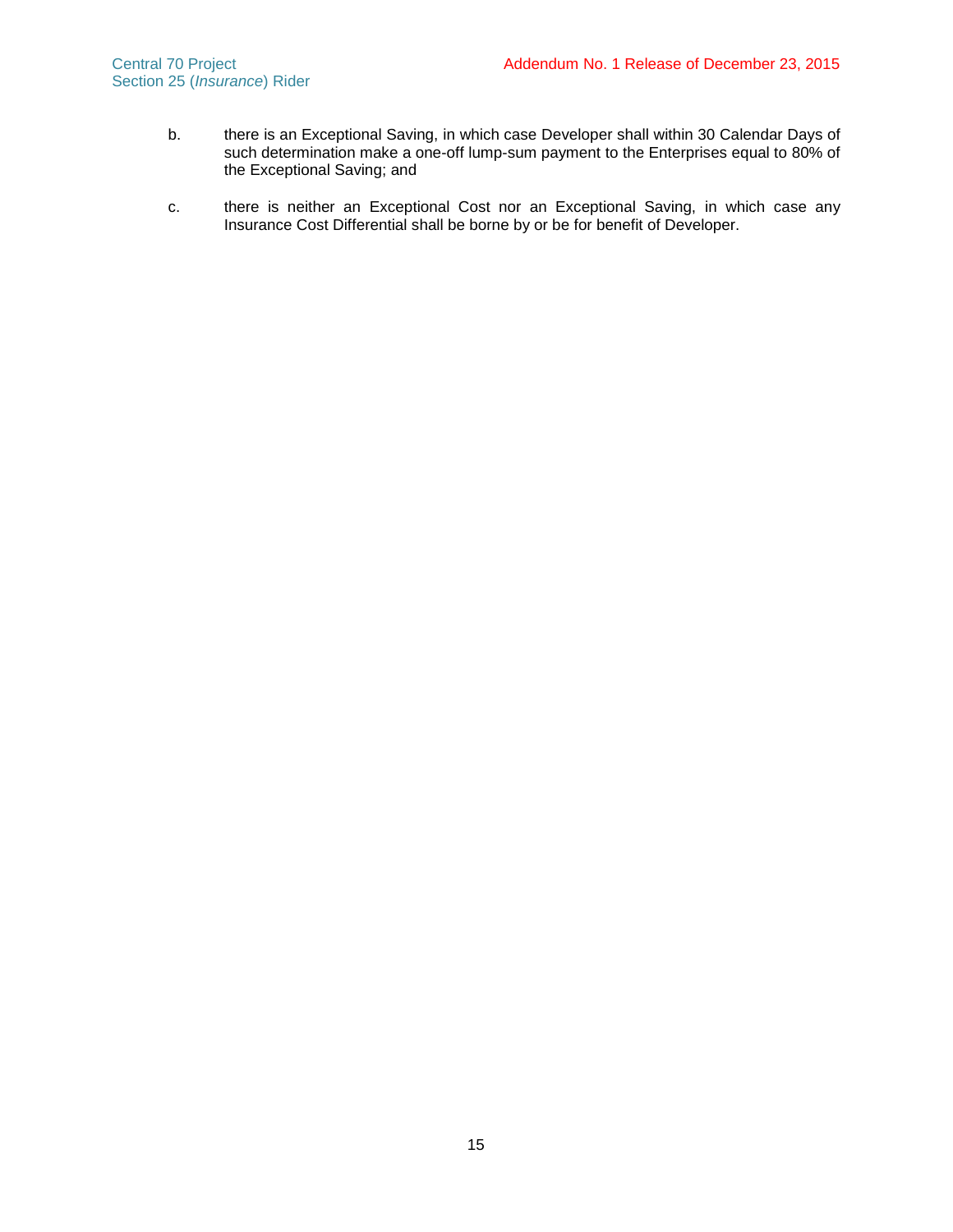# **Schedule 1 1 Financial Close**

[*In a future Addendum, the following definitions will be added to Part A of Annex A to the Agreement, and therefore deemed deleted from this Schedule (to the extent that this Schedule is not otherwise superseded by such Addendum).*]

- "Bank Financing" means any Project Debt financing to be provided by a commercial bank or similar institution (other than in the form of a Bond Financing or TIFIA Financing) that is assumed in the Base Financial Model.
- "Base CPP" means the "Base Capital Performance Payment" set out in Section 2(f) of Part 2 of Schedule 6 (*Performance Mechanism*).
- "Base MPP" means the Base CPP plus the Base OMRP.
- "Base OMRP" means the "Base OMR Payment" set out in Section 2(f) of Part 2 of Schedule 6 (*Performance Mechanism*).
- "Baseline Credit Spreads" means the credit spreads in the "Proposer Basis Scale" submitted by the Preferred Proposer pursuant to Section 5.6 of the "Financial Proposal Submission Requirements" of the ITP.<sup>2</sup>
- "Baseline TIFIA Term Sheet" means the Baseline TIFIA Term Sheet attached as Exhibit 1 in Part I to the ITP.
- "Benchmark Interest Rates" means the publicly documented interest rates of each maturity included in the following indices:
	- (a) the LIBOR swap spot curve, as provided by Bloomberg;
	- (b) the LIBOR swap forward curves, as provided by Bloomberg;
	- (c) the U.S. Spot Treasury Yield Curve;
	- (d) the Municipal Market Data (MMD) benchmark, as provided by Thomson Reuters;
	- (e) the Securities Industry and Financial Markets Association (SIFMA) Municipal Swap Index (formerly known as the Bond Market Association (BMA) Municipal Swap Index); and
	- (f) the Treasury Securities State and Local Government Series (SLGS) index, as provided by the US Treasury.

l

<sup>&</sup>quot;Bond Financing" means any Project Debt financing to be provided through the capital markets issuance (including through a private placement) of either:

<sup>&</sup>lt;sup>1</sup> This Schedule (including Annex A) will be updated prior to execution of this Agreement to reflect (a) any prior waiver by the Preferred Proposer of rights to receive the benefit of interest rate and/or credit spread protection and (b) any decision by the Preferred Proposer not to assume the use of TIFIA and/or PABs. <sup>2</sup> **Note to Proposers:** For certainty, the Baseline Credit Spreads shall not include credit spreads for any private

placement that is not also an offering under Rule 144A and Regulation S of the Securities Act of 1933. The ITP will be revised in a future Addendum to clarify this.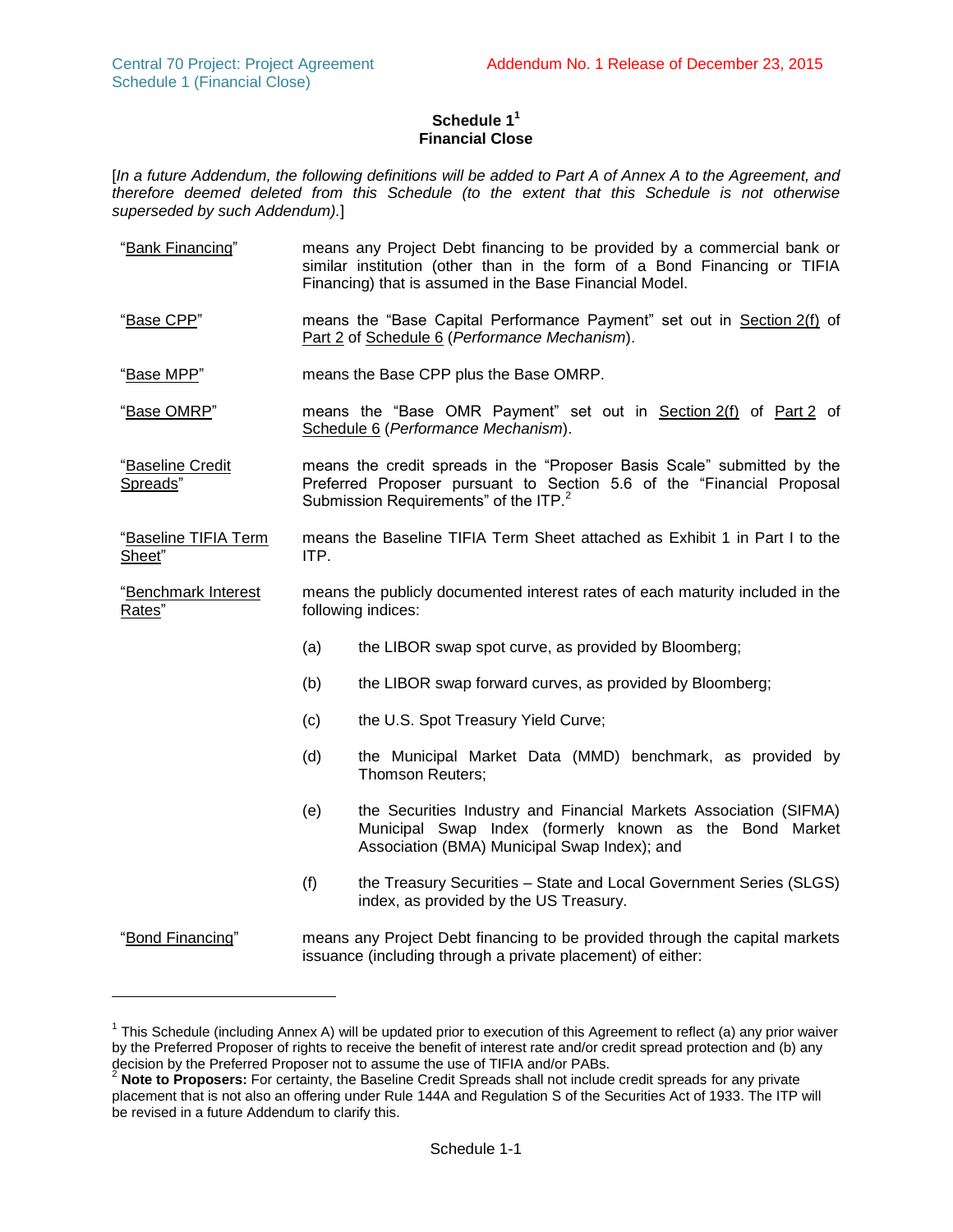- (a) PABs by the PABs Issuer; or
- (b) taxable bonds,

that, in the case of (a) or (b), is assumed in the Base Financial Model.

"Developer Conditions Precedent" means the conditions set out in Section [2.2](#page-22-0) of Schedule 1 (*Financial Close*).

"Enterprise Closing Agreements" means: (a) the Project Agreement Amendment; (b) the Lenders' Direct Agreement; (c) each of the Principal Subcontractor Direct Agreements; and (d) [each of the other Financing Documents that require execution by either or both of the Enterprises (including by BE acting as PABs  $Issuer$ <sup>3</sup> "Enterprise Conditions Precedent" means the conditions set out in Section [2.3](#page-24-0) of Schedule 1 (*Financial Close*). "Financial Close" has the meaning given to it in Section [2.1\(a\)](#page-21-0) of Schedule 1 (*Financial Close*). "Financial Close Base CPP" has the meaning given to it in Section 5(d) of Annex A to Schedule 1 (*Financial Close*). "Financial Close Security" means: (a) one or more letters of credit in the aggregate amount of at least \$20,000,000, each issued by an Eligible Financial Institution and delivered by Developer pursuant to Section 7.3.1.f. of Part C of the ITP on or prior to the Agreement Date; and (b) any replacement letter of credit delivered pursuant to Section [1.2\(b\)](#page-20-0) of Schedule 1 (*Financial Close*) that is in the same form as any letter of credit previously delivered pursuant to Section 7.3.1 of Part C of the ITP or otherwise in such other form as the Enterprises may Approve. "Financial Close Termination Amount" means: (a) \$1,500,000; *plus*

(b) the lesser of:

l

(i) Developer's reasonable and documented external costs incurred in connection with:

 $3$  To be replaced with a list of the final relevant agreements prior to execution of this Agreement.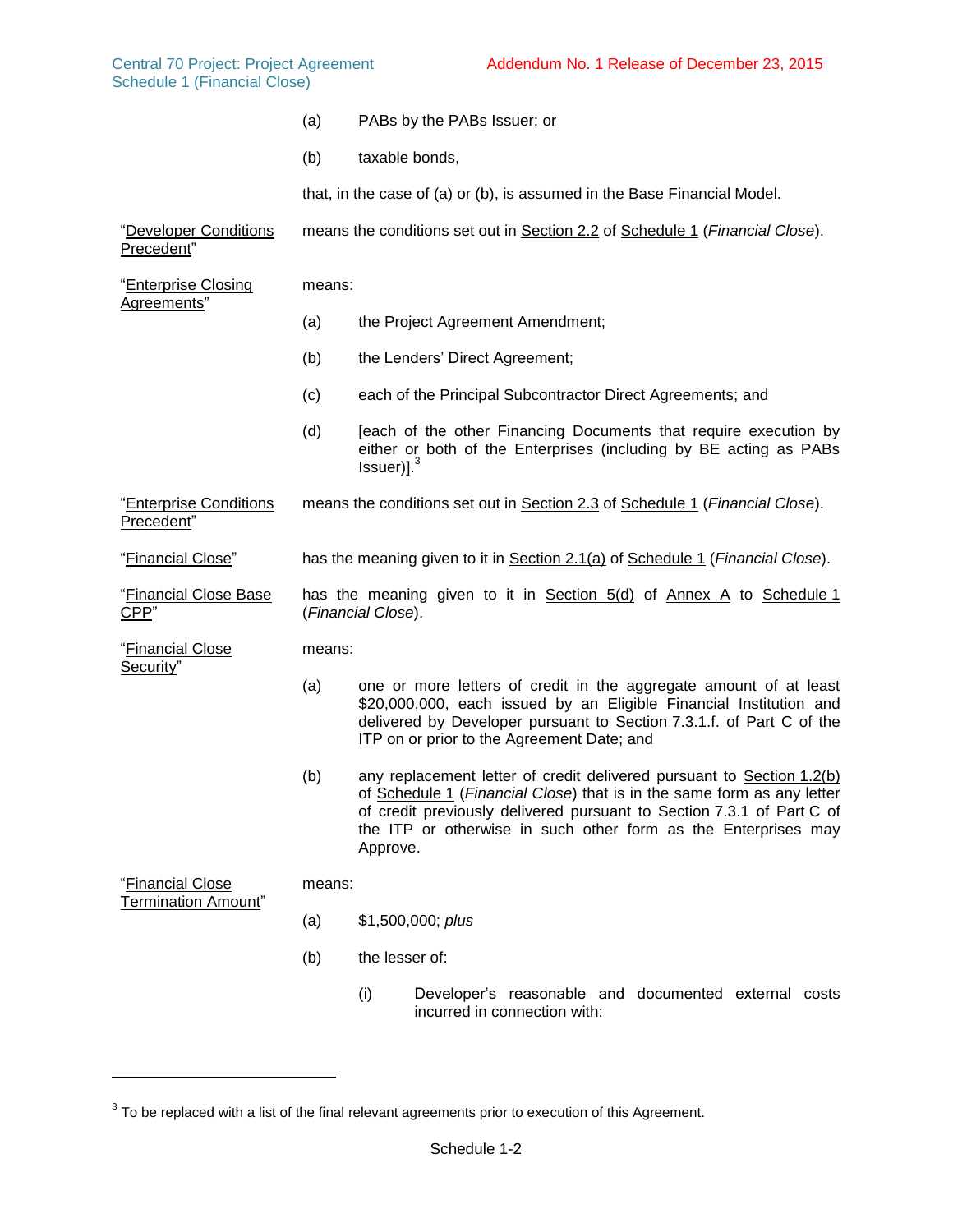- (A) execution of this Agreement;
- (B) the performance of any NTP1 Work; and
- (C) its efforts to achieve Financial Close,

after the issuance of the Notice of Award and through but not including the date of delivery of any notice of termination pursuant to Schedule 1 (*Financial Close*); and

- <span id="page-18-1"></span><span id="page-18-0"></span>(ii) \$500,000.
- "Key Financial Event" means any of the following:
	- (a) the Preferred Proposer:
		- (i) assumed a TIFIA Financing in its Base Financial Model and a TIFIA Event occurs; and/or
		- (ii) assumed a Bond Financing using PABs in its Base Financial Model and a PABs Event occurs; or
	- (b) on any Calendar Day in any applicable Protection Period the cumulative effect of fluctuations in applicable Benchmark Interest Rates, together with any changes in credit spreads applicable to a Bond Financing (excluding any private placement that is not also an offering under Rule 144A and Regulation S of the Securities Act of 1933) relative to the Baseline Credit Spreads, during the applicable Protection Period would result in an increase to the Base CPP in an amount that would result in an upward adjustment to the Base MPP of more than 10% as determined pursuant to Annex A to Schedule 1 (*Financial Close*) assuming, for such purposes, that such adjustment were to be made on such day; or
	- (c) in the reasonable opinion of the Enterprises, any of the foregoing events referred to in paragraphs [\(a\)](#page-18-0) and [\(b\)](#page-18-1) of this definition is likely to occur (in the case of paragraph (b), on the anticipated Financial Close Date.
- "Notice of Award" means the notice issued on [*date*] by the Enterprises notifying the Preferred Proposer of its selection as the Preferred Proposer.

"PABs Event" means, at any time after the issuance of the Notice of Award, either:

- <span id="page-18-2"></span>(a) the relevant allocation of PABs is rescinded or reduced by US DOT with the effect that the PABs allocation shall not be available to Developer to the extent assumed in its Base Financial Model; or
- <span id="page-18-3"></span>(b) the PABS Issuer unreasonably (i) delays issuance of, or (ii) refuses to issue, the PABs in the amount that Developer's underwriters are otherwise prepared to underwrite, provided that Developer's time schedule for the issuance of the PABs includes normal and customary time periods for the PABs Issuer to issue the PABs as a conduit issuer,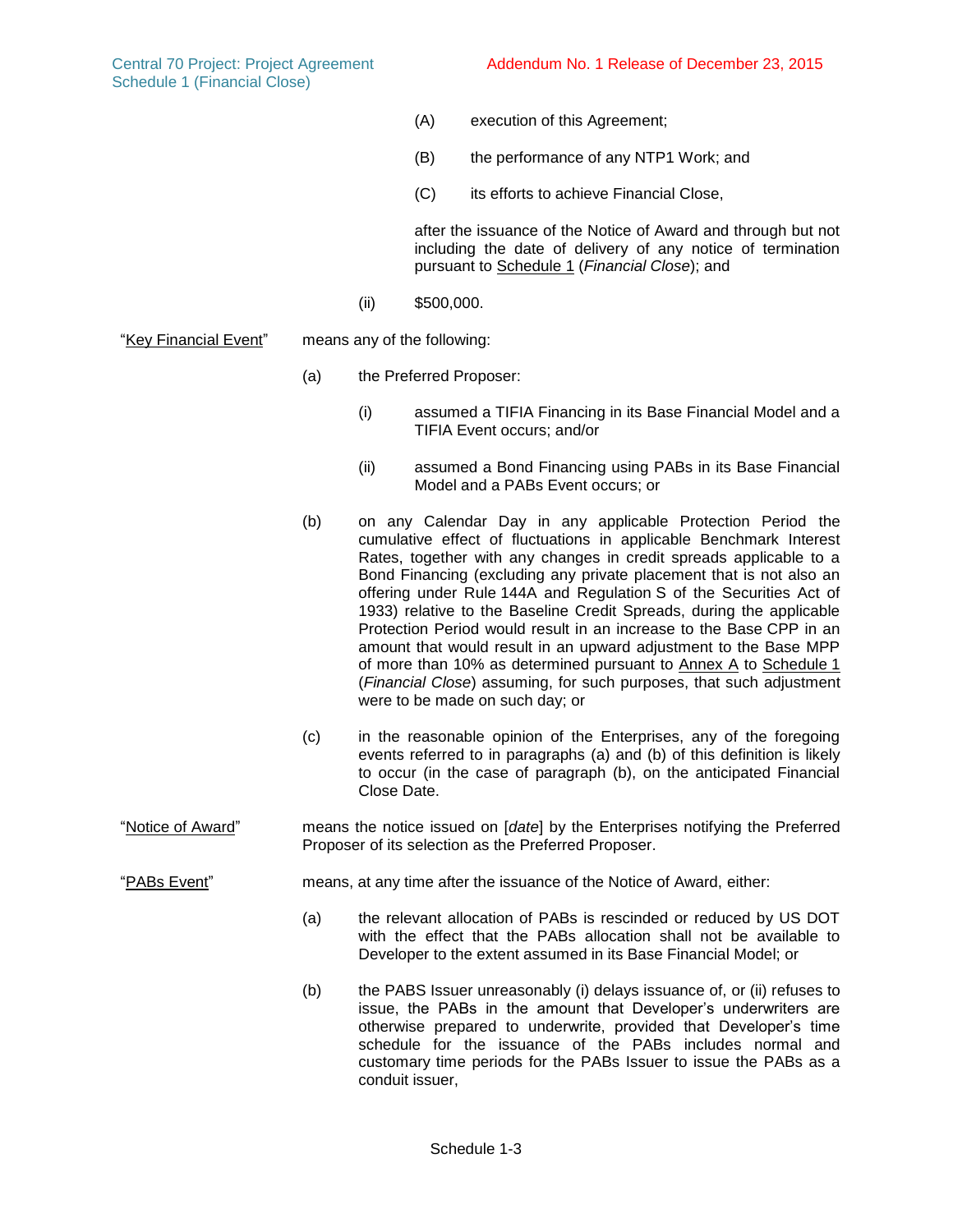$\overline{a}$ 

provided that neither of the events referred to in paragraphs [\(a\)](#page-18-2) and [\(b\)](#page-18-3) of this definition shall be deemed to be a PABs Event if such event arises as a result of any breach of Law, Governmental Approval or this Agreement, fraud, willful misconduct, criminal conduct, recklessness, bad faith or negligence by or of the Preferred Proposer or any Developer-Related Entity.

"Project Agreement Amendment" means an amendment to this Agreement to be executed on the Financial Close Date, which shall reflect any adjustments or amendments that have been accepted or agreed, as applicable, by the Enterprises and Developer pursuant to Annex A to Schedule 1 (*Financial Close*), including:

- (a) the Financial Close Base CPP calculated pursuant to Section 5(d) of Annex A to Schedule 1 (*Financial Close*);
- (b) the Base Case Equity IRR calculated pursuant to Section 5(e) of Annex A to Schedule 1 (*Financial Close*);and
- (c) the replacement of the Base Financial Model attached as Schedule 26 (*Base Financial Model*) with a copy of the Financial Model Accepted by the Enterprises pursuant to Section [2.2\(h\)\(i\)](#page-24-1) of Schedule 1 (*Financial Close*).
- "Protection Period" means the period from 3:00 pm Eastern Standard Time on  $\left[\right]^{4}$  to and including:
	- (a) with respect to any Bank Financing, the earlier of (i) Financial Close and (ii) the date on which the principal amount of such Bank Financing is fully<sup>5</sup> hedged by Developer;
	- (b) with respect to any TIFIA Financing, the date that any loan agreement evidencing TIFIA Financing is entered into between Developer and US DOT; and
	- (c) with respect to any Bond Financing, the date of the signing of the bond purchase agreement among Developer, the underwriters as bond purchasers and, in respect of any issuance of PABS, the PABs Issuer.

"TIFIA Betterment" means any betterment in a financial term of the TIFIA Financing as compared to the Baseline TIFIA Term Sheet, net of any adverse changes in financial terms as compared to the Baseline TIFIA Term Sheet that are required by the TIFIA Joint Program Office as a condition of accepting such betterment.

- <span id="page-19-0"></span>"TIFIA Event" means, at any time after the issuance of the Notice of Award, either:
	- (a) the TIFIA Joint Program Office decides not to, or is unable to, provide credit assistance to Developer in an amount at least equal to the amount set out in, or (other than with respect to TIFIA Betterments) on terms materially consistent with the terms of, the Baseline TIFIA

<sup>&</sup>lt;sup>4</sup> To insert the date of the Interest Rate and Credit Spread Start Time under the ITP (i.e. the date on which Proposers must submit the Interest Rate and Credit Spread Submittals, which is expected to be 10 Working Days prior to the date on which the Financial Proposal Deadline occurred).

 $5$  To be updated to reflect the Preferred Proposer's actual financing terms (e.g. to the extent that these provide for hedging of an amount slightly different than the principal amount of the Bank Financing).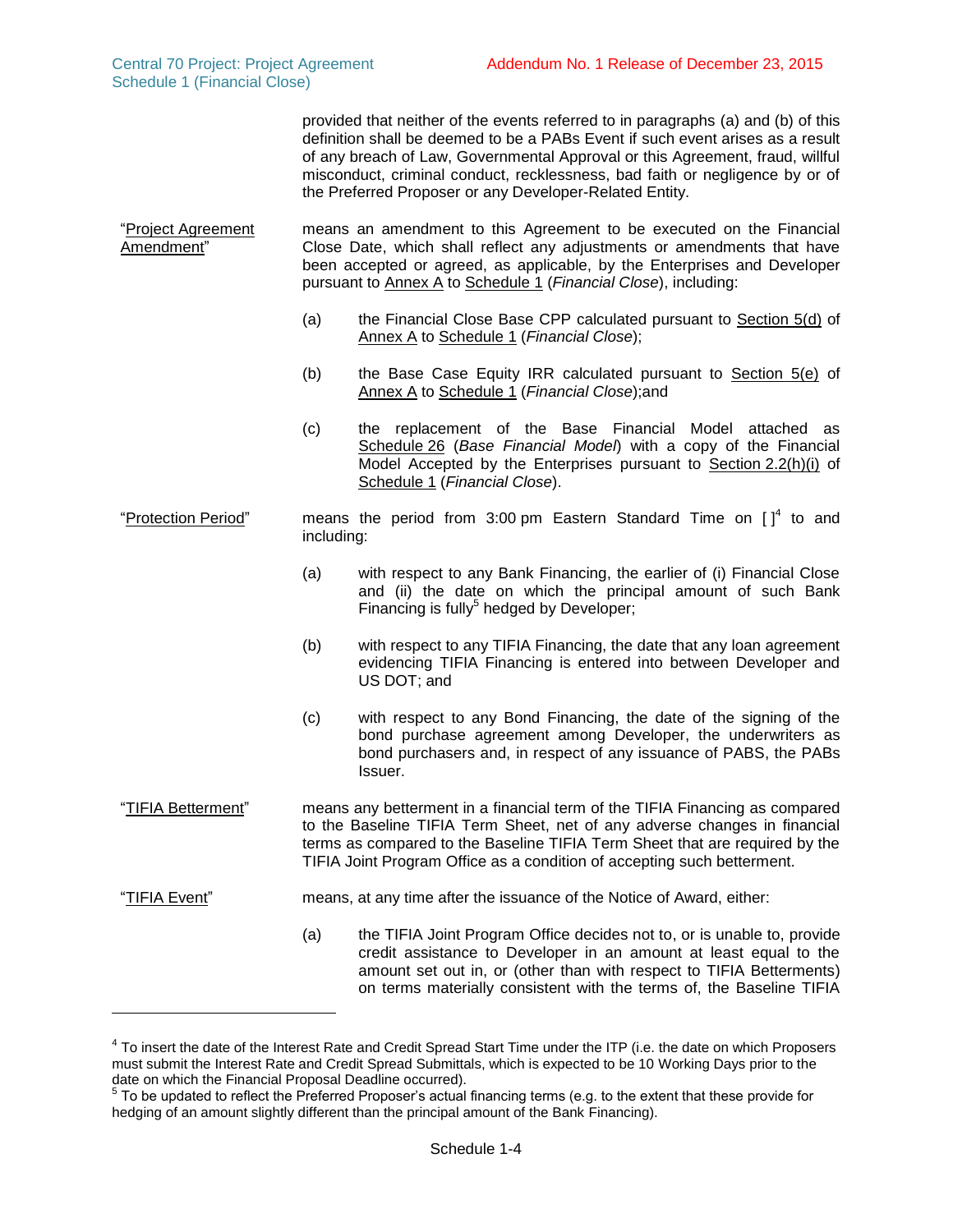Term Sheet; or

<span id="page-20-1"></span>(b) after the Agreement Date, the TIFIA Joint Program Office fails to work diligently and reasonably towards achieving Financial Close by the Financial Close Deadline (including unreasonable negotiation),

provided that neither of the events referred to in paragraphs [\(a\)](#page-19-0) or [\(b\)](#page-20-1) of this definition shall be deemed to be a TIFIA Event if:

- (c) the Preferred Proposer, Developer or any other Developer-Related Entity failed to comply with the requirements of Section 3.3 of Part B of the ITP or otherwise sought to achieve TIFIA Betterments on its own behalf or on behalf of its Lenders;
- (d) Developer has failed to use Reasonable Efforts to achieve Financial Close, which Reasonable Efforts shall include:
	- (i) complying with all TIFIA Joint Program Office policy requirements;
	- (ii) negotiating in good faith mutually agreeable terms and conditions with the TIFIA Joint Program Office, including by making commercially reasonable concessions as necessary and appropriate under the circumstances; and
	- (iii) furnishing all required information and credit ratings in a timely manner; or
- (e) such event arises as a result of any breach of Law, Governmental Approval or this Agreement, fraud, willful misconduct, criminal conduct, recklessness, bad faith or negligence by or of the Preferred Proposer or any Developer-Related Entity
- "TIFIA Financing" means any debt financing to be provided by the US DOT pursuant to TIFIA that is assumed in the Base Financial Model.

**\* \* \***

### 1. **Financial Close Security**

# 1.1 **Delivery of Financial Close Security**

The Parties acknowledge that, pursuant to Section 7.3.1.f. of Part C of the ITP, on or prior to the Agreement Date Developer delivered the Financial Close Security to the Enterprises for the purposes set out in this Schedule 1.

### 1.2 **Maintenance of Financial Close Security**

- (a) Developer shall monitor the status of each issuer of Financial Close Security as an Eligible Financial Institution. Developer shall promptly notify the Enterprises if at any time prior to Financial Close any issuer of Financial Close Security ceases to be an Eligible Financial Institution.
- <span id="page-20-0"></span>(b) No later than 10 Working Days after Developer becomes aware of such cessation, Developer shall submit to the Enterprises new Financial Close Security issued by an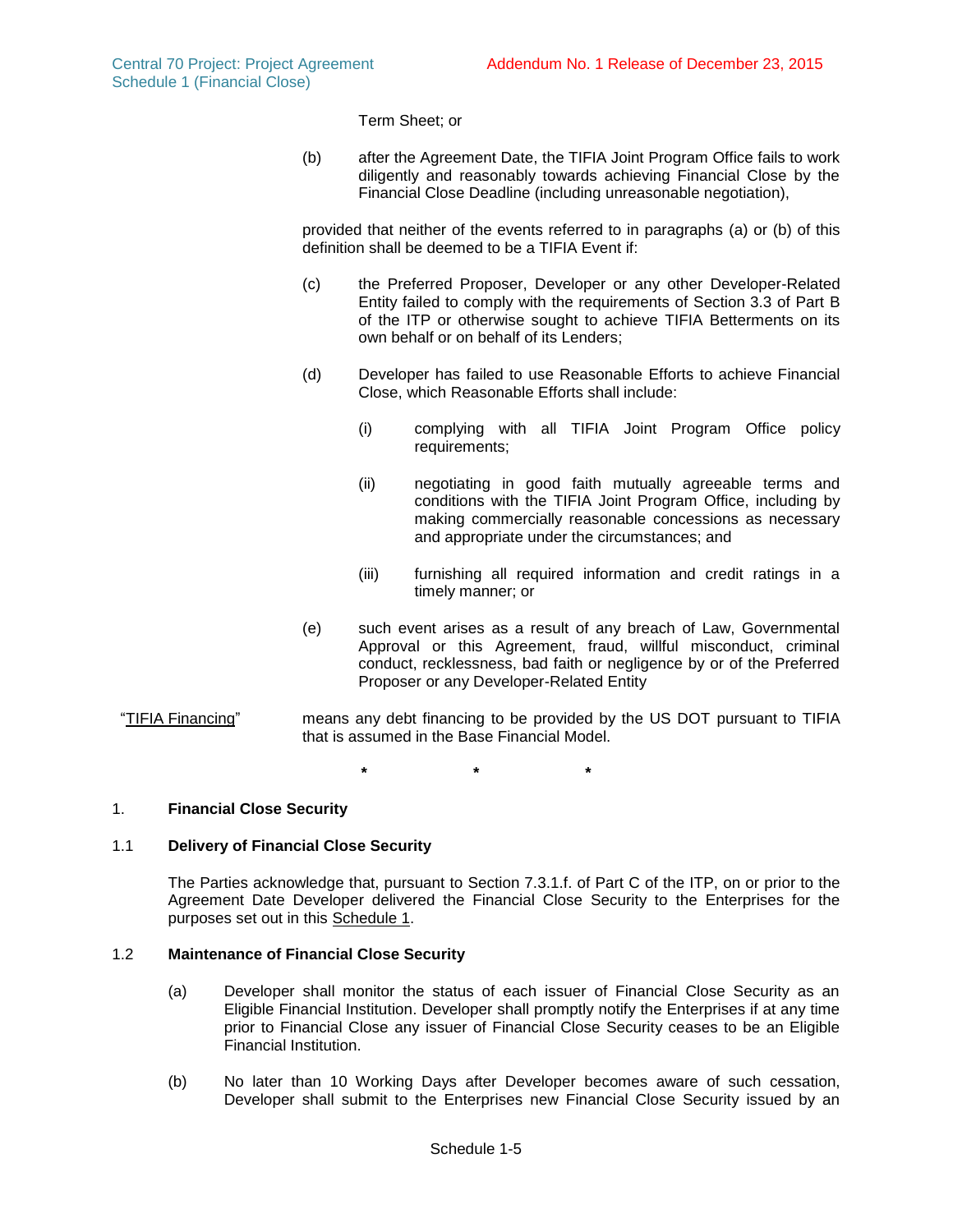Eligible Financial Institution that, together with all other outstanding and valid Financial Close Security (if any) issued by one or more Eligible Financial Institutions, shall have an aggregate undrawn value of at least \$20,000,000. Following the Enterprises' receipt of such Financial Close Security, they shall return to Developer the undrawn portion of the replaced Financial Close Security issued by any issuer that has ceased to be an Eligible Financial Institution.

## <span id="page-21-2"></span><span id="page-21-1"></span>1.3 **Drawing on Financial Close Security**

- (a) Developer understands and agrees that the Enterprises will be entitled to draw on the Financial Close Security (up to a maximum amount of \$20,000,000) if, and only if:
	- (i) Developer withdraws, or attempts to withdraw, any part or all of the Financial Close Security without the Enterprises' prior Approval (provided that no such Approval shall be required if Developer terminates this Agreement pursuant to Section [5.2\(a\)](#page-27-0) of this Schedule 1);
	- (ii) Developer fails to comply with Section [1.2\(b\)](#page-20-0) of this Schedule 1; or
	- (iii) the Enterprises have an entitlement to draw on the Financial Close Security pursuant to Section [5.1\(b\)](#page-27-1) of this Schedule 1.
- (b) The Parties acknowledge and agree that:
	- (i) forfeiture of the Financial Close Security pursuant to the terms thereof and Section [1.3\(a\)](#page-21-1) of this Schedule 1 are in the nature of liquidated damages and not a penalty; and
	- (ii) any amount forfeited is a fair and reasonable estimate of fair compensation to the Enterprises for the work required to procure the Project and any Losses that may accrue to the Enterprises as a result of the circumstances giving rise to such forfeiture, which amounts were impossible to ascertain as of the initial date of the delivery of the Financial Close Security.

# 2. **Conditions Precedent to Achieving Financial Close<sup>6</sup>**

# <span id="page-21-0"></span>2.1 **Occurrence of Financial Close**

l

- (a) "Financial Close" will occur upon:
	- (i) satisfaction (or waiver by the Enterprises) of each of the Developer Conditions Precedent; and
	- (ii) satisfaction (or waiver by Developer) of each of the Enterprise Conditions Precedent.

<sup>6</sup> **Note to Proposers:** The Enterprises recognize that the Parties should, in limited circumstances, each be excused from their obligations to achieve Financial Close by the Financial Close Deadline where material litigation related to this Agreement or the Project, including with respect to the ROD, has been filed and remains unresolved. The Enterprises intend to add appropriate and balanced protections to address this risk in the context of this Project in a future Addendum (most likely, RFP No. 3). This may include revisions to Sections 2 and 5 of this Schedule 1. For certainty, if this Agreement were to be terminated under such circumstances (and assuming no fault on the part of Developer or a Developer-Related Entity): (a) the Enterprises would not be entitled to draw on Developer's Financial Close Security; and (b) Developer would be entitled to receive the Financial Close Termination Amount.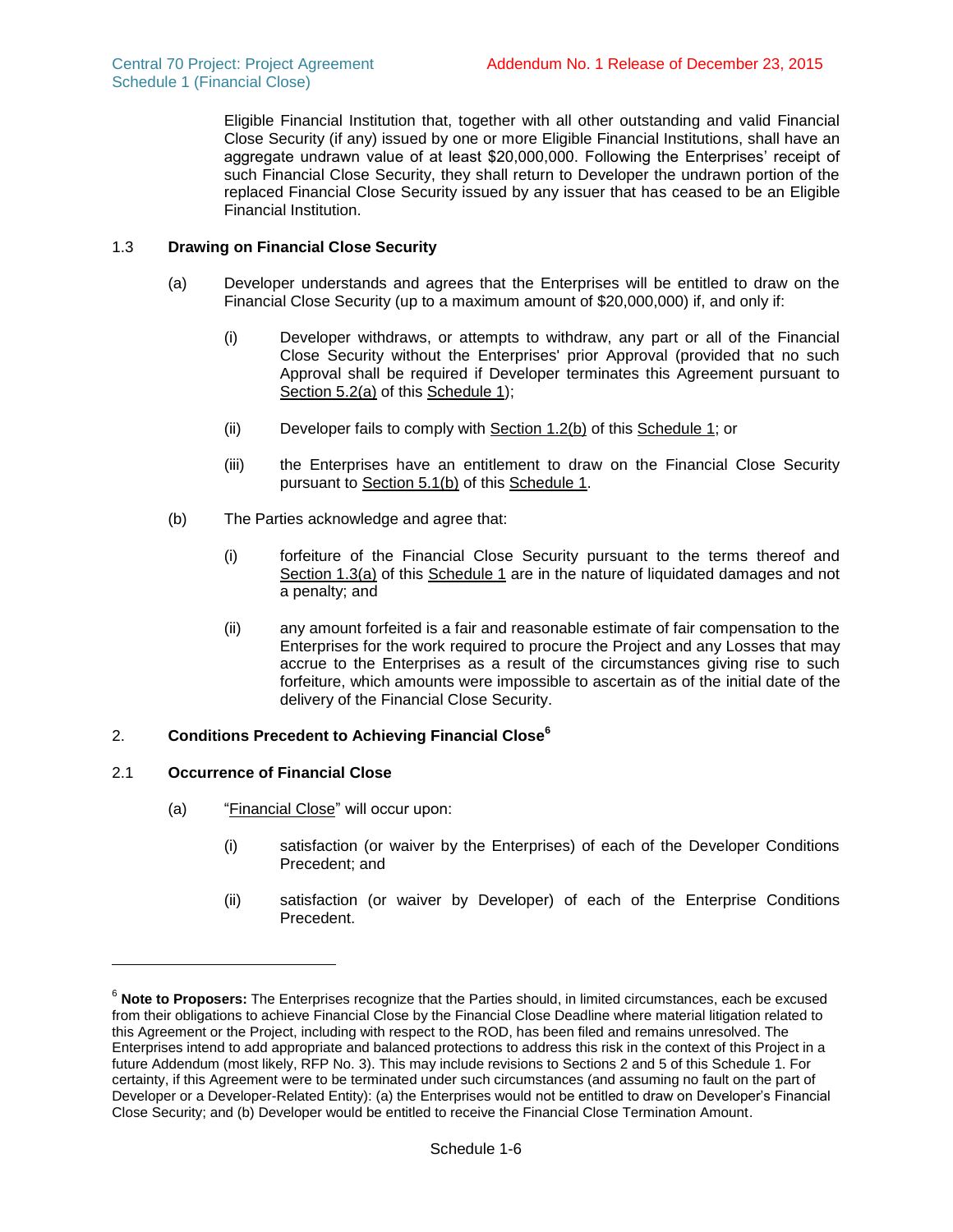- (b) Without limiting or otherwise modifying any Party's obligations under this Agreement with respect to Financial Close, no later than three Working Days after the Agreement Date, Developer shall submit to the Enterprises:
	- (i) for Information, a closing checklist and timeline, identifying all documents, submissions and actions necessary to achieve Financial Close by the Financial Close Deadline;<sup>7</sup> and
	- (ii) for Acceptance, a protocol for calculating the Financial Close Base CPP (and, accordingly, the Base MPP) and for calculating the Base Case Equity IRR pursuant to Section 5 of Annex A to this Schedule 1 and for determining any other necessary adjustments or amendments to the Financial Model pursuant to Section [2.2\(h\)\(i\)](#page-24-1) of, and Annex A to, this Schedule 1 and pursuant to Section 28.3.
- (c) For purposes of Sections [2.2](#page-22-0) and [2.3](#page-24-0) of this Schedule 1, any matter that must be "certified" by a Party shall be certified in writing by an authorized representative of such Party, such certification being in form and substance consented to by the other Party (such consent not to be unreasonably withheld).

## <span id="page-22-0"></span>2.2 **Developer Conditions Precedent**

l

Developer shall be responsible for satisfying the following conditions precedent to Financial Close.

- (a) On and from the Agreement Date through and including the Financial Close Date, Developer shall have performed and complied with all its obligations under this Agreement, and no Developer Default shall have occurred and be continuing on the Financial Close Date.
- (b) As of the Financial Close Date, each representation and warranty made by Developer pursuant to Section 5.1.1 shall be true and correct as of such date, as certified by Developer.
- (c) Developer shall have provided the Enterprises with:
	- (i) a copy, certified by Developer as true, complete and accurate, of each executed Financing Document that is not also an Enterprise Closing Agreement, each of which shall be in form and substance Accepted by the Enterprises; and
	- (ii) a counterpart of each Enterprise Closing Agreement executed by all parties thereto other than the Enterprises (including other than BE acting as PABs Issuer), each of which shall be in form and substance Approved by the Enterprises.
- <span id="page-22-1"></span>(d) Developer shall have provided the Enterprises with such documents and certificates as the Enterprises may reasonably request evidencing:
	- (i) Developer's organization, existence and qualification to do business, including any articles of incorporation, bylaws, partnership agreement, joint venture

 $7$  Note to Proposers: The Enterprises expect to revise the Financial Close Deadline, and the commercial closing timeline and process, in RFP No. 2 in order to reflect certain Proposer feedback received to date.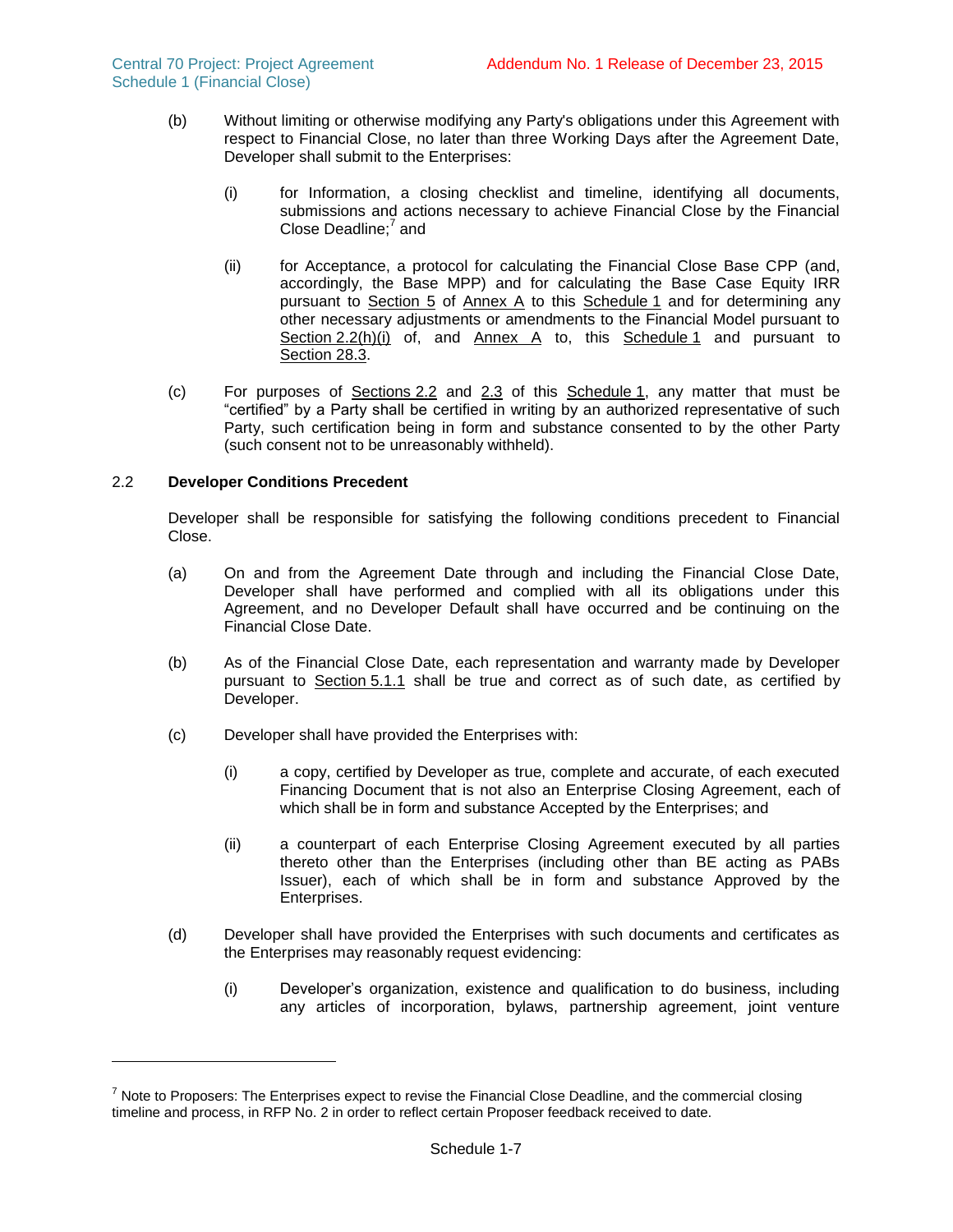agreement and/or other appropriate organizational documents and a statement of foreign entity authority, if applicable;

- <span id="page-23-0"></span>(ii) that all necessary company or partnership action has been taken by Developer to authorize the execution, delivery and performance of each Financing Document and each Enterprise Closing Agreement to which it is a party;
- (iii) the authority, power and capacity of the individuals executing the agreements referred to in Section [2.2\(d\)\(ii\)](#page-23-0) of this Schedule 1 on behalf of Developer;
- (iv) satisfaction, or waiver, of all conditions precedent to closing and funding the Project Debt under the Financing Documents;
- (v) Committed Investments that satisfy the requirements of Section 26.1;
- (vi) Developer's irrevocable commitment, subject only to the occurrence of Financial Close, to pay the Enterprises (and/or, at the Enterprises' direction, their designee(s)) in such manner and to such accounts as the Enterprises shall, in their discretion, instruct Developer:
	- (A) \$25,000,000 pursuant to Section 3.7 of Part B of the ITP; and
	- (B) all the Enterprises', CDOT's and/or the PABs Issuer's reimbursable fees, costs and expenses associated with the issuance and subsequent administration of any PABs issued in connection with Financial Close pursuant to Section 3.2.2.c. of Part B of the ITP, in the final amount notified to Developer by the Enterprises prior to the Financial Close Date; and
	- (C) all the Enterprises' and/or CDOT's reimbursable fees, costs and expenses associated with the origination, credit processing and administration of any TIFIA Financing undertaken in connection with Financial Close pursuant to Section 3.3.4.b.(ii) of Part B of the ITP, in the final amount notified to Developer by the Enterprises prior to the Financial Close Date.
- (e) Developer shall have delivered to the Enterprises legal opinions to the effect set out in Part B of Schedule 22 (*Forms of Legal Opinions*) from Developer's external counsel and the Principal Subcontractors' external and (to the extent permitted by such Part B of Schedule 22 (*Forms of Legal Opinions*)) internal counsel, which opinions shall otherwise be in form and (subject to reasonable and customary assumptions and qualifications) substance Accepted by the Enterprises.
- (f) Developer shall have delivered to the Enterprises the Contractor Bonds as required pursuant to Section 9.3.1.a.i. and, if applicable, Section 9.3.1.c.
- (g) With respect to all Insurance Policies that are required pursuant to Section 25 and Schedule 13 (*Required Insurance*) to be in effect on and from the Financial Close Date:
	- (i) such policies have been obtained from Eligible Insurers on terms that comply with Section 25 and Schedule 13 (*Required Insurance*) and are in full force and effect; and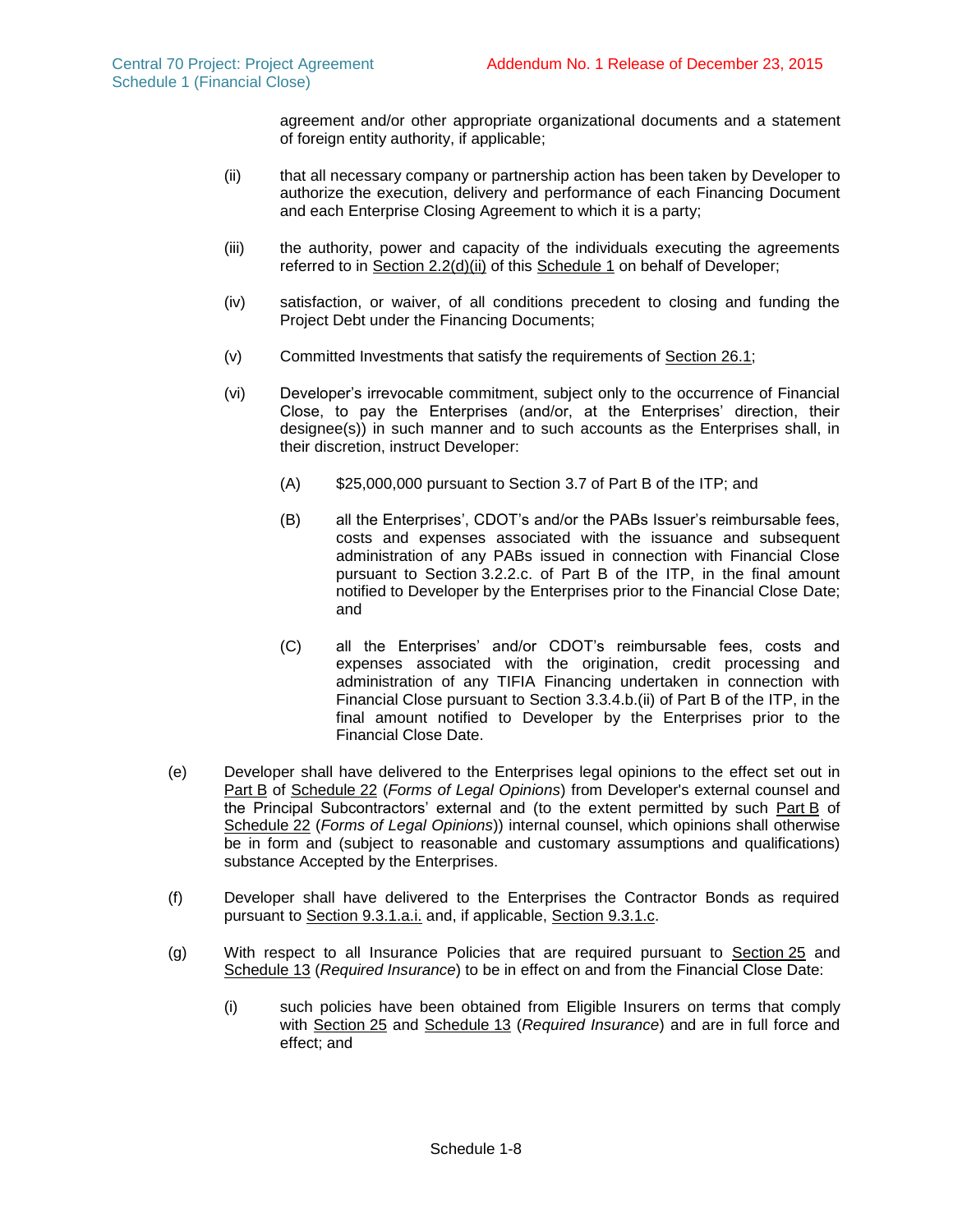- (ii) the Enterprises shall have received binding verifications of coverage from the relevant insurers (or Developer's insurance brokers) of such Insurance Policies, in compliance with Section 25.3.5 as Accepted by the Enterprises.
- <span id="page-24-2"></span><span id="page-24-1"></span>(h) On or immediately prior to the anticipated Financial Close Date, Developer shall have delivered to the Enterprises, and the Enterprises shall have Accepted:
	- (i) an unrestricted electronic version of the Financial Model, which version incorporates any amendments previously agreed by the Parties (including to reflect the Financial Close Base CPP), together with an updated "Assumptions Book" (in the form previously submitted by the Preferred Proposer pursuant to Section 6.2 of the "Financial Proposal Submission Requirements" in the ITP) and with any other documentation necessary or reasonably requested by the Enterprises to operate the Financial Model; and
	- (ii) an update to the audit report previously submitted by the Preferred Proposer pursuant to Section 6.3 of the "Financial Proposal Submission Requirements" in the ITP in respect of the Financial Model delivered pursuant to Section [2.2\(h\)\(i\)](#page-24-1) of this Schedule 1, which audit report shall otherwise comply with Section 28.4.

## <span id="page-24-0"></span>2.3 **Enterprises Conditions Precedent**

The Enterprises shall be responsible for satisfying the following conditions precedent to Financial Close.

- (a) As of the Financial Close Date, each representation and warranty made by each Enterprise pursuant to Section 5.1.2 shall be true and correct as of such date, as certified by the Enterprises.
- (b) Subject to Developer's delivery to the Enterprises of executed counterparts of each such agreement pursuant to Section  $2.2(c)$ (ii) of this Schedule 1, the Enterprises (including BE as PABs Issuer) shall have each (as applicable) executed, and procured execution by the State Controller of, counterparts of each Enterprise Closing Agreement.
- (c) The Enterprises shall have provided Developer with a legal opinion of the State Attorney General's Office in substantially the form of Part A of Schedule 22 (*Forms of Legal Opinions*) to this Agreement.

### 3. **Achievement of Financial Close**

## 3.1 **Interest Rate Fluctuation and Benchmarking**

Subject to Section [4](#page-25-0) of this Schedule 1, pursuant to Annex A to this Schedule 1 the Enterprises shall assume certain Benchmark Interest Rate and/or credit spread fluctuation risks in connection with Financial Close.

### 3.2 **Financial Close Certificate**

Upon the occurrence of Financial Close in accordance with Section [2.1\(a\)](#page-21-0) of this Schedule 1, the Parties shall sign a certificate in such form as the Parties shall reasonably agree specifying the Financial Close Date.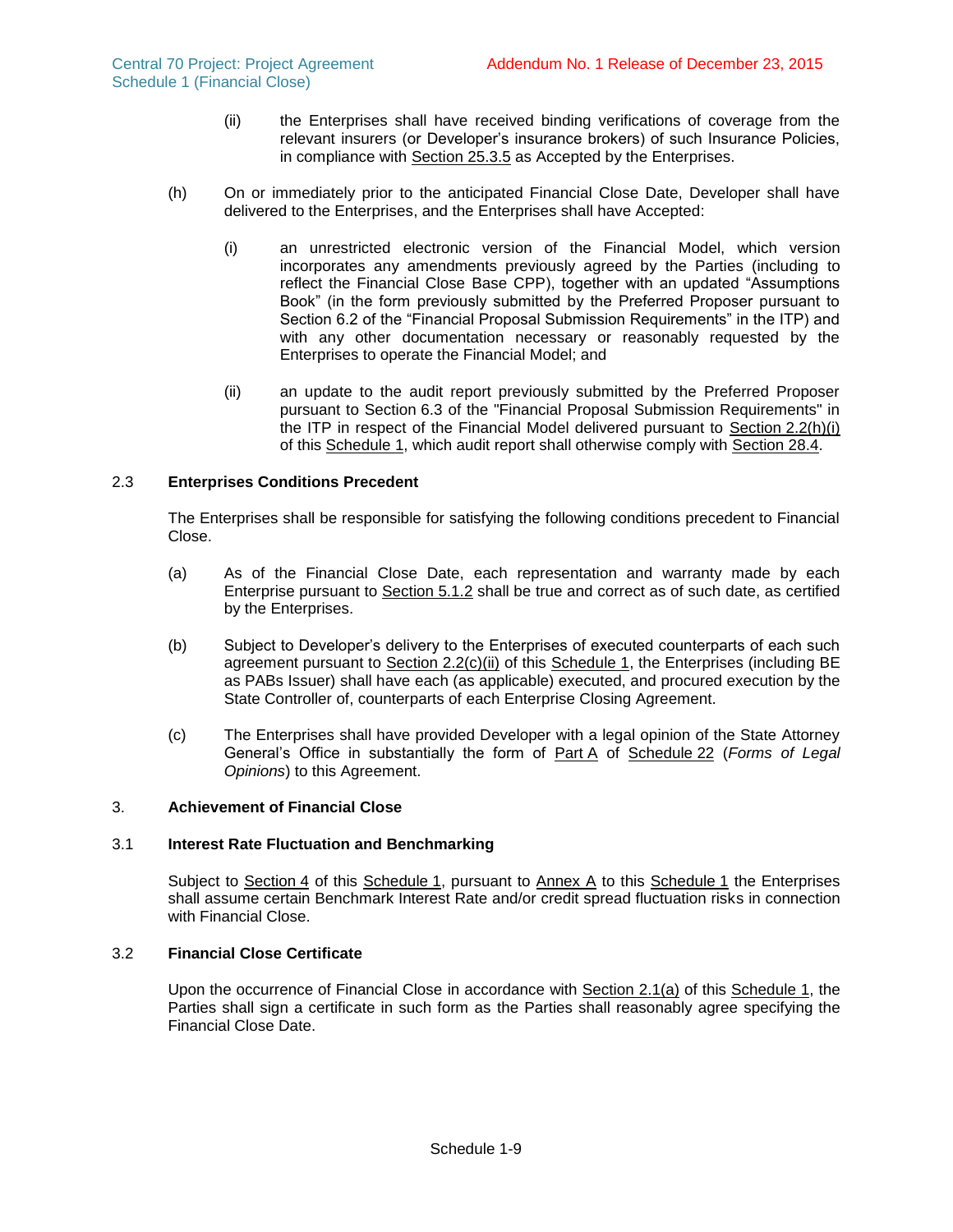# 3.3 **Actions Upon Occurrence of Financial Close**

Promptly following Financial Close:

- (a) the Parties shall place the Financial Model and audit report submitted and Accepted pursuant to Section [2.2\(h\)](#page-24-2) of this Schedule 1 into escrow with the Escrow Agent pursuant to the terms of the Financial Model Escrow Agreement; and
- (b) the Enterprises shall return the Financial Close Security to Developer.

### <span id="page-25-0"></span>4. **Key Financial Events**

### <span id="page-25-5"></span>4.1 **Parties' rights with respect to Key Financial Events**

If a Key Financial Event occurs prior to Financial Close:

- (a) the Enterprises may, at any time after such Key Financial Event occurs, in their discretion and by notice to Developer:
	- (i) take any action pursuant to Section [4.2](#page-25-1) of this Schedule 1; or
	- (ii) with or without first taking action pursuant to Section [4.2,](#page-25-1) terminate this Agreement by notice, in which case Section [4.4](#page-26-0) of this Schedule 1 shall apply; and
- <span id="page-25-2"></span>(b) if, and only if, Section [5.2\(a\)\(ii\)](#page-27-2) of this Schedule 1 applies, Developer may terminate this Agreement by notice.

### <span id="page-25-1"></span>4.2 **Mitigation of a Key Financial Event prior to Financial Close**

If a Key Financial Event has occurred, the Enterprises may, in their discretion, take any one or more of the following actions:

- <span id="page-25-3"></span>(a) agree to an increase to the Base CPP, including to an amount that would result in an upward adjustment to the Base MPP of more than 10%;
- (b) with the agreement of Developer and, as necessary, the Lenders, agree to lower the amount and/or timing of the Committed Investments otherwise required in order to comply with Section 26.1;
- <span id="page-25-4"></span>(c) require Developer to introduce alternative sources of debt for Project Debt relative to those set out in the Base Financial Model, in which case, the Enterprises may require Developer to conduct a timely, transparent financing competition to identify and arrange for the lowest-priced alternative debt financing commercially available on terms reasonable satisfactory to Developer and Approved by the Enterprises, provided that Developer shall be entitled to recover from the Enterprises the reasonably incurred and documented costs and expenses associated with conducting such a funding competition; and/or
- (d) take any other action as may be proposed by any Party and mutually agreed among all the Parties.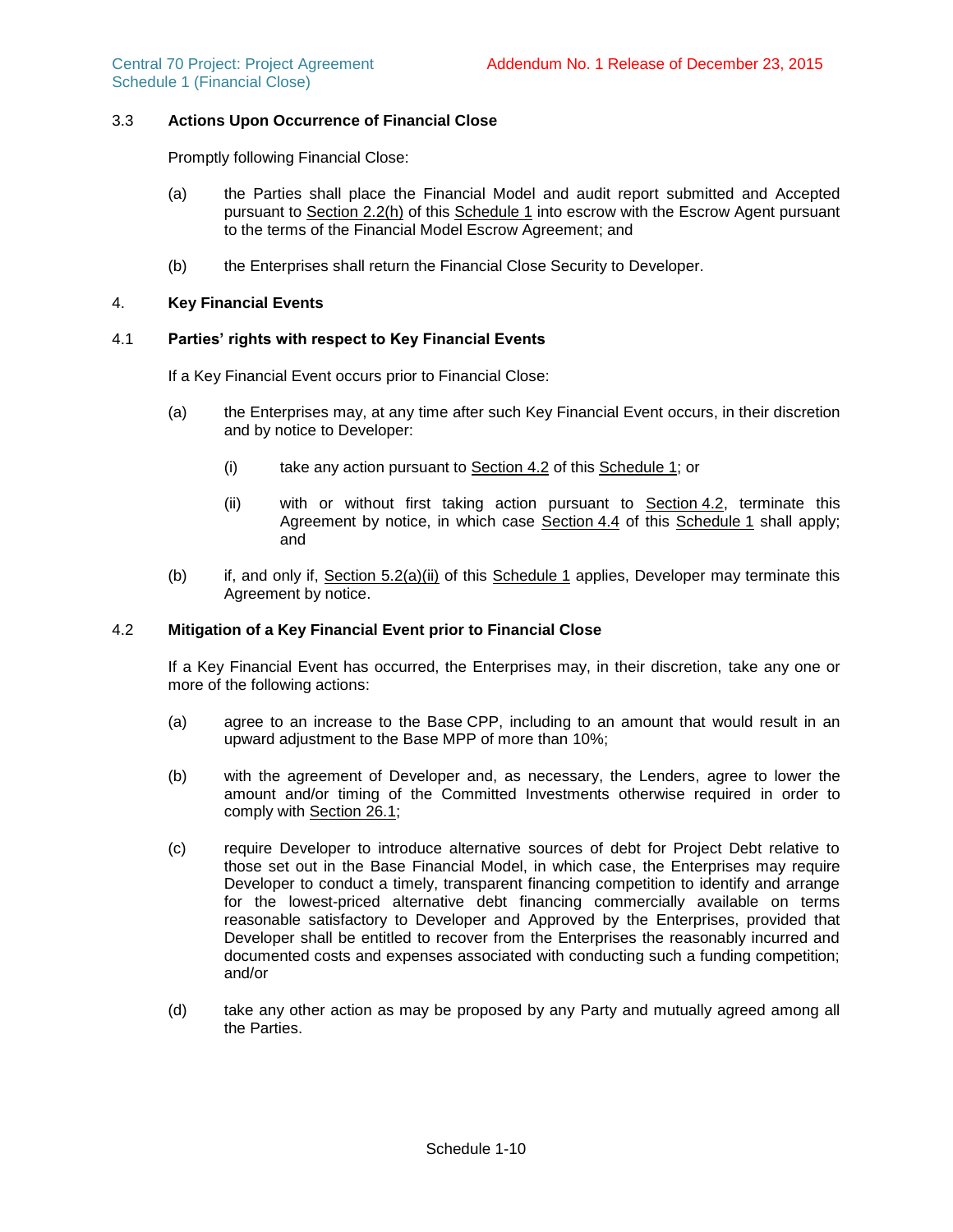# 4.3 **Successful mitigation of a Key Financial Event**

If, following the occurrence of a Key Financial Event, either:

- (a) subject to Section [5.2\(c\),](#page-28-0) the Enterprises take any one or more actions pursuant to Section [4.2](#page-25-1) of this Schedule 1; or
- (b) following the Enterprises' election to terminate this Agreement pursuant to Section [4.1\(a\)\(ii\)](#page-25-2) of this Schedule 1, Developer delivers a notice pursuant to Section [4.4](#page-26-0) of this Schedule 1 and, only with respect to any such notice delivered pursuant to Section [4.4\(b\)](#page-26-1) of this Schedule 1, Developer subsequently concluded a financing competition that identified and arranged a debt financing solution that is Approved by the Enterprises,

then:

- (c) to the extent applicable, this Agreement shall be amended (in a manner to be agreed among the Parties) to reflect the relevant action; and
- (d) if requested by Developer, the Enterprises shall extend the Financial Close Deadline to the extent reasonably necessary, provided that Developer correspondingly extends the expiration date of the Financial Close Security.

## <span id="page-26-0"></span>4.4 **Enterprise Election to terminate due to a Key Financial Event**

If the Enterprises make an election to terminate this Agreement pursuant to Section [4.1\(a\)\(ii\)](#page-25-2) of this Schedule 1, then, except to the extent expressly provided otherwise in Section [5.3](#page-28-1) of this Schedule 1, this Agreement shall terminate in its entirety upon 10 Working Days' prior notice to Developer, provided that the Enterprises shall be entitled, in their discretion, to suspend their notice of termination if, within five Working Days after delivery of such notice to Developer, Developer notifies the Enterprises that:

- (a) Developer irrevocably and unconditionally agrees that any increase in the Base CPP that would otherwise apply as a result of an adjustment pursuant to Annex A to this Schedule 1 or Section [4.2\(a\)](#page-25-3) of this Schedule 1 would be capped such that the resulting upward adjustment to the Base MPP would not exceed 10%;
- <span id="page-26-1"></span>(b) Developer shall, at its own initiative, conduct a timely, transparent financing competition equivalent to that described in Section [4.2\(c\)](#page-25-4) of this Schedule 1, provided that, if Developer notifies the Enterprises pursuant to this Section [4.4\(b\),](#page-26-1) any suspension of Enterprises' notice of termination pursuant to this Section [4.4](#page-26-0) shall end on the earliest of:
	- (i) the unsuccessful conclusion of such financing competition without identifying and arranging a debt financing on terms reasonable satisfactory to Developer and that is otherwise Approved by the Enterprises;
	- (ii) the successful conclusion of such financing competition with the identification and arrangement of a debt financing solution that is on terms reasonable satisfactory to Developer and that is otherwise Approved by the Enterprises (at which time such notice of termination will be deemed void); and
	- (iii) 60 Calendar Days after the date on which Developer notified the Enterprises pursuant to this Section [4.4\(b\).](#page-26-1)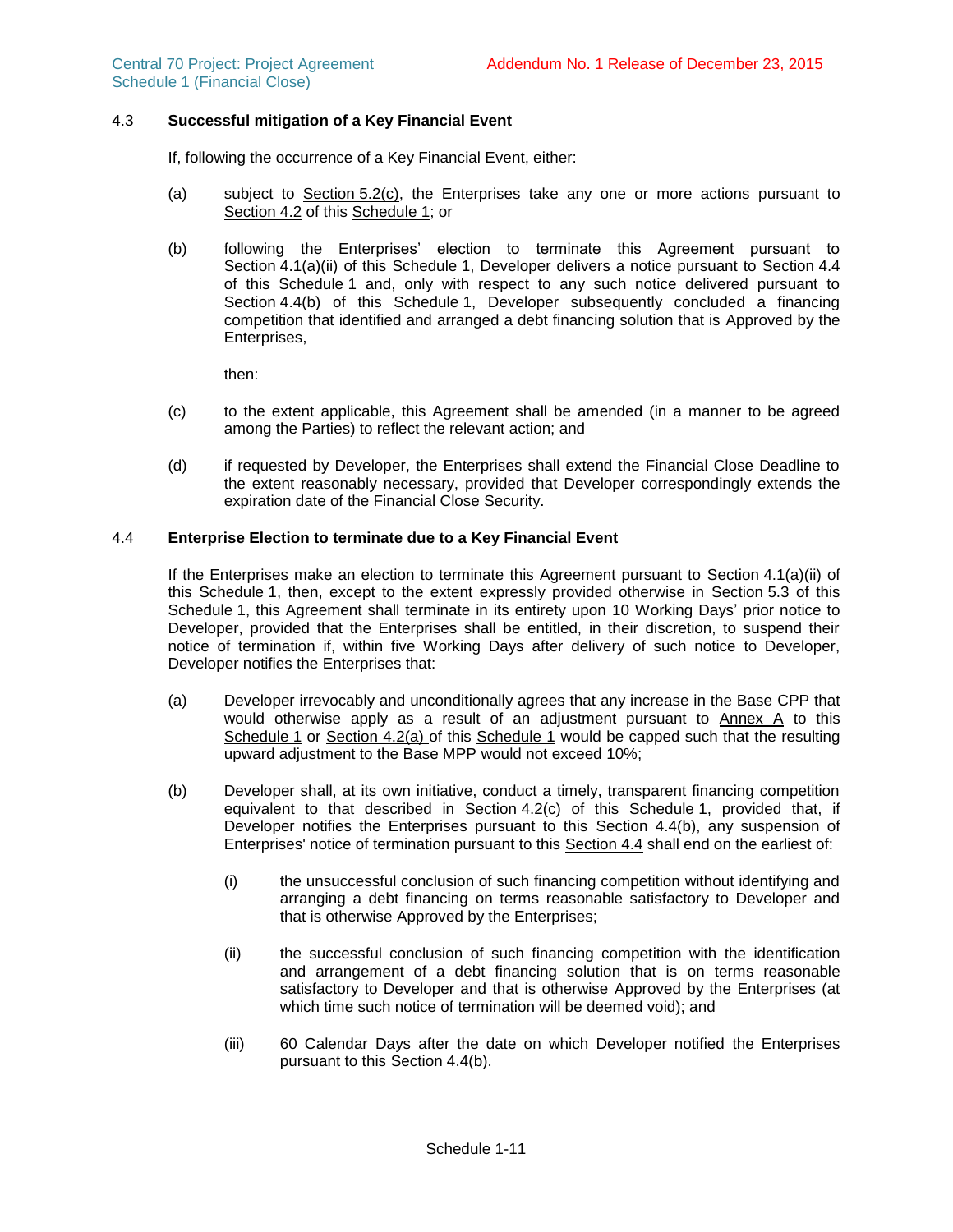# 5. **Termination prior to Financial Close<sup>8</sup>**

### <span id="page-27-3"></span>5.1 **Termination by the Enterprises**

- (a) In addition to the Enterprises' right to terminate this Agreement pursuant to Section [4.1\(a\)\(ii\)](#page-25-2) of this Schedule 1, if any Developer Condition Precedent is not satisfied (or waived) by the Enterprises on or before the Financial Close Deadline, the Enterprises may in their discretion, on or after the Financial Close Deadline, terminate this Agreement by notice with immediate effect.
- <span id="page-27-1"></span>(b) If the Enterprises terminate this Agreement pursuant to Section [5.1\(a\)](#page-27-3) of this Schedule 1, then upon such termination becoming effective, and unless Developer has been excused from its obligation to achieve Financial Close by the Financial Close Deadline pursuant to Section [5.2\(c\)](#page-28-0) of this Schedule 1, the Enterprises may in their discretion draw on, and retain the proceeds of, the Financial Close Security pursuant to Section [1.3](#page-21-2) of this Schedule 1.
- <span id="page-27-5"></span>(c) In the event that the Enterprises terminate this Agreement pursuant to  $Section 4.1(a)(ii)$  $Section 4.1(a)(ii)$ of this Schedule 1, the Enterprises shall pay the Financial Close Termination Amount to Developer no later than 60 Calendar Days following such termination.

## <span id="page-27-4"></span><span id="page-27-0"></span>5.2 **Termination by Developer**

(a) If either:

l

- (i) as of the Financial Close Deadline:
	- (A) each Developer Condition Precedent has been satisfied or waived (or, to the extent unsatisfied, remains unsatisfied as a direct result of the Enterprises' failure to comply with their obligations to provide assistance to Developer pursuant to Section 27.4.1, which failure Developer has been unable to mitigate through Reasonable Efforts); and
	- (B) any Enterprise Condition Precedent has not been satisfied and has not been waived; or
- <span id="page-27-2"></span>(ii) a Key Financial Event occurs and:
	- (A) the Enterprises have notified Developer that they will not take any action, or will cease to take any action, pursuant to Section [4.2](#page-25-1) of this Schedule 1;
	- (B) the Enterprises have taken any action pursuant to Section [4.2](#page-25-1) of this Schedule 1, but, after taking into account any effect of such action, any of the Key Ratios and/or the Equity IRR would be less than that Key Ratio or Equity IRR, as the case may be, would have been had the relevant Key Financial Event had not occurred; or
	- (C) the Enterprises have not, within 30 Calendar Days of receiving a written request from Developer (or, if earlier, by the Financial Close Deadline if it

<sup>&</sup>lt;sup>8</sup> Note to Proposers: See prior note regarding material litigation risk. In a future Addendum the Enterprises will add provisions entitling the Parties to terminate this Agreement in limited circumstances related to such risk.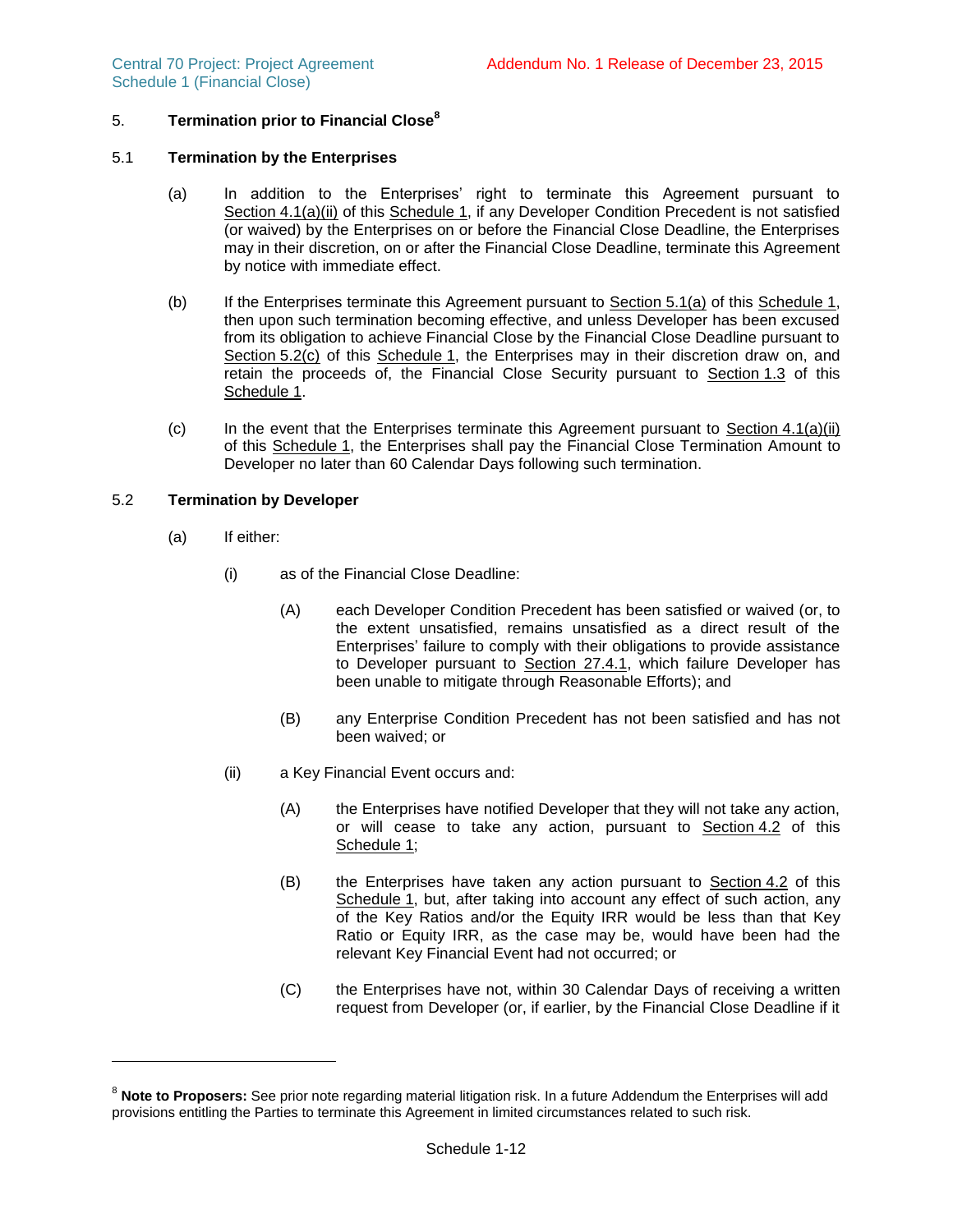occurs following such a written request) notified Developer of their intent to take any action pursuant to Section [4.2](#page-25-1) of this Schedule 1,

then Developer shall have the right to terminate this Agreement by notice to the Enterprises with immediate effect, following which the Enterprises shall return the Financial Close Security to Developer within five Working Days.

- <span id="page-28-2"></span>(b) In the event that Developer terminates this Agreement pursuant to  $Section 5.2(a)$  $Section 5.2(a)$  of this Schedule 1, the Enterprises shall pay the Financial Close Termination Amount to Developer no later than 60 Calendar Days following such termination.
- <span id="page-28-0"></span>(c) For certainty, unless the Enterprises otherwise terminate this Agreement pursuant to either Section  $4.1(a)(ii)$  or Section  $5.1(a)$  of this Schedule 1, Developer's obligation to achieve Financial Close by the Financial Close Deadline shall be excused if, and only if, it has a right to terminate this Agreement pursuant to this Section [5.2](#page-27-4) of this Schedule 1.

# <span id="page-28-1"></span>5.3 **Consequences of Termination**

If this Agreement is terminated pursuant to this Schedule 1, neither Party shall have any obligation or liability to the other Party, except:

- (i) any Enterprise entitlement to draw on the Financial Close Security pursuant to this Schedule 1;
- (ii) any Enterprise obligation to pay the Financial Close Termination Amount to Developer pursuant to Section [5.1\(c\)](#page-27-5) or Section [5.2\(b\)](#page-28-2) of this Schedule 1;
- (iii) with respect to any antecedent breach of this Agreement; and
- (iv) as provided for in Section 41.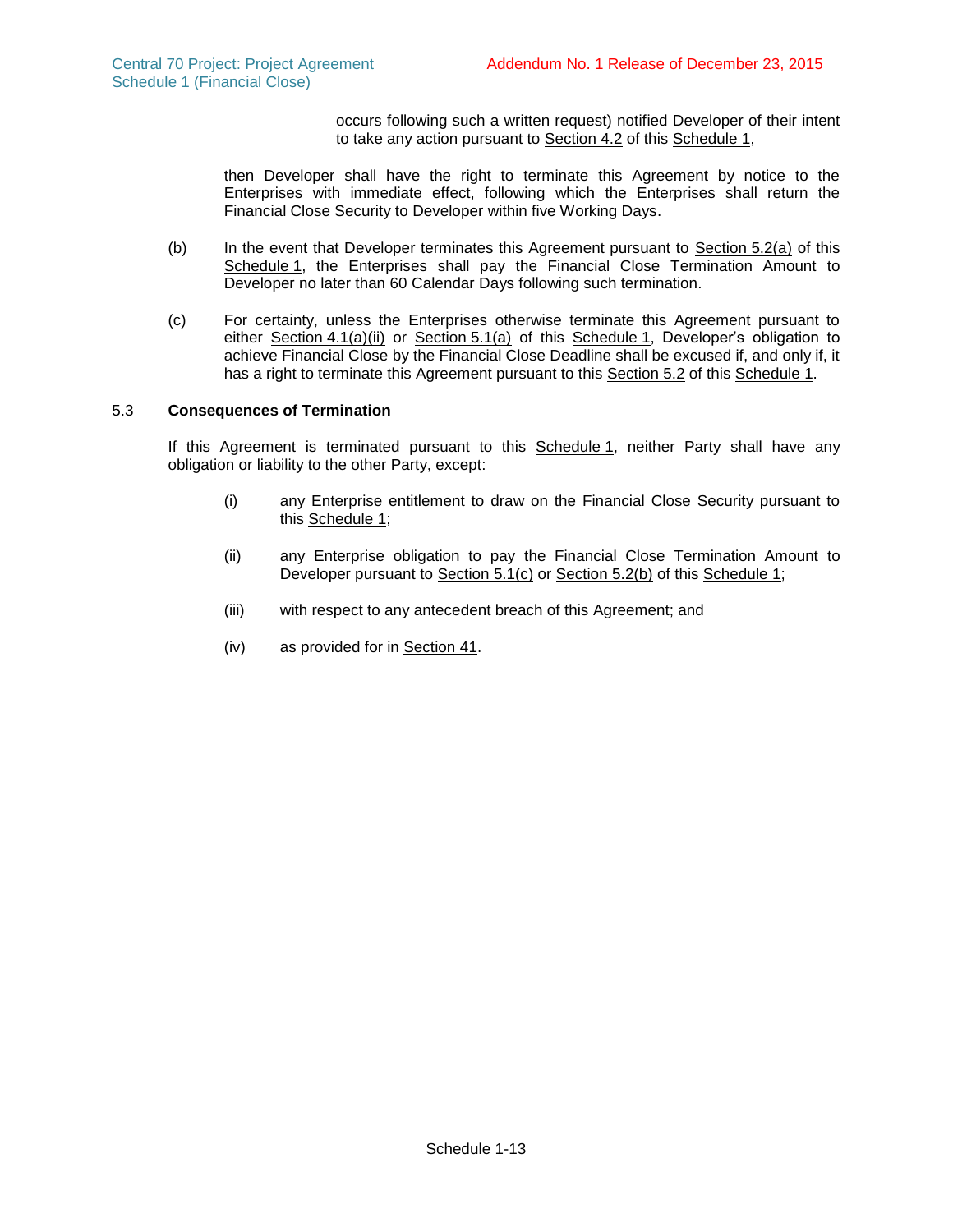## **Annex A**

# **Interest Rate and Credit Spread Fluctuation Risk Sharing<sup>9</sup>**

## **1. Changes in Financing Terms**

l

The Enterprises reserve the right to Approve any changes in Benchmark Interest Rates or in the debt structure that are proposed to be made at or prior to Financial Close to the extent that any such change constitutes a deviation from the assumptions in the Base Financial Model.

## **2. Determination of Base Case Equity IRR**

(a) Immediately prior to calculating any changes in the Base CPP pursuant to Sections 4 and 5 of this Annex A, the Base Financial Model shall be run to solve for a "first adjusted" Base CPP, inputting only the TIFIA Betterments and holding the Preliminary Equity IRR

- (c) Sections 4 and  $5$  of this Annex A shall be revised to provide as follows (as applied separately to each tranche / maturity of the Project Debt):
	- (i) if actual credit spreads exceed the Baseline Credit Spreads, the calculations in Section 5 shall be run by reference to the Proposer's Adjusted Preliminary Equity IRR and Developer shall only be entitled to credit spread projection for actual credit spreads above the Baseline Credit Spreads (with the difference between the Preferred Proposer Credit Spreads and the Baseline Credit Spreads being Developer's risk);
	- (ii) if actual credit spreads exceed the Preferred Proposer Credit Spreads but are less than or equal to the Baseline Credit Spreads, the calculations in Section 5 shall be run by reference to the TIFIA Adjusted Preliminary Equity IRR (and, for certainty, not the Proposer's Adjusted Preliminary Equity IRR) and Developer shall not be entitled to any credit spread protection; and

<sup>(</sup>iii) if actual credit spreads are equal to or less the Preferred Proposer Credit Spreads, then the calculations in Section 5 shall be run by reference to the TIFIA Adjusted Preliminary Equity IRR (and, for certainty, not the Proposer's Adjusted Preliminary Equity IRR) and Developer and the Enterprises shall share credit spread fluctuation risk 15%/85% relative to the Preferred Proposer's Credit Spreads. Worked examples:

| <u>WULCU CAQIIIDICS.</u> |                                                                                 |                                          |                                       |                                                                                                                                                                                                                                                                                                                                           |  |
|--------------------------|---------------------------------------------------------------------------------|------------------------------------------|---------------------------------------|-------------------------------------------------------------------------------------------------------------------------------------------------------------------------------------------------------------------------------------------------------------------------------------------------------------------------------------------|--|
|                          | <b>Preferred</b><br><b>Proposer</b><br><b>Credit</b><br><b>Spreads</b><br>(bps) | Common<br><b>Credit Spreads</b><br>(bps) | <b>Actual Credit Spreads</b><br>(bps) | <b>Risk Sharing</b>                                                                                                                                                                                                                                                                                                                       |  |
| Scenario 1               | 100                                                                             | 150                                      | 200                                   | Developer bears risk on 100% of movements in<br>spreads from 100bps to 150bps. 85/15 risk sharing<br>calculated on movement in spreads from 150bps to<br>200bps. Calculations use "Proposer's Adjusted<br>Preliminary Equity IRR", to account for Developer<br>bearing 100% of the risk of movements in spreads<br>from 100bps to 150bps. |  |
| Scenario 2               | 100                                                                             | 150                                      | 125                                   | Developer bears risk on 100% of movements in<br>spreads from 100bps to 125bps. Calculations use<br>"TIFIA Adjusted Preliminary Equity IRR".                                                                                                                                                                                               |  |
| Scenario 3               | 100                                                                             | 150                                      | 75                                    | 85/15 risk sharing calculated on movement in<br>spreads from 100bps to 75bps. Calculations use<br>"TIFIA Adjusted Preliminary Equity IRR".                                                                                                                                                                                                |  |

 $9$  If the Preferred Proposer submits a Proposer Basis Scale that includes credit spreads that are less than those reflected in the common basis yield curve and set of baseline credit spreads issued by the Enterprises pursuant to Section 4.2.3.c.ii. of Part C of the ITP, then: [**Note to Proposers:** The Enterprises will revise the ITP in a future Addendum to clarify that a Proposer may bid credit spreads that are lower, but not higher, than the baseline credit spreads.]

<sup>(</sup>a) The definition of Baseline Credit Spreads will be revised to refer to the common yield curve and set of baseline credit spreads and a new term "Preferred Proposer Credit Spreads" will be added to refer to the Preferred Proposer's "Proposer Basis Scale".

<sup>(</sup>b) An additional step will be added to Section 2 of this Annex A to calculate the "Proposer's Adjusted Preliminary Equity IRR", which will be the TIFIA Adjusted Preliminary Equity IRR" recalculated using Baseline Credit Spreads in place of the "Preferred Proposer Credit Spreads".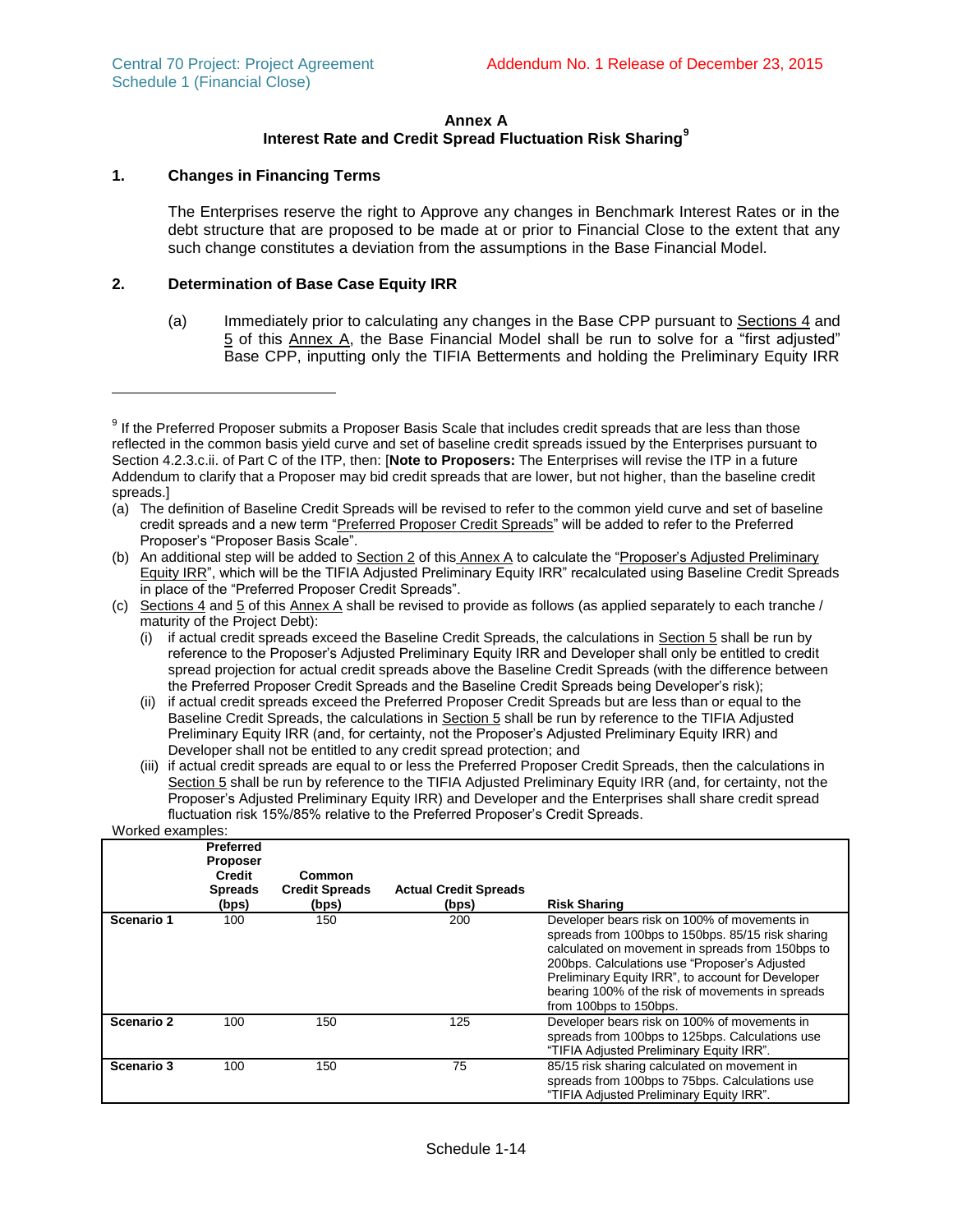constant. As part of this process the Base Financial Model shall be solved for the lowest possible change in the Base CPP that does not result in a breach of any of the Key Ratios.

- (b) Following the calculations made pursuant to  $Section 2(a)$  of this Annex A, the Parties shall calculate a "second adjusted" Base CPP that is equal to:
	- (i) the Base CPP; *minus*
	- (ii) 85% of the difference between the Base CPP and the "first adjusted" Base CPP.
- (c) Following the calculations made pursuant to  $Section 2(b)$  of this Annex A, the base Financial Model shall be run to solve for the Equity IRR (which shall be the "TIFIA Adjusted Preliminary Equity IRR" for purposes of Section 5 of this Annex A) that results from inputting the "second adjusted" Base CPP.

# **3. Market Interest Rate Protection**

Subject to the Parties' rights pursuant to Section [4.1](#page-25-5) of Schedule 1 following the occurrence of a Key Financial Event, pursuant to Section 5 of this Annex A the Enterprises shall bear the risk and have the benefit of 100% of the impact (either positive or negative) on the Base CPP of changes in any applicable Benchmark Interest Rates over the applicable Protection Period with respect to any Bank Financing, Bond Financing and/or TIFIA Financing.

# **4. Credit Spread Fluctuation Risk Protection**

- (a) Subject to the Parties' rights pursuant Section [4.](#page-25-0)1 of Schedule 1 following the occurrence of a Key Financial Event, pursuant to Section 5 of this Annex A the Enterprises shall bear the risk and have the benefit of 85% of the impact (either positive or negative) on the Base CPP of the differences between:
	- (i) the Baseline Credit Spreads; and
	- (ii) the credit spreads for any Bond Financing (excluding any private placement that is not also an offering under Rule 144A and Regulation S of the Securities Act of 1933) as of the last day of the applicable Protection Period, excluding any increases in credit spreads in respect of bonds that are part of any Bond Financing resulting from the final credit rating of such bonds being lower than the indicative investment grade rating(s) of such bonds provided in the Preferred Proposer's Proposal.
- (b) For certainty, Developer will bear the risk and have the benefit of 100% of the impact (either positive or negative) of the movements in margins associated with any Bank Financing, including bank lender margins and swap credit margins.

# **5. Base MPP Update Protocol**

The Parties shall use the Base Financial Model to calculate the changes contemplated by Sections 4 and 5 of this Annex A, positive or negative, in the Base CPP. The Parties shall make such calculation and produce the Financial Model to be delivered pursuant to Section [2.2\(h\)\(i\)](#page-24-1) of Schedule 1 by taking the following steps, and otherwise pursuant to the protocol Accepted by the Enterprises pursuant to Section 4.1(a)(ii) of Schedule 1.

(a) *First*, as a means of mitigating against the negative impact of any changes in Benchmark Interest Rates and credit spreads (relative to the Baseline Credit Spreads), as applicable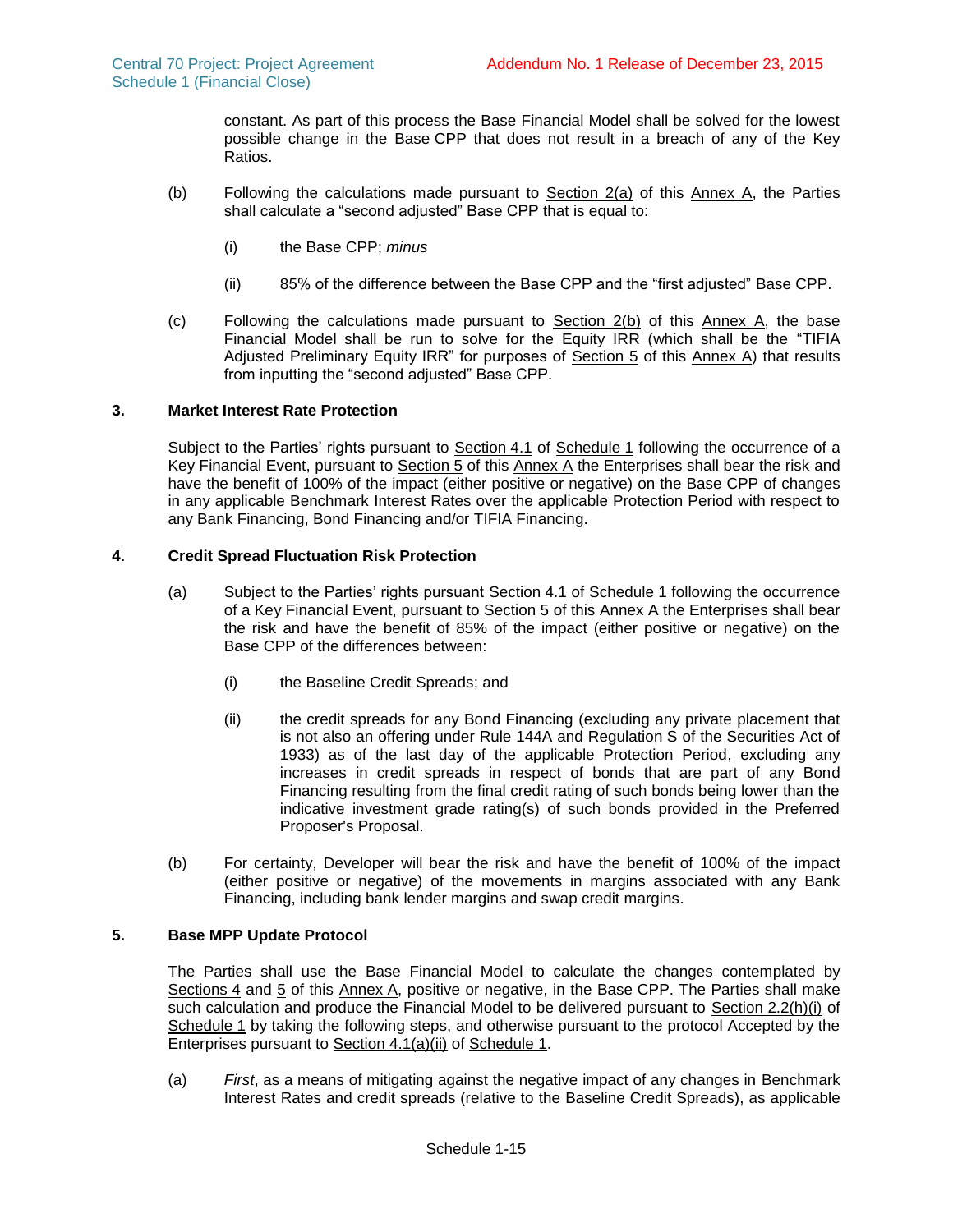to any Bank Financing, Bond Financing or TIFIA Financing, as described in, respectively, Sections 3 and 4(a) of this Annex A on the Key Ratios, the debt maturities shall be optimized, to the extent possible, and consequential amendments shall be made to the Base Financial Model.

- (b) *Second*, the Base Financial Model, subject to any updates resulting from the step described in Section 5(a) of this Annex A, shall be run to solve for a "first interim" Base CPP, inputting only the changes, if any, in Benchmark Interest Rates as described in Section 3 of this Annex A, and holding the "TIFIA Adjusted Preliminary Equity IRR" calculated pursuant to Section 2(c) of this Annex A constant. In addition, as part of this process the Base Financial Model shall be solved for the lowest possible change in the Base CPP that does not result in a breach of any of the Key Ratios.
- (c) *Third*, the interim Financial Model resulting from the step described in Section 5(b) of this Annex A shall be run to solve for a "second interim" Base CPP, inputting only the changes, if any, in credit spreads for any Bond Financing as described in Section 4(a) of this Annex A, and holding the "TIFIA Adjusted Preliminary Equity IRR" calculated pursuant to Section 2(c) of this Annex A constant. In addition, as part of this process the Base Financial Model shall be solved for the lowest possible change in the Base CPP that does not result in a breach of any of the Key Ratios.
- (d) *Fourth*, an amended Base CPP (the "Financial Close Base CPP") shall be calculated as follows:

Financial Close Base CPP = Base CPP<sup>First</sup> + (85% x (Base CPP<sup>Second</sup> - Base CPP<sup>First</sup>)

*where*:

Base CPPFirst = the first interim Base CPP resulting from the step described in Section 5(b) of this Annex A

Base CPP<sup>Second</sup> = the second interim Base CPP resulting from the step described in Section 5(c) of this Annex A

- (e) *Fifth*, the interim Financial Model resulting from the step described in Section 5(b) of this Annex A shall be run to solve for the Base Case Equity IRR, inputting:
	- (i) the Financial Close Base CPP; and
	- (ii) to the extent applicable, all other changes in the terms of the financing between those assumed and indicated in the Base Financial Model and those set out in or otherwise applicable under the terms of the Financing Documents as of the Financial Close Date.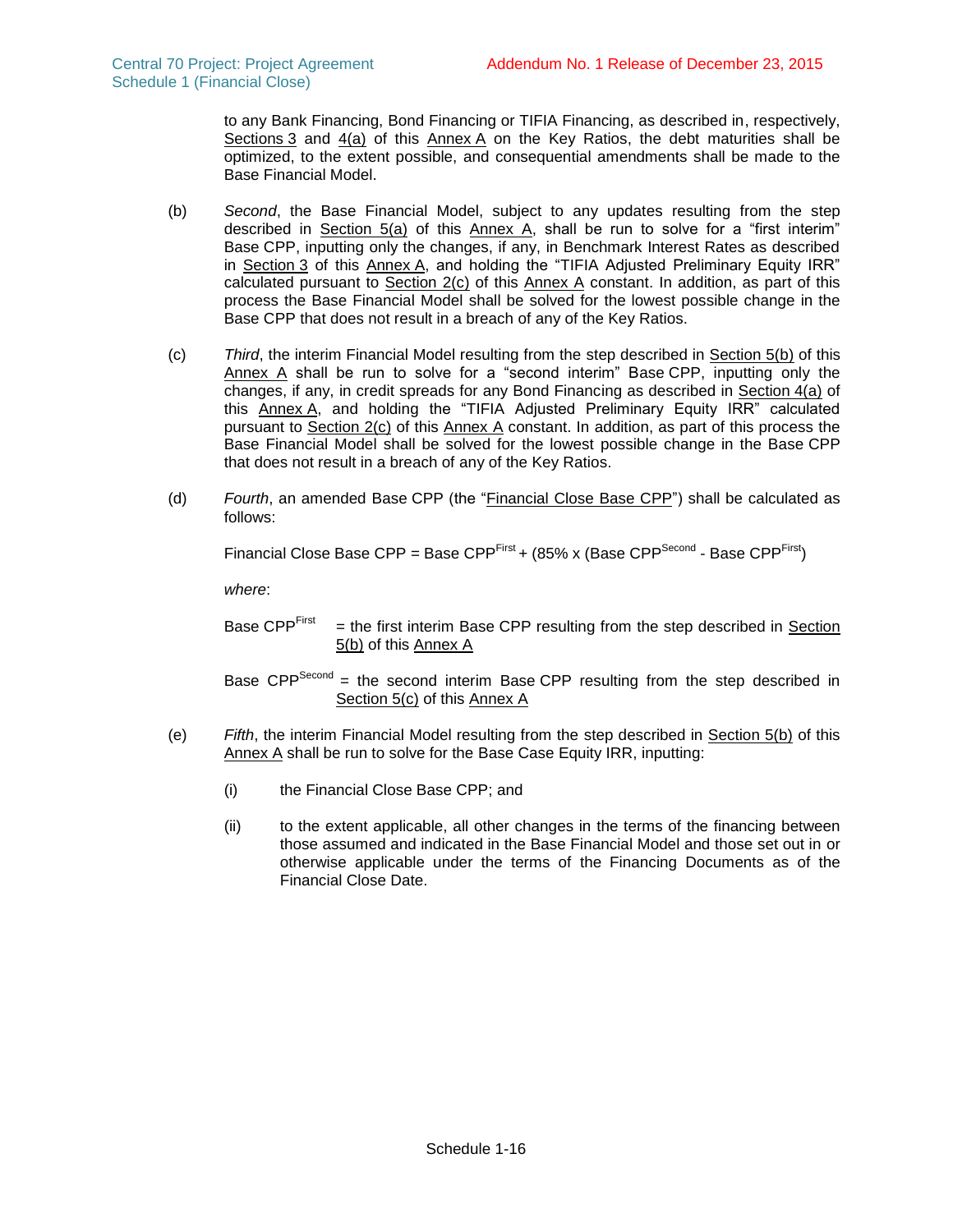## **Schedule 3 Commencement and Completion Mechanics**

### **Part 1: Commencement of NTP1 Work**

- 1. In this Agreement, "NTP1 Conditions" means the following conditions, each of which shall be construed as a separate and independent condition:
	- (a) Developer shall have submitted each Deliverable which is identified as "Prior to the issuance of NTP1" in the "Schedule" column in any of the Deliverables tables in Schedule 8 (*Project Administration*), Schedule 10 (*Design and Construction Requirements*), Schedule 11 (*Operations and Maintenance Requirements*), Schedule 14 (*Strategic Communications*), Schedule 17 (*Environmental Requirements*) and Schedule 18 (*Right-of-Way*) (collectively, the "Deliverables Tables") and:
		- (i) if Acceptance or Approval of any such Deliverable is required as indicated in the Deliverables Tables, Developer shall have received Acceptance or Approval, as applicable, of each such Deliverable; and
		- (ii) if any such Deliverable is required to be submitted for Information as indicated in the Deliverables Tables, the initial review period as determined pursuant to Section 6(a) of Schedule 9 (*Submittals*) shall have expired with respect to each such Deliverable;
	- (b) Developer shall have mobilized its quality management staff as anticipated by the Approved Stage 1 Quality Management Plan;
	- (c) no Developer Default shall have occurred and be continuing; and
	- (d) Developer shall have satisfied any other requirements and conditions that are required by the terms of this Agreement to have been satisfied prior to the issuance of NTP1 or the commencement of any NTP1 Work $1$ .
- <span id="page-32-1"></span>2. Pursuant to Section 9.1.a, Developer shall not be entitled to commence any NTP1 Work (other than conducting, outside the Right-of-Way, preparatory activities necessary to satisfy the NTP1 Conditions and to be prepared to begin the NTP1 Work in a timely manner after issuance of NTP1) until the Enterprises have issued NTP1 in accordance with Section [4\(a\)](#page-32-0) of this Part 1.
- 3. Developer shall notify the Enterprises promptly after it considers that all NTP1 Conditions have been satisfied.
- <span id="page-32-0"></span>4. The Enterprises shall promptly after receipt of a notice from Developer pursuant to Section 3 of this Part 1, and in any event within five Working Days after such receipt, either:
	- (a) if they consider that all NTP1 Conditions have been satisfied, issue a notice ("NTP1") to Developer authorizing commencement of the NTP1 Work; or
	- (b) if they do not consider that all NTP1 Conditions have been satisfied, notify Developer to such effect, specifying which NTP1 Conditions have not been satisfied and why they consider that such NTP1 Conditions have not been satisfied.

 $\overline{\phantom{a}}$ <sup>1</sup> **Note to Proposers:** NTP1 Work will be defined in a future Addendum as: (i) the design Work, (ii) testing and Right-of-Way investigation Work that is authorized by CDOT right of entry permits obtained by Developer prior to the issuance of NTP1, and (iii) Work necessary to develop the Deliverables required to be submitted by Developer to satisfy the NPT1 Conditions.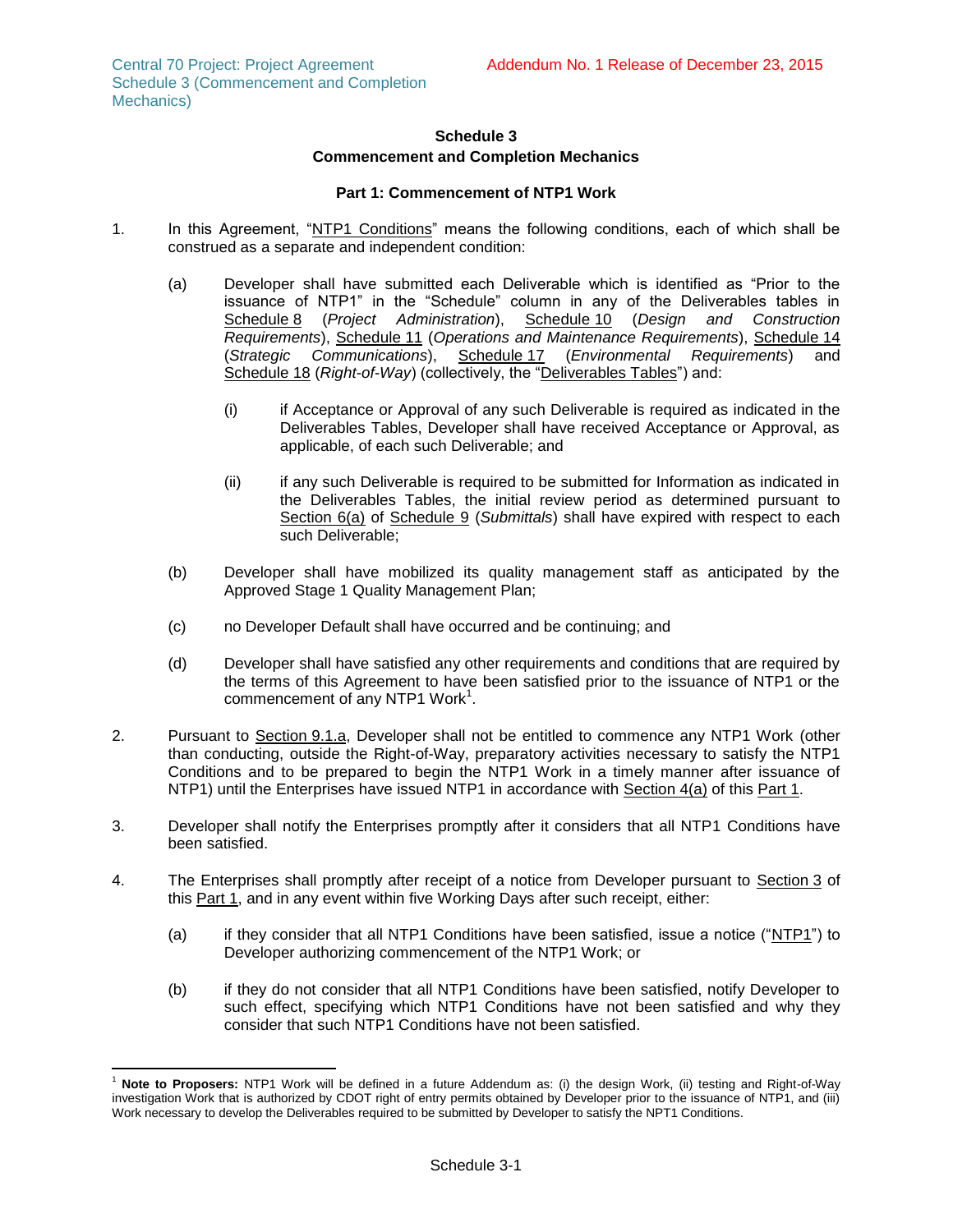Central 70 Project: Project Agreement Schedule 3 (Commencement and Completion Mechanics)

5. If the Enterprises issue a notice to Developer pursuant to Section 4(b) of this Part 1, then the procedures set out in <u>Sections 3</u> and <u>4</u> of this <u>Part 1</u> shall be repeated until the Enterprises issue NTP1.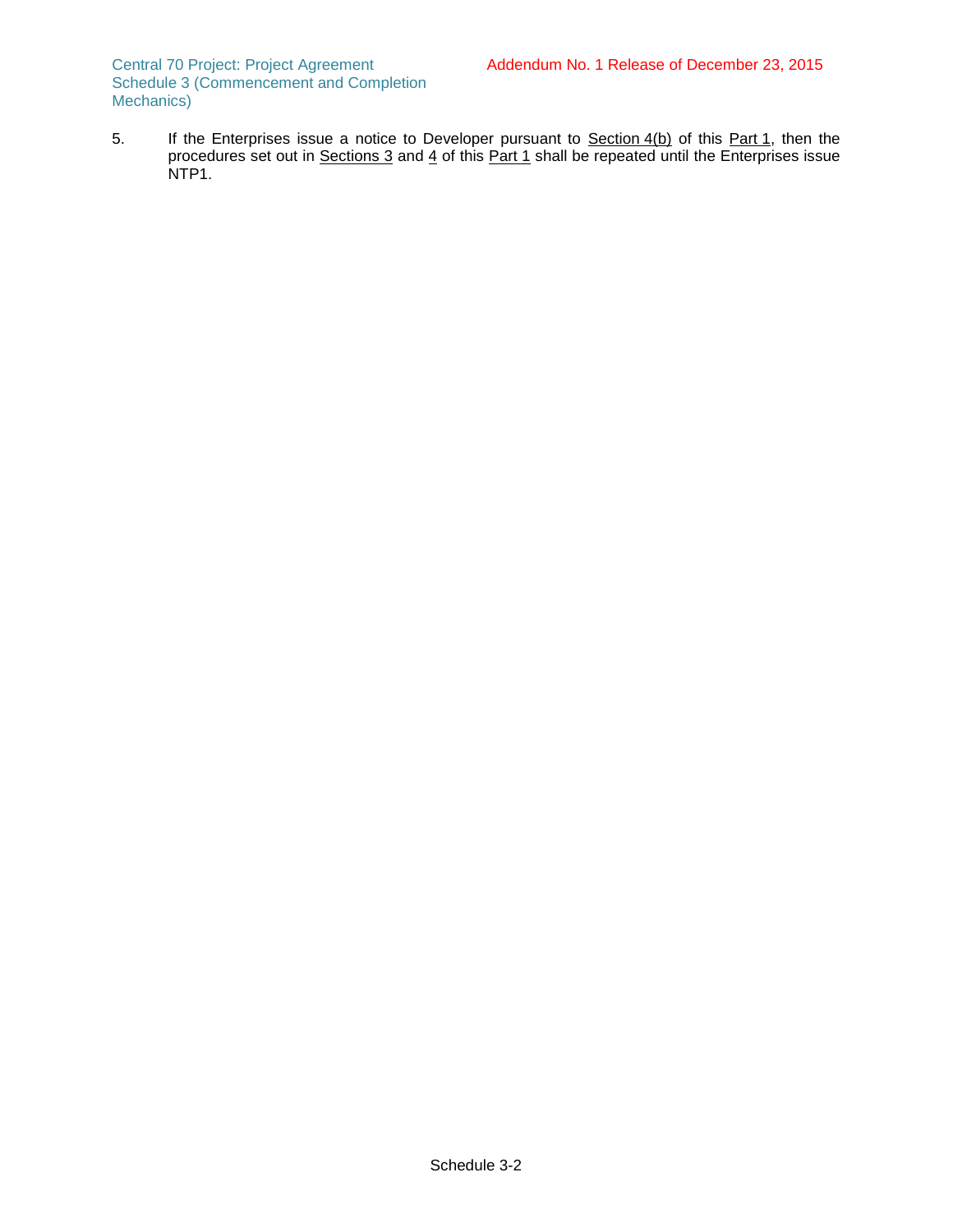# **Part 2: Commencement of Construction Work and O&M During Construction Work**

- 1. In this Agreement, "NTP2 Conditions" means the following conditions, each of which shall be construed as a separate and independent condition:
	- (a) NTP1 shall have been issued;
	- (b) all Governmental Approvals and Permits applicable to the commencement of Construction Work and O&M Work During Construction shall have been obtained, any conditions thereto that are required to be satisfied in advance of such commencement shall have been satisfied, and Developer shall have otherwise complied with its obligations in relation to such Governmental Approvals and Permits pursuant to this Agreement, including under Section 8.4.2 and under Section 5 of Schedule 8 (*Project Administration*);
	- (c) Developer shall have delivered to the Enterprises:
		- (i) copies of all Governmental Approvals and Permits referred to in Section [1\(b\)](#page-32-1) of this Part 2; and
		- (ii) evidence that any conditions thereto that are required to be satisfied in advance of commencement of the Construction Work and O&M During Construction have been satisfied;
	- (d) Developer shall have demonstrated the functionality and use of its Maintenance Management Information System to the satisfaction of the Enterprises (acting in their discretion) and such Maintenance Management Information System shall be fully populated and operational as determined by reference to Section 7 of Schedule 11 (*Operations and Maintenance Requirements*);
	- (i) Developer shall have submitted to the Enterprises, and received Acceptance of, a written protocol pursuant to Section 19.1.3.d;
	- (e) Developer shall have submitted each Deliverable which is identified as "Prior to the issuance of NTP2" in the "Schedule" column in any of the Deliverables Tables and:
		- (i) if Acceptance or Approval of any such Deliverable is required as indicated in the Deliverables Tables, Developer shall have received Acceptance or Approval, as applicable, of each such Deliverable; and
		- (ii) if any such Deliverable is required to be submitted for Information as indicated in the Deliverables Tables, the initial review period as determined pursuant to Section 6(a) of Schedule 9 (*Submittals*) shall have expired with respect to each such Deliverable;
	- (f) Developer shall have delivered to the Enterprises the Contractor Bonds as required pursuant to Section 9.3.1.a.i;
	- (g) no Developer Default shall have occurred and be continuing; and
	- (h) Developer shall have satisfied any other requirements and conditions that are required by the terms of this Agreement to have been satisfied prior to the issuance of NTP2 and the commencement of the Construction Work and O&M Work During Construction (other than Snow and Ice Control Services).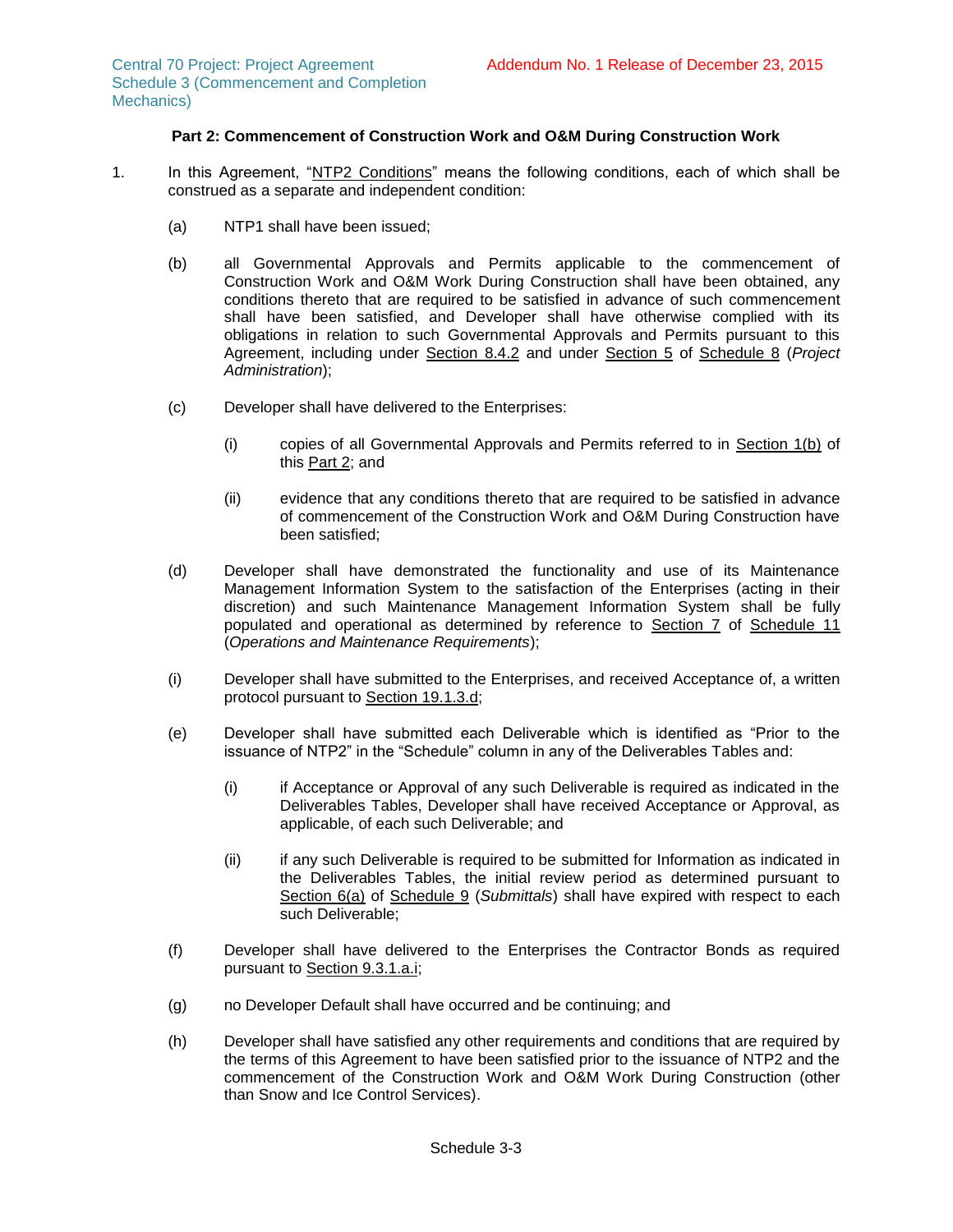- 2. Pursuant to Section 9.1.b, Developer shall not be entitled to:
	- (a) commence any Construction Work or O&M Work During Construction until the Enterprises have issued NTP2 in accordance with Section 4(a) of this Part 2; or
	- (b) commence any specific aspect of the Construction Work or O&M Work During Construction pursuant to this Agreement until any applicable condition to such commencement specified in this Agreement (including in Schedule 8 (*Project Administration*), Schedule 10 (*Design and Construction Requirements*) and Schedule 11 (*Operations and Maintenance Requirements*)) has been satisfied.
- 3. Developer shall notify the Enterprises promptly after it considers that all NTP2 Conditions have been satisfied.
- 4. The Enterprises shall promptly after receipt of a notice from Developer pursuant to Section 3 of this Part 2, and in any event within five Working Days after such receipt, either:
	- (a) if they consider that all NTP2 Conditions have been satisfied, issue a notice ("NTP2") to Developer:
		- (i) if Financial Close has occurred prior to the date of issuance of NTP2, authorizing commencement of the Construction Work and O&M Work During Construction (other than Snow and Ice Control Services); or
		- (ii) if Financial Close has not occurred prior to the date of issuance of NTP2, conditionally authorizing commencement of the Construction Work and O&M Work During Construction (other than Snow and Ice Control Services) subject to and following the occurrence of Financial Close; or
	- (b) if they do not consider that all NTP2 Conditions have been satisfied, notify Developer to such effect, specifying which NTP2 Conditions have not been satisfied and why they consider that such NTP2 Conditions have not been satisfied.
- 5. If the Enterprises issue a notice to Developer pursuant to Section 4(b) of this Part 2, then the procedures set out in Sections 3 and 4 of this Part 2 shall be repeated until the Enterprises issue NTP2.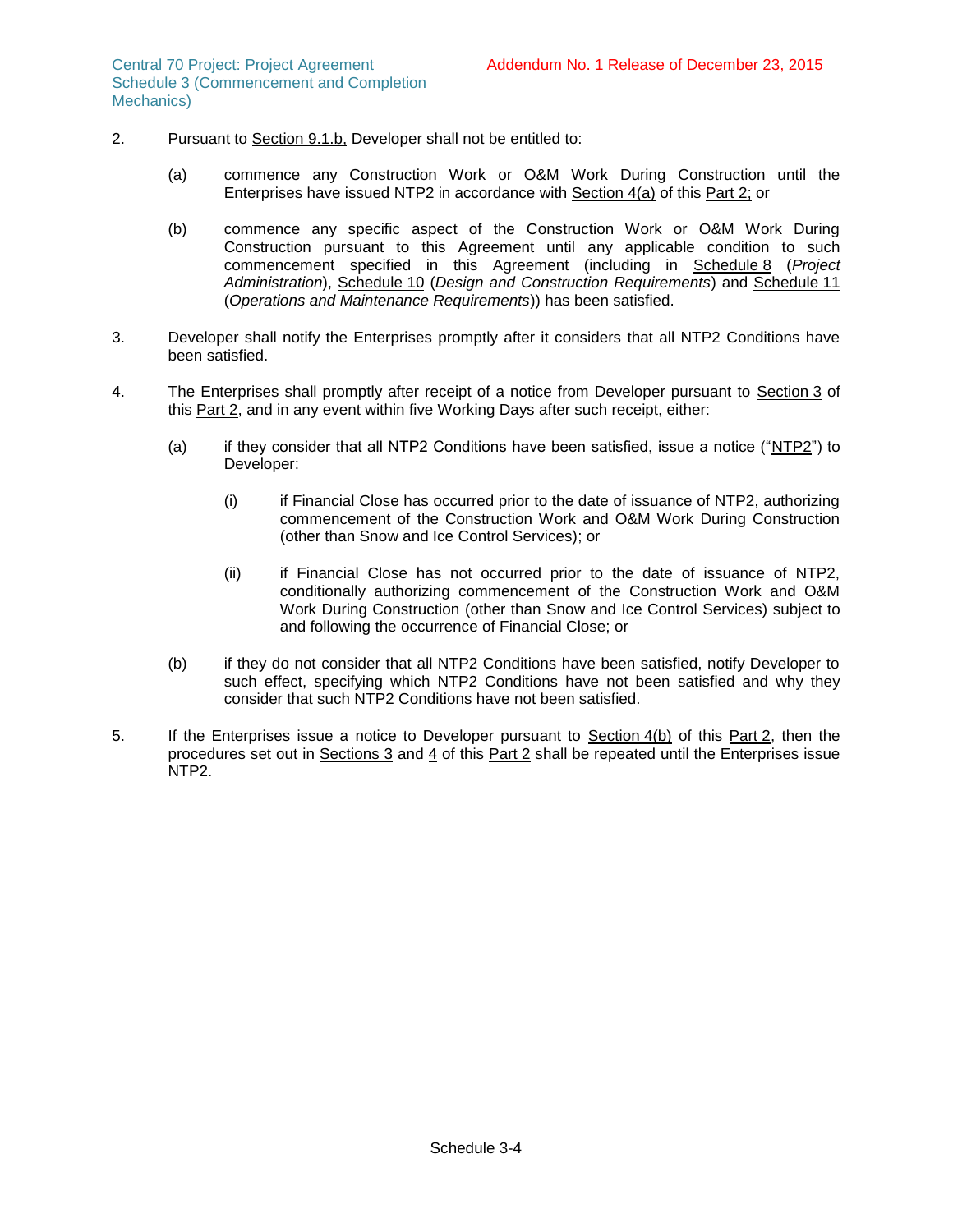# **Part 3: Commencement of Snow and Ice Control Services<sup>2</sup>**

- 1. In this Agreement, "NTP3 Conditions" means the following conditions :
	- (a) NTP1 and NTP2 shall have been issued; and
	- (b) Financial Close shall have occurred.
- 2. Pursuant to Section 9.1.c, Developer shall not be entitled to:
	- (a) commence Snow and Ice Control Services pursuant to this Agreement until:
		- (i) the Enterprises have issued NTP3 in accordance with this Part 3; and
		- (ii) the Snow and Ice Control Services Commencement Date has occurred; and
	- (b) commence any specific aspect of Snow and Ice Control Services pursuant to this Agreement until any applicable condition to such commencement specified in this Agreement (including in Schedule 8 (*Project Administration*), Schedule 10 (*Design and Construction Requirements*) and Schedule 11 (*Operations and Maintenance Requirements*)) has been satisfied.
- 3. After satisfaction of the NTP3 Conditions, the Enterprises shall at any time thereafter issue a notice ("NTP3") to Developer authorizing and requiring commencement of Snow and Ice Control Services on the date specified in such notice (the "Snow and Ice Control Commencement Date"), which date shall be no earlier than: (a) July 1, 2018; and (b) [] Calendar Days after the date of such notice.

 $\overline{a}$ Note to Proposers: For various reasons, the Procuring Authorities have decided that it is appropriate for CDOT to retain responsibility for provision of Snow and Ice Control Services until July 1, 2018 and for Developer only to assume responsibility for such services from that date. As a consequence, if Preferred Proposer elects to use the Maintenance Yard, the Enterprises will agree in the Agreement (relevant provisions will be included in a future Addendum) to provide exclusive use of the Maintenance Yard to Developer from the Snow and Ice Control Commencement Date (as defined in this Part 3). The Procuring Authorities are also considering providing shared use thereof (with the existing CDOT maintenance team) for the period from NTP2 until the Snow and Ice Control Commencement Date. Again, relevant provisions will be included in a future Addendum that describe the extent of shared use rights that would be available to Developer during this period.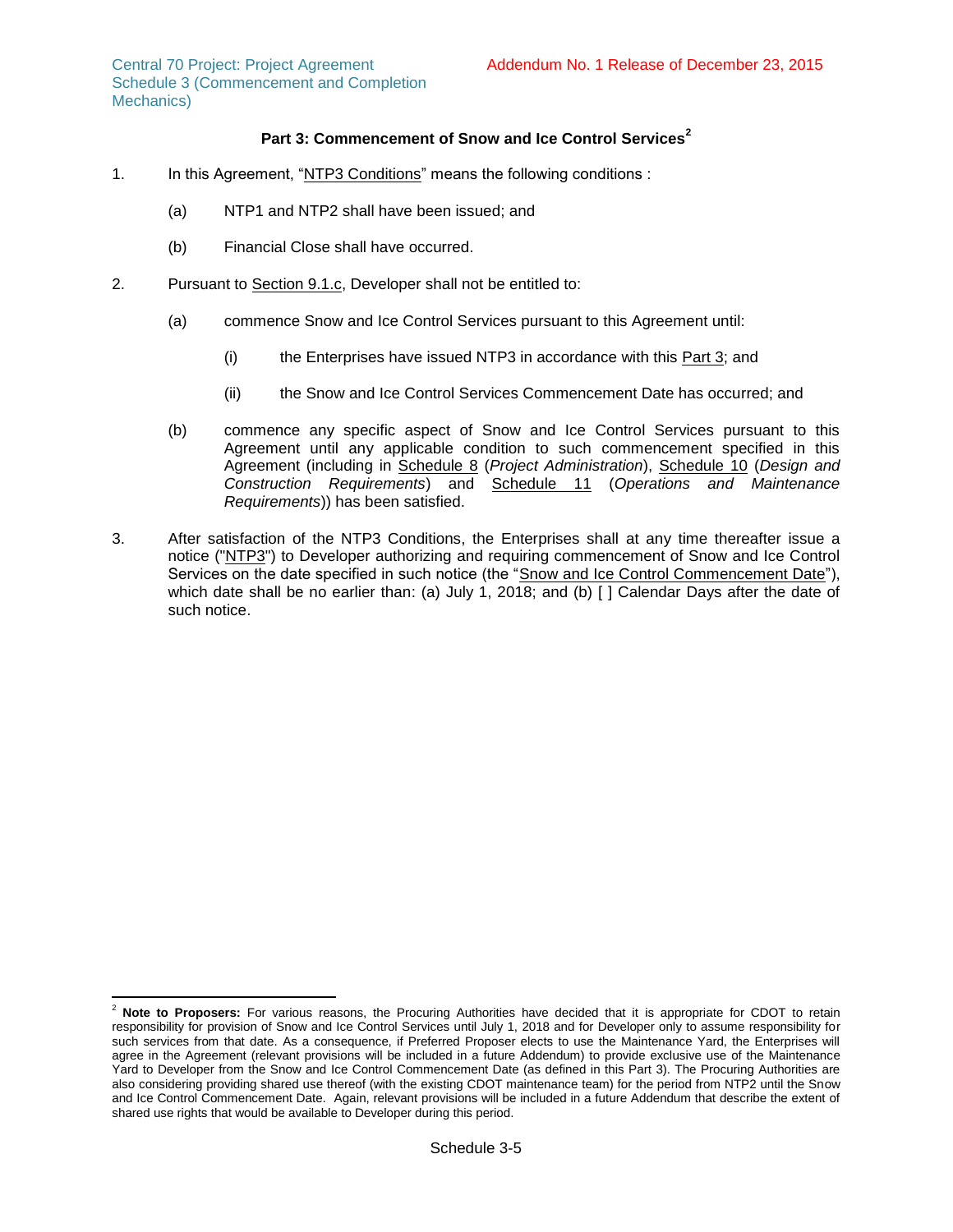# **Part 4: Milestone Completion**

- 1. In this Agreement, "Milestone Completion Conditions" means, in respect of any Payment Milestone, the following conditions, each of which shall be construed as a separate and independent condition:
	- (a) Developer shall have completed the Construction Work related to the relevant Payment Milestone in accordance with this Agreement including:
		- (i) the repair, replacement or correction and full remediation of all Defects<sup>3</sup> and the remediation of all Nonconforming Work pursuant to Section 6.5 of Schedule 8; and
		- (ii) any such Construction Work related to Local Agency Roadways (subject only to completion of (A) any Milestone Completion Punch List Items in respect of the relevant Payment Milestone; and (B) any Construction Work completion of which constitutes a Final Acceptance Condition), including such that: (x) in the case of all Payment Milestones, the infrastructure constituting the relevant Payment Milestone is in a condition that can be operated for normal and safe vehicular travel in all lanes and at all points of entry and exit; and (y) in the case of Payment Milestone 3 and Payment Milestone 4, the traffic shall have been properly transferred on to the infrastructure constituting such Payment Milestone pursuant to Schedule 10 (*Design and Construction Requirements*);
	- (b) Developer shall have provided the Enterprises with a written certificate, in form and substance reasonably acceptable to the Enterprises, that no Closures on the infrastructure constituting such Payment Milestone are required or expected for the remainder of the Construction Period other than Excused Closures;
	- (c) Developer shall have complied with Sections 3.5.6 and 3.5.7 of Schedule 10 (*Design and Construction Requirements*) as relevant to such Payment Milestone, and each time period referenced therein shall have expired;
	- (d) Developer shall have conducted, and provided the Enterprises with an opportunity to witness, all tests and inspections necessary to provide measurement records for each Element of the relevant Payment Milestone in accordance with the Performance and Measurement Table set out in Appendix A-1 to Schedule 11 (*Operations and Maintenance Requirements*) and Developer's Approved Quality Management Plan;
	- (e) any systems and equipment in relation to the relevant Payment Milestone installed by Developer shall comply, in all respects, with applicable Laws, shall be fully operational and functional, and shall have passed any tests and inspections required under this Agreement (subject only to completion of:
		- (i) any Milestone Completion Punch List Items in respect of the relevant Payment Milestone; and
		- (ii) any Construction Work completion of which constitutes a Final Acceptance Condition); and

l <sup>3</sup> **Note to Proposers:** The Procuring Authorities expect to revise the definition of Defects in a future Addendum in order to improve clarity as to what constitutes a Defect.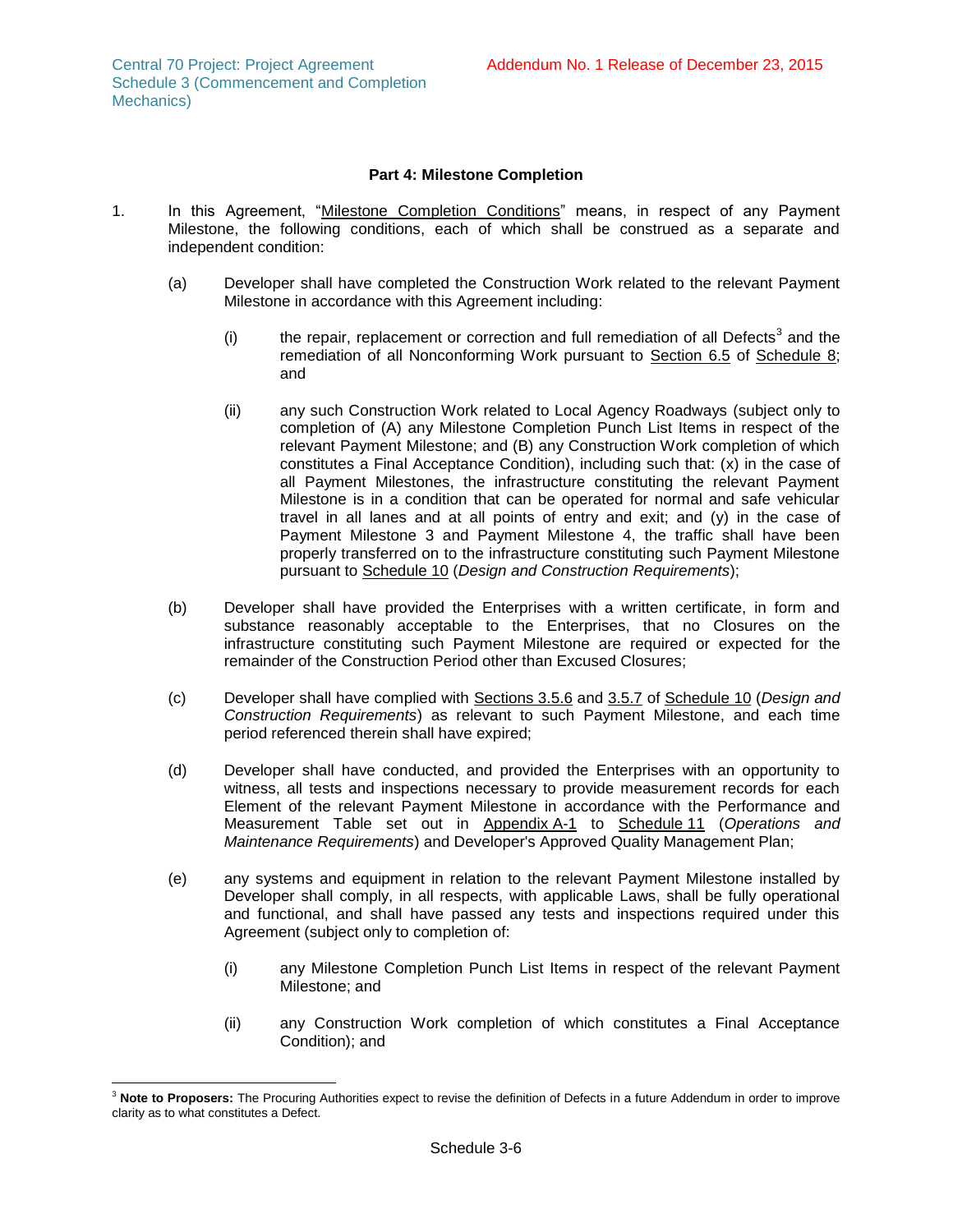Developer shall have delivered to the Enterprises all reports, data and documentation relating to such tests and inspections;

- (f) a Milestone Completion Punch List for the relevant Payment Milestone shall have been Approved by the Enterprises;
- (g) Developer shall have provided the Enterprises with lien waivers as required pursuant to Section 4 of Schedule 5 (*Milestone Payments*);
- (h) no Developer Default shall have occurred and be continuing; and
- (i) Developer shall have satisfied any other requirements and conditions that are required by the terms of this Agreement to have been satisfied prior to completion of such Payment Milestone.
- 2. Developer shall provide the Enterprises with at least 40 Working Days' advance notice of the date of the expected Milestone Completion of any Payment Milestone, which notice shall expressly and conspicuously state that it is being delivered pursuant to this Section 2 of Part 4 of this Schedule 3.
- <span id="page-38-0"></span>3. During the 40 Working Day period following receipt by the Enterprises of a notice pursuant to Section 2 of this Part 4, Developer and the Enterprises shall meet, confer and exchange information on a regular and cooperative basis, and the Enterprises shall conduct:
	- (a) an inspection of the Construction Work comprising the relevant Payment Milestone and its components (which may be conducted jointly with FHWA and/or CDOT pursuant to Section 21.1.1.a.); and
	- (b) such other investigation and review of reports, data and documentation, as in each case may be necessary (as determined in the Enterprises' discretion) to evaluate whether all of the applicable Milestone Completion Conditions in respect of the relevant Payment Milestone have been satisfied.
- 4. After Developer has given a notice pursuant to Section 2 of this Part 4 in respect of a Payment Milestone, Developer shall provide the Enterprises a further notice when Developer considers that all applicable Milestone Completion Conditions have been satisfied, which notice shall include a written certification, in form and substance reasonably acceptable to the Enterprises, that all applicable Milestone Completion Conditions in respect of the relevant Payment Milestone have been satisfied.
- 5. Within five Working Days after receipt of a notice and certification pursuant to Section 4 of this Part 4, the Enterprises shall either:
	- (a) if they consider that all applicable Milestone Completion Conditions have been satisfied, issue a certificate to such effect (a "Milestone Completion Certificate"), and the date of such Milestone Completion Certificate shall be the "Milestone Completion Date"; or
	- (b) if they do not consider that all applicable Milestone Completion Conditions have been satisfied, notify Developer to such effect, specifying which Milestone Completion Conditions have not been satisfied and why they consider that such Milestone Completion Conditions have not been satisfied.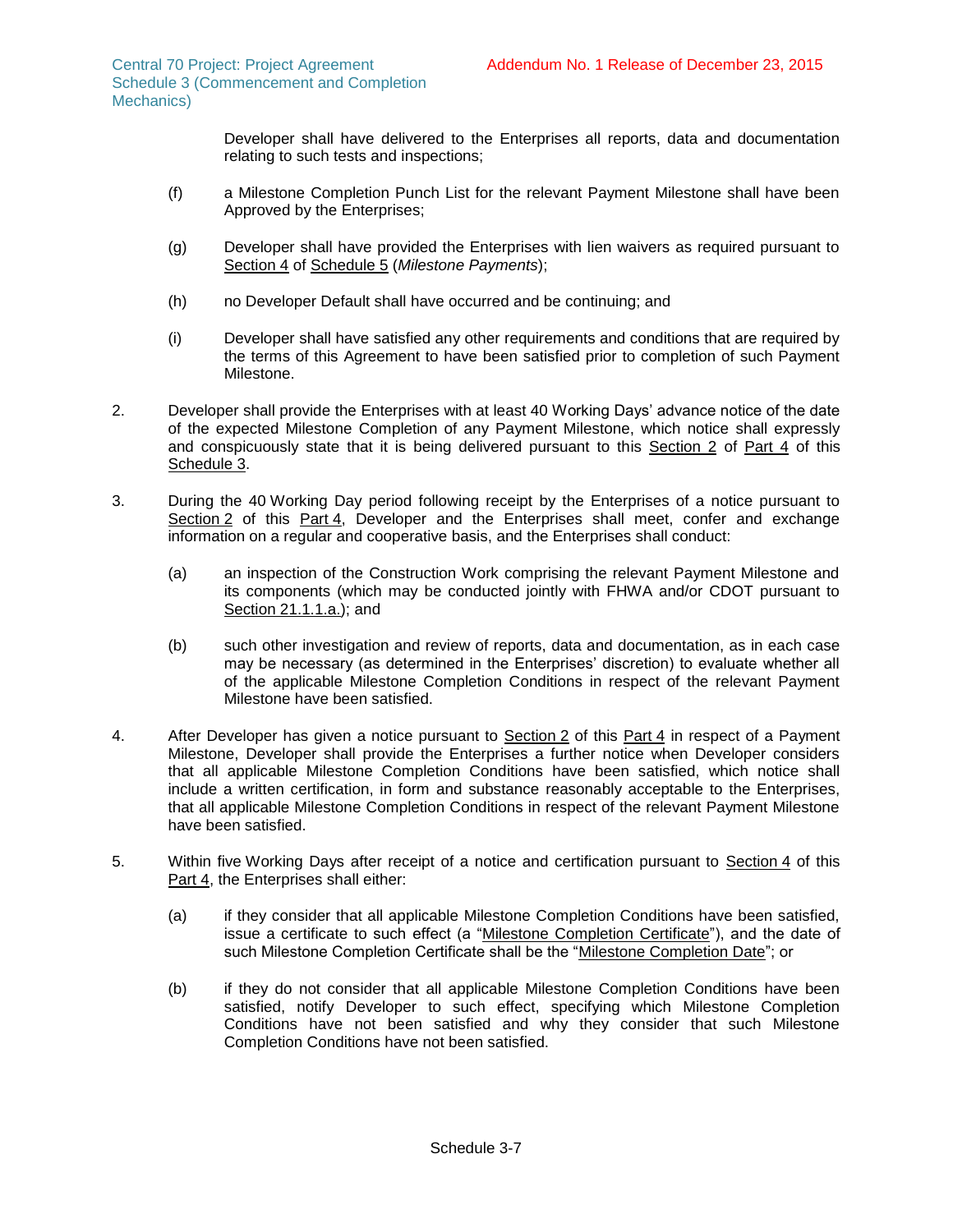Central 70 Project: Project Agreement Schedule 3 (Commencement and Completion Mechanics)

6. If the Enterprises issue a notice to Developer pursuant to Section 5(b) of this Part 4, then the procedures set out in Sections 2 to 5 of this Part 4 shall be repeated until the Enterprises issue a Milestone Completion Certificate in respect of the relevant Payment Milestone.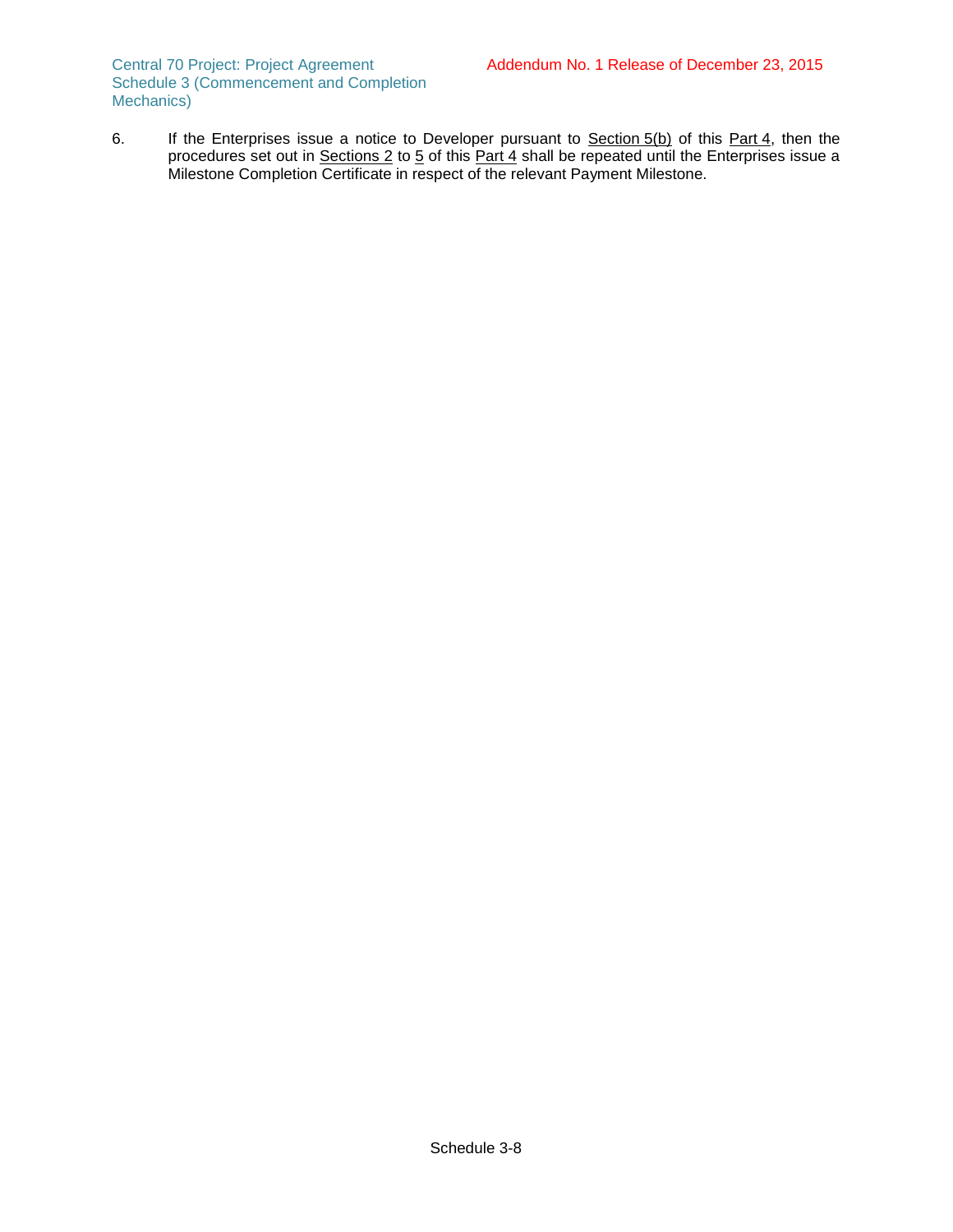### **Part 5: Substantial Completion**

- 1. In this Agreement, "Substantial Completion Conditions" means the following, each of which shall be construed as a separate and independent condition:
	- (a) the Milestone Completion Date shall have occurred in respect of each of the Payment Milestones and all Milestone Completion Conditions in respect of all Payment Milestones shall remain satisfied;
	- (b) the Enterprises shall have Approved Developer's completion of all Milestone Completion Punch List Items;
	- (c) Developer shall have completed the Construction Work for the Project in accordance with this Agreement, including:
		- (i) the repair, replacement or correction and full remediation of all Defects<sup>4</sup>; and
		- (ii) the remediation of all Nonconforming Work pursuant to Section 6.5 of Schedule 8;

such that the Project is in a condition that can be open to traffic (subject only to completion of (A) any Substantial Completion Punch List Items and (B) any Construction Work the completion of which constitutes a Final Acceptance Condition);

- (d) Developer shall have provided the Enterprises with a written certificate, in form and substance reasonably acceptable to the Enterprises, that no Closures are required or expected during the Operating Period other than (i) Excused Closures and (ii) Permitted Operating Period Closures;
- (e) Developer shall have complied with Sections 3.5.6 and 3.5.7 of Schedule 10 (*Design and Construction Requirements*), and each time period referenced therein shall have expired;
- (f) Developer shall have conducted, and provided the Enterprises an opportunity to witness, all tests and inspections necessary to provide measurement records for each Element of the entire Project in accordance with the Performance and Measurement Tables and Developer's Approved Quality Management Plan;
- (g) Developer shall have delivered to the Enterprises the Contractor Bonds as required pursuant to Section 9.3.1.a.ii and Section 9.3.1.a.iii;
- (h) the Enterprises shall have Approved any updates:
	- (i) that Developer has submitted to the Enterprises pursuant to Section 4.2.7 of Schedule 11 (*Operations and Maintenance Requirements*); and
	- (ii) to the Performance and Measurement Table set out in  $\Delta p$  and  $\Delta r$  to Schedule 11 (*Operations and Maintenance Requirements*);

 $\overline{\phantom{a}}$ <sup>4</sup> **Note to Proposers:** The definition of Defects will be refined in a future Addendum.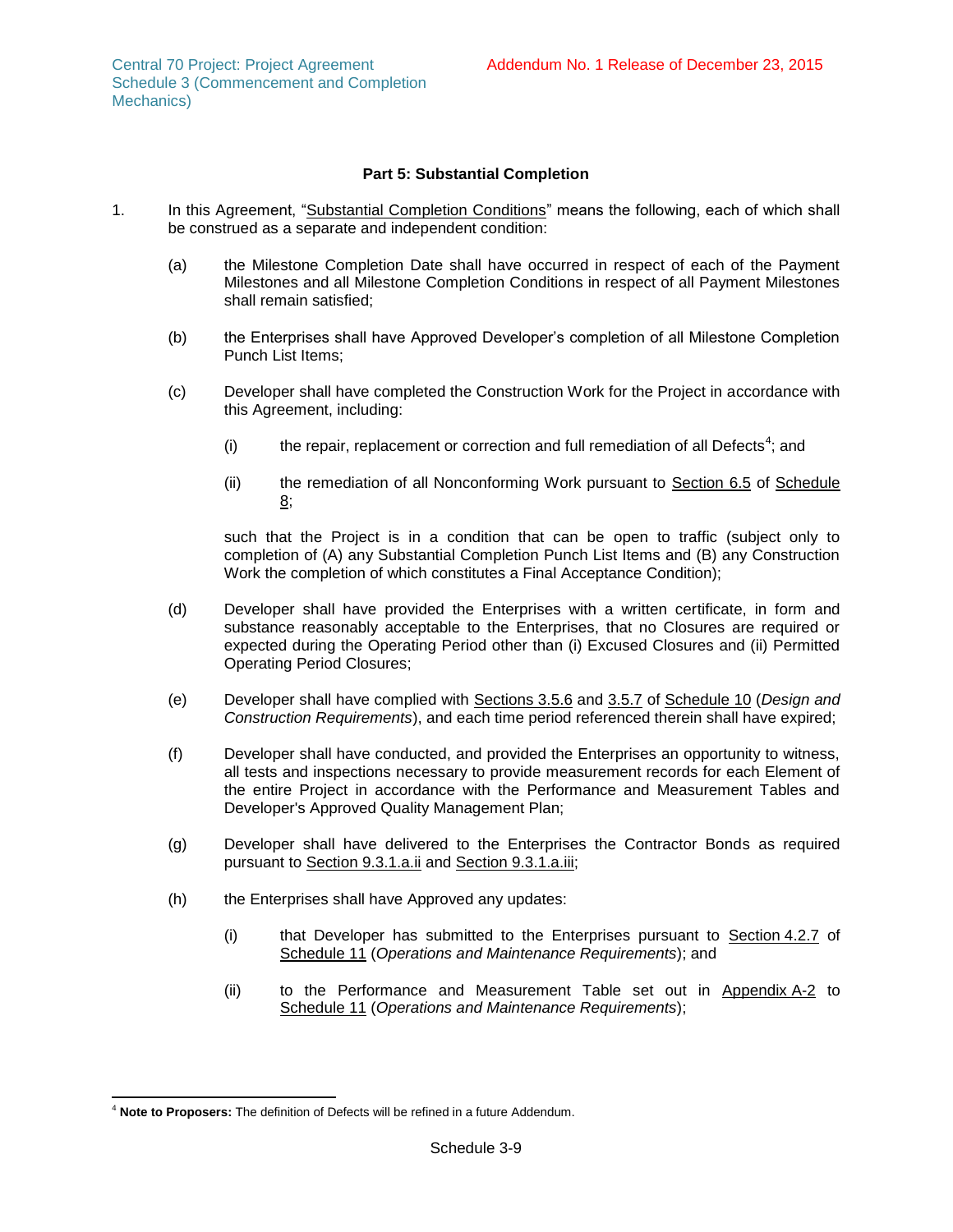- (i) any systems and equipment installed by Developer shall comply, in all respects, with applicable Laws, shall be fully operational and functional, and shall have passed any tests and inspections required under this Agreement (subject only to completion of:
	- (i) any Substantial Completion Punch List Items; and
	- (ii) any Construction Work the completion of which constitutes a Final Acceptance Condition), and

Developer shall have delivered to the Enterprises all reports, data and documentation relating to such tests and inspections;

- (j) a Substantial Completion Punch List shall have been Approved by the Enterprises;
- (k) if any Governmental Authority, Railroad or Utility Owner with jurisdiction over any portion of the Project requires any form of certification of design, engineering or construction with respect to such portion, including any certifications or approvals required under any Permit or Governmental Approval, Developer shall have caused such certificates or approvals to be executed and delivered and shall have concurrently provided copies of such certificates or approvals to the Enterprises;
- (l) Developer shall have submitted each Deliverable which is identified as "Prior to issuance of Substantial Completion" in the "Schedule" column in any of the Deliverables Tables and:
	- (i) if Acceptance or Approval of any such Deliverable is required as indicated in the Deliverables Tables, Developer shall have received Acceptance or Approval, as applicable, of each such Deliverable; and
	- (ii) if any such Deliverable is required to be submitted for Information as indicated in the Deliverables Tables, the initial review period as determined pursuant to Section 6(a) of Schedule 9 (Submittals) shall have expired with respect to each such Deliverable;
- (m) Developer shall have submitted appropriate certifications, in the form set out in Section [●] of Schedule 8 (*Project Administration*), certifying that the Construction Work complies with the requirements of this Agreement;<sup>5</sup>
- (n) with respect to all Insurance Policies that are required by Section 25 and Schedule 13 (*Required Insurances*) to be in effect on and from the Substantial Completion Date:
	- (i) such policies shall have been obtained from Eligible Insurers on terms that comply with Section 25 and Schedule 13 (*Required Insurances*) and shall be in full force and effect; and
	- (ii) the Enterprises shall have received binding verifications of coverage from the relevant insurers (or Developer's insurance brokers) of such Insurance Policies, in compliance with Section 25.3.5 as Accepted by the Enterprises;
- (o) Developer shall have provided the Enterprises with lien waivers as required pursuant to Section 4 of Schedule 5 (*Milestone Payments*);

 $\overline{\phantom{a}}$ <sup>5</sup> **Note to Proposers:** Forms will be provided as part of revised Schedule 8 to be issued in a future Addendum.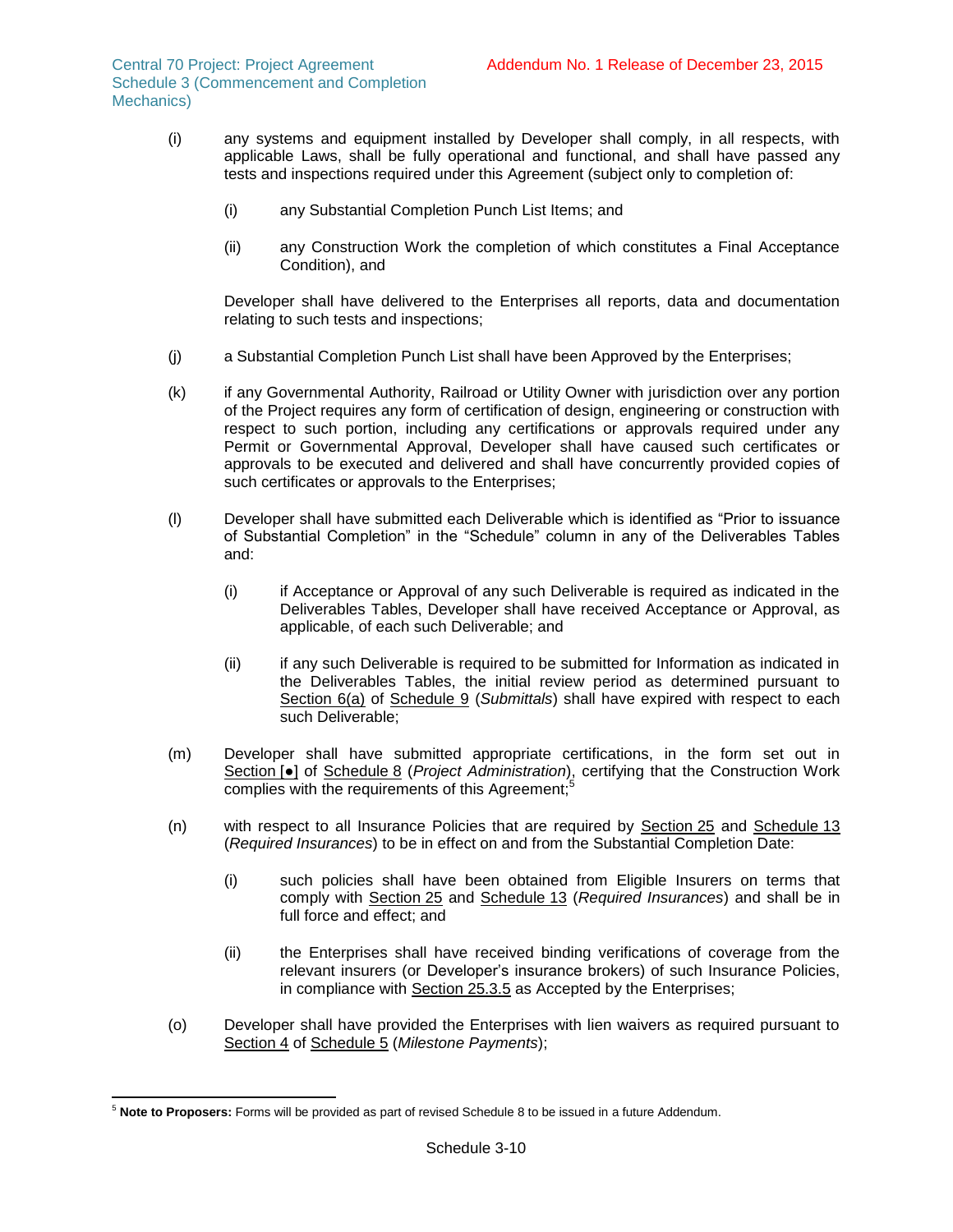Central 70 Project: Project Agreement Schedule 3 (Commencement and Completion Mechanics)

- (p) no Developer Default shall have occurred and be continuing; and
- (q) Developer shall have satisfied any other requirements and conditions that are required by the terms of this Agreement to have been satisfied prior to Substantial Completion.
- 2. Developer shall provide the Enterprises with 40 Working Days' advance notice of the date of expected Substantial Completion, which notice shall expressly and conspicuously state that it is being delivered pursuant to this Section 2 of Part 5 of this Schedule 3.
- 3. During the 40 Working Day period following receipt by the Enterprises of a notice pursuant to Section 2 of this Part 5, Developer and the Enterprises shall meet, confer and exchange information on a regular and cooperative basis, and the Enterprises shall conduct;
	- (a) an inspection of the entire Project and its components (including all Milestone Completion Punch List Items) (which may be conducted jointly with FHWA and/or CDOT pursuant to Section 21.1.1.a.); and
	- (b) such other investigation and review of reports, data and documentation, as in each case may be necessary (as determined in the Enterprises' discretion) to evaluate whether all of the Substantial Completion Conditions have been satisfied.
- 4. After Developer has given a notice pursuant to Section 2 of this Part 5, Developer shall provide the Enterprises a further notice when Developer considers that all Substantial Completion Conditions have been satisfied, which notice shall include a written certification, in form and substance reasonably acceptable to the Enterprises, that all Substantial Completion Conditions have been satisfied.
- 5. Within five Working Days after receipt of a notice and certification pursuant to Section 4 of this Part 5, the Enterprises shall either:
	- (a) if they consider that all applicable Substantial Completion Conditions have been satisfied, issue a certificate to such effect (a "Substantial Completion Certificate"), and the date of such Substantial Completion Certificate shall be the "Substantial Completion Date"; or
	- (b) if they do not consider that all Substantial Completion Conditions have been satisfied, notify Developer to such effect, specifying which Substantial Completion Conditions have not been satisfied and why they consider that such Substantial Completion Conditions have not been satisfied.
- 6. If the Enterprises issue a notice to Developer pursuant to Section 5(b) of this Part 5, then the procedures set out in Sections 2 to 5 of this Part 5 shall be repeated until the Enterprises issue a Substantial Completion Certificate.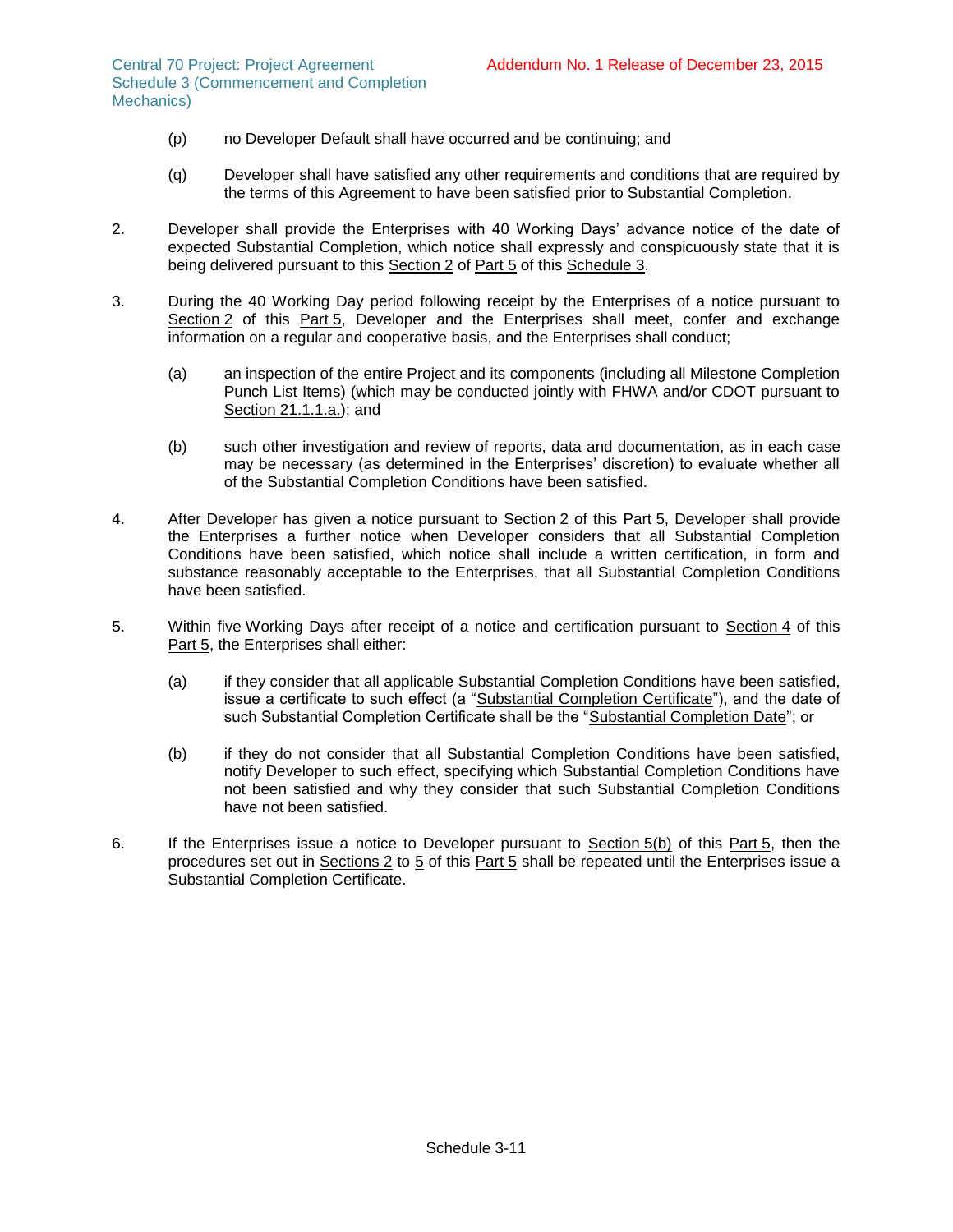# **Part 6: Final Acceptance**

- 1. In this Agreement, "Final Acceptance Conditions" means the following, each of which shall be construed as a separate and independent condition and, except where expressly provided to the contrary, shall not be limited or restricted by reference to or inference from the terms of this Agreement or any other condition:
	- (a) the Substantial Completion Date shall have occurred and all Substantial Completion Conditions shall remain satisfied;
	- (b) the Enterprises shall have Approved Developer's completion of all Substantial Completion Punch List Items;
	- (c) all previously identified Defects shall have been repaired, replaced or otherwise corrected and fully remedied as required by this Agreement and all Nonconforming Work shall have been remedied pursuant to Section 6.5 of Schedule 8;
	- (d) Developer shall have provided the Enterprises with a written certificate, in form and substance reasonably acceptable to the Enterprises, that no Closures are required or expected during the Operating Period other than (i) Excused Closures and (ii) Permitted Operating Period Closures;
	- (e) the Enterprises shall have received and Accepted a complete set of As-Built survey sheets for the Project in the form and content as required by Schedule 10 (*Design and Construction Requirements*);
	- (f) the Enterprises shall have received and Accepted a complete set of the As-Built drawings in the form and content required by Section 5 of Schedule 10 (*Design and Construction Requirements*);
	- (g) Developer shall have submitted to the Enterprises, and received Approval of: $^6$ 
		- (i) documentation relating to DBE and ESB utilization for the Project; and
		- (ii) if the DBE and ESB Goals have not been met, documentation supporting Developer's good faith efforts to meet the DBE and ESB Goals;
	- (h) Developer shall have submitted each Deliverable which is identified as "Prior to issuance of Final Acceptance" in the "Schedule" column in any of the Deliverables Tables and:
		- (i) if Acceptance or Approval of any such Deliverable is required as indicated in the Deliverables Tables, Developer shall have received Acceptance or Approval, as applicable, of each such Deliverable; and
		- (ii) if any such Deliverable is required to be submitted for Information as indicated in the Deliverables Tables, the initial review period as determined pursuant to Section 6(a) of Schedule 9 (*Submittals*) shall have expired with respect to each such Deliverable;
	- (i) no Developer Default shall have occurred and be continuing; and

l <sup>6</sup> **Note to Proposers:** To be updated in a future Addendum to reflect Schedule 15 (*Federal and State Requirements*) once issued, including with respect to local hiring goals.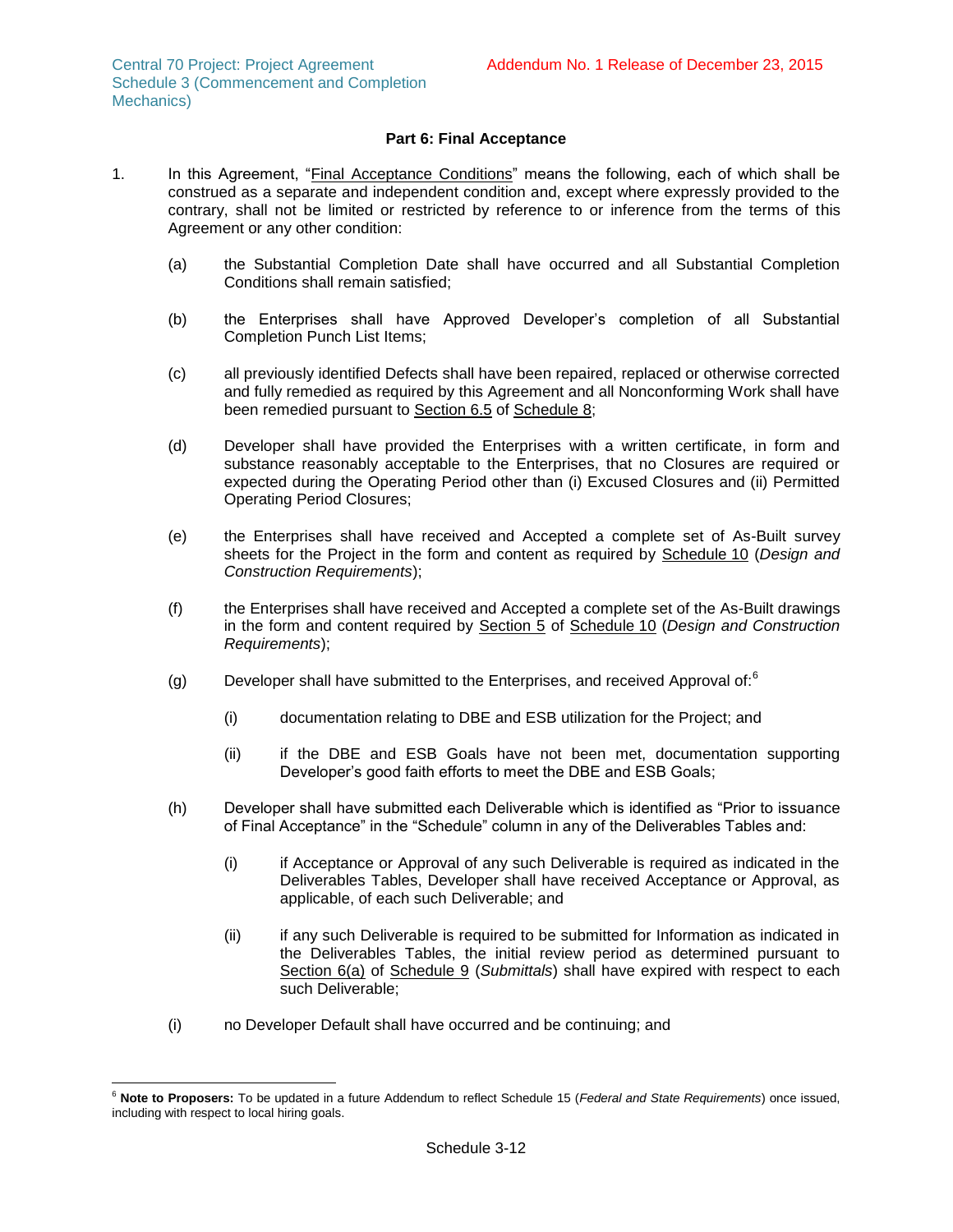Central 70 Project: Project Agreement Schedule 3 (Commencement and Completion Mechanics)

- (j) Developer shall have satisfied any other requirements and conditions that are required by the terms of this Agreement to have been satisfied prior to Final Acceptance.
- 2. Developer shall provide the Enterprises with 40 Working Days' advance notice of the date of expected Final Acceptance, which notice shall expressly and conspicuously state that it is being delivered pursuant to this Section 2 of Part 6 of this Schedule 3.
- 3. During the 40 Working Day period following receipt by the Enterprises of a notice pursuant to Section 2 of this Part 6, Developer and the Enterprises shall meet, confer and exchange information on a regular and cooperative basis, and the Enterprises shall conduct:
	- (a) an inspection of the entire Project and its components (including all Substantial Completion Punch List Items) (which may be conducted jointly with FHWA and/or CDOT pursuant to Section 21.1.1.a.); and
	- (b) such other investigation and review of reports, data and documentation, as in each case may be necessary to evaluate whether all of the Final Acceptance Conditions have been satisfied.
- 4. After Developer has given a notice pursuant to Section 2 of this Part 6, Developer shall provide the Enterprises a further notice when Developer considers that all Final Acceptance Conditions have been satisfied, which notice shall include a written certification, in form and substance reasonably acceptable to the Enterprises, that all Final Acceptance Conditions have been satisfied.
- 5. Within five Working Days after receipt of a notice and certification pursuant to Section 4 of this Part 6, the Enterprises shall either:
	- (a) if they consider that all applicable Final Acceptance Conditions have been satisfied, issue a certificate to such effect (a "Final Acceptance Certificate"), and the date of such Final Acceptance Certificate shall be the "Final Acceptance Date"; or
	- (b) if they do not consider that all Final Acceptance Conditions have been satisfied, notify Developer to such effect, specifying which Final Acceptance Conditions have not been satisfied and why they consider that such Final Acceptance Conditions have not been satisfied.
- 6. If the Enterprises issue a notice to Developer pursuant to Section 5(b) of this Part 6, then the procedures set out in Sections 2 to 5 of this Part 6 shall be repeated until the Enterprises issue a Final Acceptance Certificate.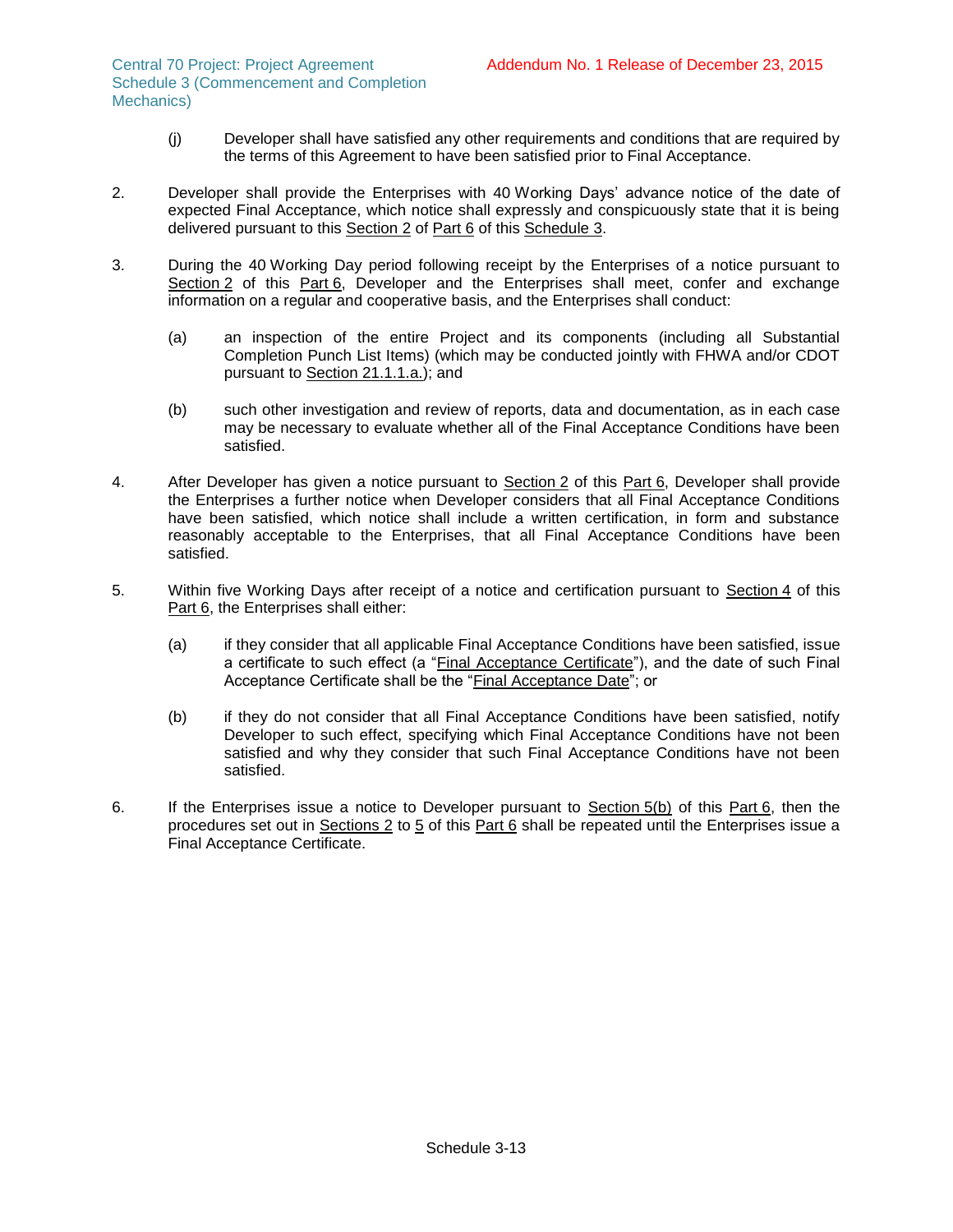Central 70 Project: Project Agreement Schedule 3 (Commencement and Completion Mechanics)

# **Part 7: Punch List Mechanism**

- 1. Developer shall comply with the procedures and schedules for preparing Punch Lists<sup>7</sup> and for completing Punch List Items<sup>8</sup> pursuant to the Developer's Approved Project Management Plan and the provisions of this Part 7.
- 2. Following any inspection conducted:
	- (a) pursuant to Section [3\(a\)](#page-38-0) of Part 4 of this Schedule 3, Developer shall promptly prepare and deliver to the Enterprises a list (a "Milestone Completion Punch List") of Punch List Items applicable to the relevant Payment Milestone ("Milestone Completion Punch List Items"), including a proposed date of completion for each item (which shall in no event be later than the then anticipated Substantial Completion Date);
	- (b) pursuant to Section [3\(a\)](#page-38-0) of Part 5 of this Schedule 3, Developer shall promptly prepare and deliver to the Enterprises a list (a "Substantial Completion Punch List") of Punch List Items applicable to the entire Project ("Substantial Completion Punch List Items"), including a date of proposed completion for each item (which shall in no event be later than the Final Acceptance Deadline).
- 3. The Enterprises shall notify Developer within 10 Working Days of receipt of any Punch List pursuant to Section 3 of this Part 7 whether they Approve the contents of such Punch List or dispute or reject the inclusion (or omission) of any Punch List Item on such Punch List.
- 4. Developer shall promptly commence (or, as applicable, continue) work on all Approved Punch List Items and diligently prosecute such work to completion by the date of completion specified in the Punch List and in any event no later than (i) Substantial Completion with respect to all Milestone Completion Punch Line Items and (ii) the Final Acceptance Deadline with respect to all Substantial Completion Punch List Items.
- 5. Developer shall, on an ongoing basis:
	- (a) (i) verify that each item on any Punch List has been corrected or completed, (ii) provide all final documentation, and (iii) perform a final review and inspection to verify that Punch List Items have been resolved, in the case of each (i)-(iii) to the satisfaction of the Enterprises (acting in their discretion); and
	- (b) provide the Enterprises with regular written updates regarding the same.

 $\overline{a}$ <sup>7</sup> **Note to Proposers:** Punch List will be defined in a future Addendum to refer to each of the Milestone Completion Punch List and the Substantial Completion Punch List.

<sup>8</sup> **Note to Proposers:** Punch List Items will be defined in a future Addendum to mean "any minor Defect or Nonconforming Work which individually, and in aggregate with all other such Punch List Items, will not, in the Enterprises' discretion, have any material or adverse effect on the normal, uninterrupted and safe use and operation of the affected Element of the Project for its intended purpose".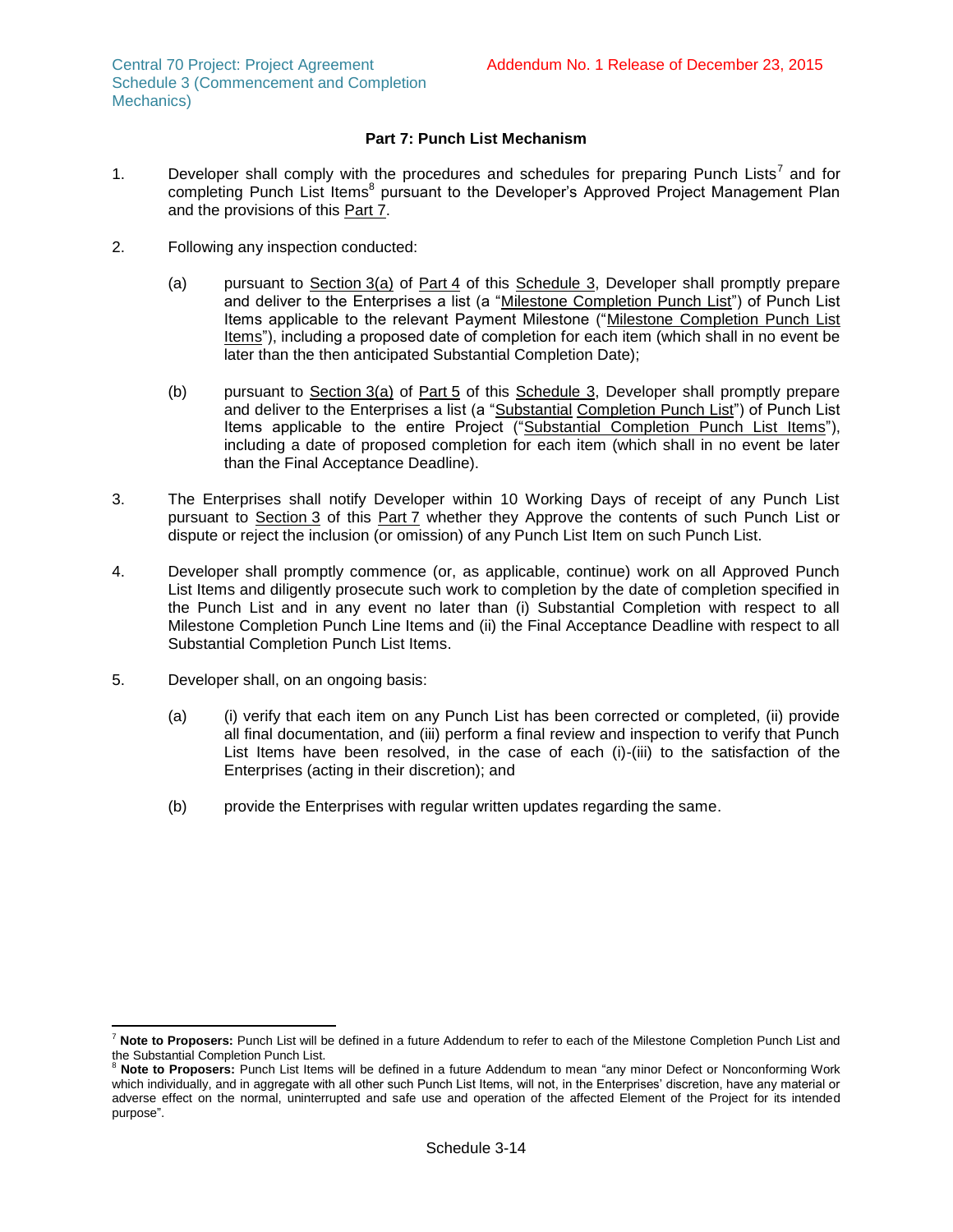# **Schedule 7 Compensation on Termination**

[*In a future Addendum, the following definitions will be added to Part A of Annex A to the Agreement, and therefore deemed deleted from this Schedule (to the extent that this Schedule is not otherwise superseded by such Addendum).*]

| "Account Balances"           | means, in respect of each bank account and/or trust account held by or on<br>behalf of Developer (for certainty, excluding the Handback Reserve Account): |                                                                                                                                                                                                                                                                                                                                                                                                                                                                                                                                 |  |  |  |
|------------------------------|-----------------------------------------------------------------------------------------------------------------------------------------------------------|---------------------------------------------------------------------------------------------------------------------------------------------------------------------------------------------------------------------------------------------------------------------------------------------------------------------------------------------------------------------------------------------------------------------------------------------------------------------------------------------------------------------------------|--|--|--|
|                              | (a)                                                                                                                                                       | the balance of such account; plus                                                                                                                                                                                                                                                                                                                                                                                                                                                                                               |  |  |  |
|                              | (b)                                                                                                                                                       | to the extent a letter of credit has been issued in partial or full<br>substitution for any amount otherwise required to stand to the credit<br>of any such account pursuant to the Financing Documents, the<br>undrawn principal amount of such letter of credit,                                                                                                                                                                                                                                                              |  |  |  |
|                              |                                                                                                                                                           | in each case as of the Termination Date.                                                                                                                                                                                                                                                                                                                                                                                                                                                                                        |  |  |  |
| "Applicable Tax"             | means any income tax (whether U.S. federal, state or local) imposed on<br>Developer by, and payable to, a Governmental Authority.                         |                                                                                                                                                                                                                                                                                                                                                                                                                                                                                                                                 |  |  |  |
| "Construction Work<br>Value" | means:                                                                                                                                                    |                                                                                                                                                                                                                                                                                                                                                                                                                                                                                                                                 |  |  |  |
|                              | (a)                                                                                                                                                       | $[$ [ ] <sup>1</sup> ; minus                                                                                                                                                                                                                                                                                                                                                                                                                                                                                                    |  |  |  |
|                              | (b)                                                                                                                                                       | the Cost to Complete; minus                                                                                                                                                                                                                                                                                                                                                                                                                                                                                                     |  |  |  |
|                              | (c)                                                                                                                                                       | the amount of any Milestone Payments previously paid to Developer,<br>where (for purposes of this paragraph (c)) any amounts set-off by the<br>Enterprises against any such payments pursuant to Section 5 of<br>Part 3 of Schedule 4 shall be counted as having been paid to<br>Developer.                                                                                                                                                                                                                                     |  |  |  |
| "Cost to Complete"           | means (without double-counting):                                                                                                                          |                                                                                                                                                                                                                                                                                                                                                                                                                                                                                                                                 |  |  |  |
|                              | (a)                                                                                                                                                       | those costs (internal and external) that the Enterprises reasonably<br>and properly project that they (and/or CDOT) will incur in carrying out<br>any process to request bids from any parties interested in entering<br>into one or more contracts with the Enterprises (and/or CDOT) to<br>conduct all Work prior to and as necessary to achieve Final<br>Acceptance, including all costs related to the preparation of bid<br>documentation, evaluation of bids and negotiation and execution of<br>relevant contracts; plus |  |  |  |
|                              | (b)                                                                                                                                                       | the costs that the Enterprises reasonably and properly project that<br>they (and/or CDOT) will incur in performing or having performed all<br>Work prior to and as necessary to achieve Final Acceptance; plus                                                                                                                                                                                                                                                                                                                  |  |  |  |
|                              | (c)                                                                                                                                                       | any Losses resulting from the actions of Developer and any other<br>Developer-Related Entity that the Enterprises (and/or CDOT) would,<br>but for the termination of this Agreement, not have incurred prior to                                                                                                                                                                                                                                                                                                                 |  |  |  |

To insert Construction Contract price. For certainty, this figure will include the cost of O&M Work During Construction even if such work is performed under an agreement other than the Construction Contract.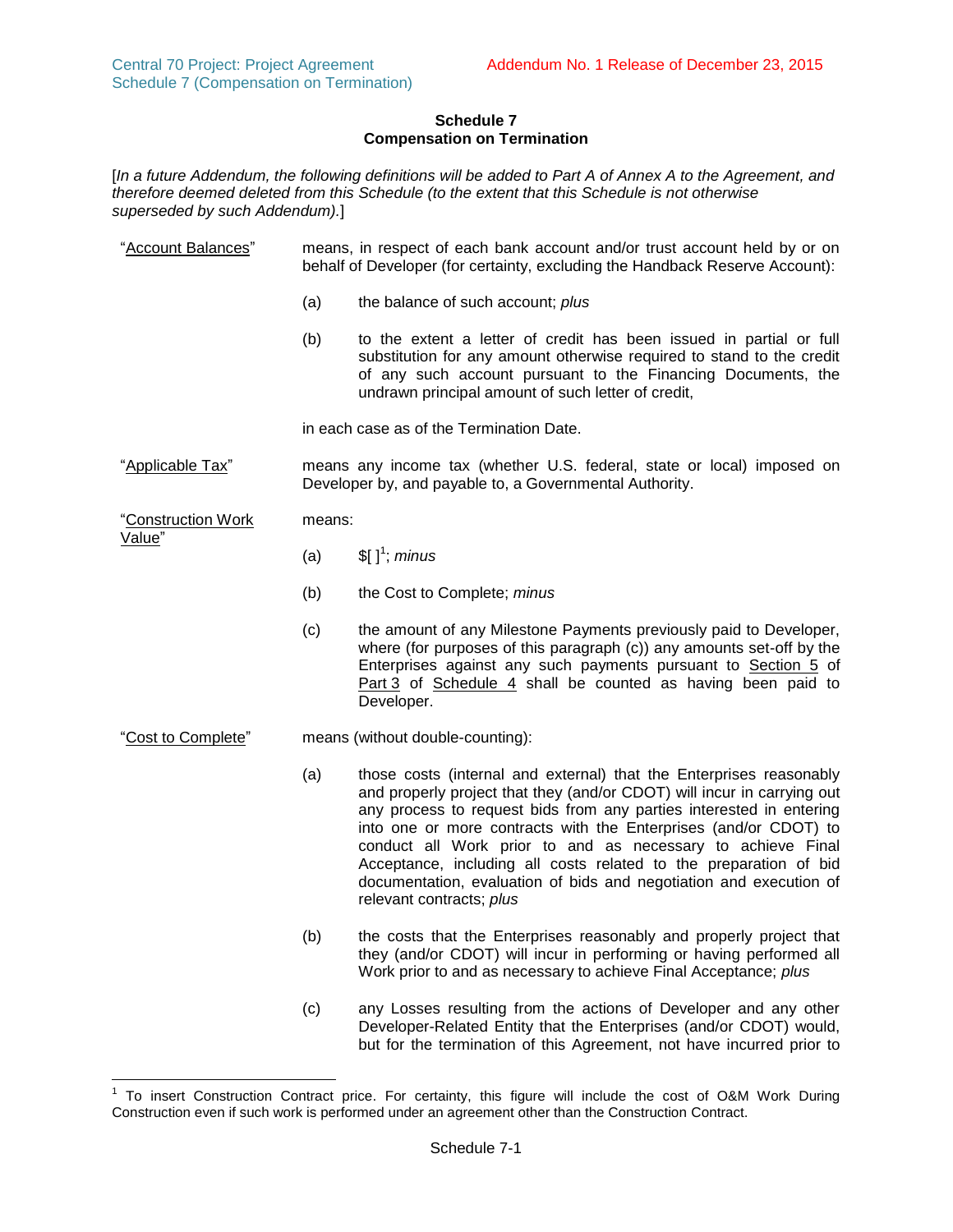|                                                |                                                                                                                                                                                                                                                                                                                                              |                                                                                                                          | Final Acceptance; minus                                                                                                                                                                                                                                    |  |  |  |
|------------------------------------------------|----------------------------------------------------------------------------------------------------------------------------------------------------------------------------------------------------------------------------------------------------------------------------------------------------------------------------------------------|--------------------------------------------------------------------------------------------------------------------------|------------------------------------------------------------------------------------------------------------------------------------------------------------------------------------------------------------------------------------------------------------|--|--|--|
|                                                | (d)                                                                                                                                                                                                                                                                                                                                          |                                                                                                                          | any insurance proceeds and proceeds of Contractor Bonds available<br>to the Enterprises (and, for certainty, not available to the Lenders) for<br>the purposes of achieving Final Acceptance.                                                              |  |  |  |
| "Deferred Equity<br>Amounts"                   |                                                                                                                                                                                                                                                                                                                                              |                                                                                                                          | means any unfunded or undisbursed amount of any Committed Investment<br>that is shown in the Financial Model to be available for use prior to the<br>anticipated Substantial Completion Date, which amount is:                                             |  |  |  |
|                                                | (a)                                                                                                                                                                                                                                                                                                                                          | of a type defined in paragraph a. of the definition of Committed<br>Investment in Part A of Annex A; or                  |                                                                                                                                                                                                                                                            |  |  |  |
|                                                | (b)                                                                                                                                                                                                                                                                                                                                          |                                                                                                                          | of a type defined in paragraph b. of the definition of Committed<br>Investment in Part A of Annex A.                                                                                                                                                       |  |  |  |
| "Developer Employee<br>Redundancy<br>Payments" | means the amount of all payments of wages earned, accrued unused<br>vacation time, and any other payments required by Law or required by<br>Developer's employment agreement with Developer's employees, which in<br>each case have been or will be reasonably incurred by Developer as a direct<br>result of termination of this Agreement. |                                                                                                                          |                                                                                                                                                                                                                                                            |  |  |  |
| "Handback Reserve                              | means the aggregate of:                                                                                                                                                                                                                                                                                                                      |                                                                                                                          |                                                                                                                                                                                                                                                            |  |  |  |
| Proceeds"                                      | (a)                                                                                                                                                                                                                                                                                                                                          | all amounts paid to the Enterprises from the Handback Reserve<br>Account pursuant to Section 4.4.c. of Schedule 12; plus |                                                                                                                                                                                                                                                            |  |  |  |
|                                                | (b)                                                                                                                                                                                                                                                                                                                                          | all amounts drawn by the Enterprises on any Handback Letter of<br>Credit pursuant to Section 4.5.b. of Schedule 12,      |                                                                                                                                                                                                                                                            |  |  |  |
|                                                |                                                                                                                                                                                                                                                                                                                                              | <b>Termination Date.</b>                                                                                                 | in the case of each of (a) and (b), on or following the occurrence of the                                                                                                                                                                                  |  |  |  |
| "Lenders' Liabilities"                         | counting):                                                                                                                                                                                                                                                                                                                                   |                                                                                                                          | means, as of the Termination Date, the aggregate of (without double-                                                                                                                                                                                       |  |  |  |
|                                                | (a)                                                                                                                                                                                                                                                                                                                                          | all:                                                                                                                     |                                                                                                                                                                                                                                                            |  |  |  |
|                                                |                                                                                                                                                                                                                                                                                                                                              | (i)                                                                                                                      | principal;                                                                                                                                                                                                                                                 |  |  |  |
|                                                |                                                                                                                                                                                                                                                                                                                                              | (ii)                                                                                                                     | capitalized interest, accrued interest and default interest (but,<br>with respect to default interest, only to the extent that it arose<br>as a result of the Enterprises making any payment later than<br>the date that it was due under this Agreement); |  |  |  |
|                                                |                                                                                                                                                                                                                                                                                                                                              | (iii)                                                                                                                    | customary and reasonable lender, agent and trustee fees,<br>costs and expenses; and                                                                                                                                                                        |  |  |  |
|                                                |                                                                                                                                                                                                                                                                                                                                              | (iv)                                                                                                                     | lease financing obligations,                                                                                                                                                                                                                               |  |  |  |
|                                                |                                                                                                                                                                                                                                                                                                                                              |                                                                                                                          | properly owing or outstanding to the Lenders by Developer under or<br>pursuant to the Financing Documents on the Termination Date; plus                                                                                                                    |  |  |  |
|                                                | (b)                                                                                                                                                                                                                                                                                                                                          |                                                                                                                          | any Breakage Costs payable by Developer that arise as a result of                                                                                                                                                                                          |  |  |  |

the early termination of this Agreement on the Termination Date;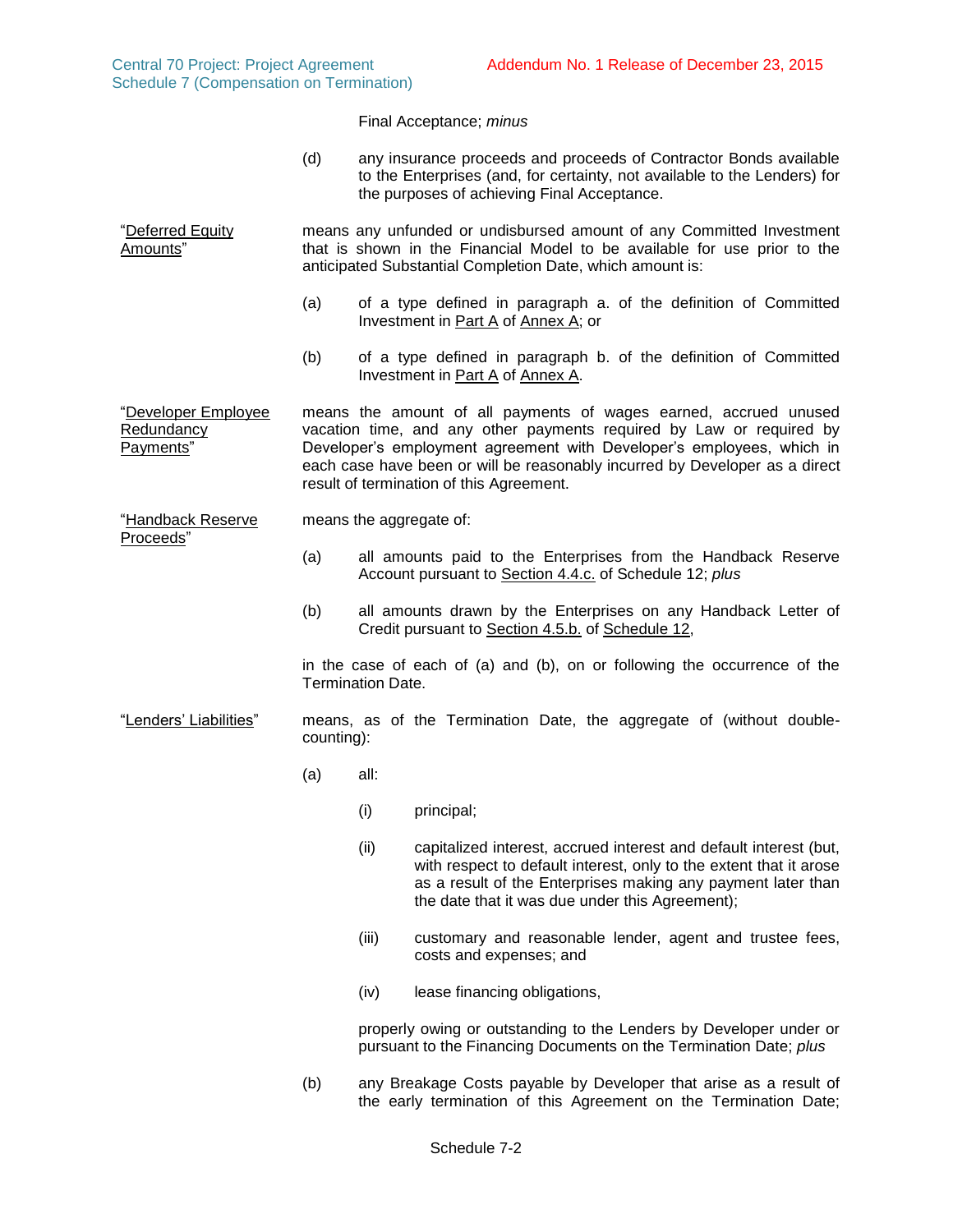*minus*

(c) any Breakage Costs payable or credited to Developer that arise as a result of the early termination of this Agreement on the Termination Date.

provided that, in the event that any interest rate or inflation rate hedging agreement or other derivative facility in effect on the Termination Date is not terminated until the date of payment by the Enterprises of the undisputed portion of the Termination Amount, any net payments or net receipts under such agreements in the period from the Termination Date to and including such date of payment shall be taken into account in the calculation of the Lenders' Liabilities.

means:

"Maintenance Rectification Costs"

"Subcontractor

- (a) all Losses that the Enterprises determine they are reasonably likely to incur as a direct result of the termination of this Agreement after the Substantial Completion Date, including (without double-counting):
	- (i) those costs (internal and external) that the Enterprises reasonably and properly project that they (and/or CDOT) will incur in carrying out any process to request bids from any parties interested in entering into one or more contracts with the Enterprises (and/or CDOT) to conduct all remaining Work, including all costs related to the preparation of bid documentation, evaluation of bids and negotiation and execution of relevant contracts; *plus*
	- (ii) those costs (internal and external) that the Enterprises reasonably and properly project that they (and/or CDOT) will incur in relation to:
		- (A) remediation or, if remediation is not possible or would cost more than renewal, renewal of any defective Work performed by Developer; and
		- (B) rectification or cure of any breach of this Agreement by Developer; *plus*
	- (iii) those costs (internal and external) that the Enterprises reasonably and properly project they will incur through the remainder of the Term in order to perform the Work in accordance with the terms of this Agreement, but only to the extent such projected costs exceed the costs assumed in the Financial Model if the Work had been performed by Developer; *minus*
- (b) Handback Reserve Proceeds.

Breakage Costs" means Losses that have been or will be reasonably and properly incurred by Developer under a Principal Subcontract as a direct result of the termination of this Agreement (and which Losses shall not include lost profit or lost opportunity), but only to the extent that: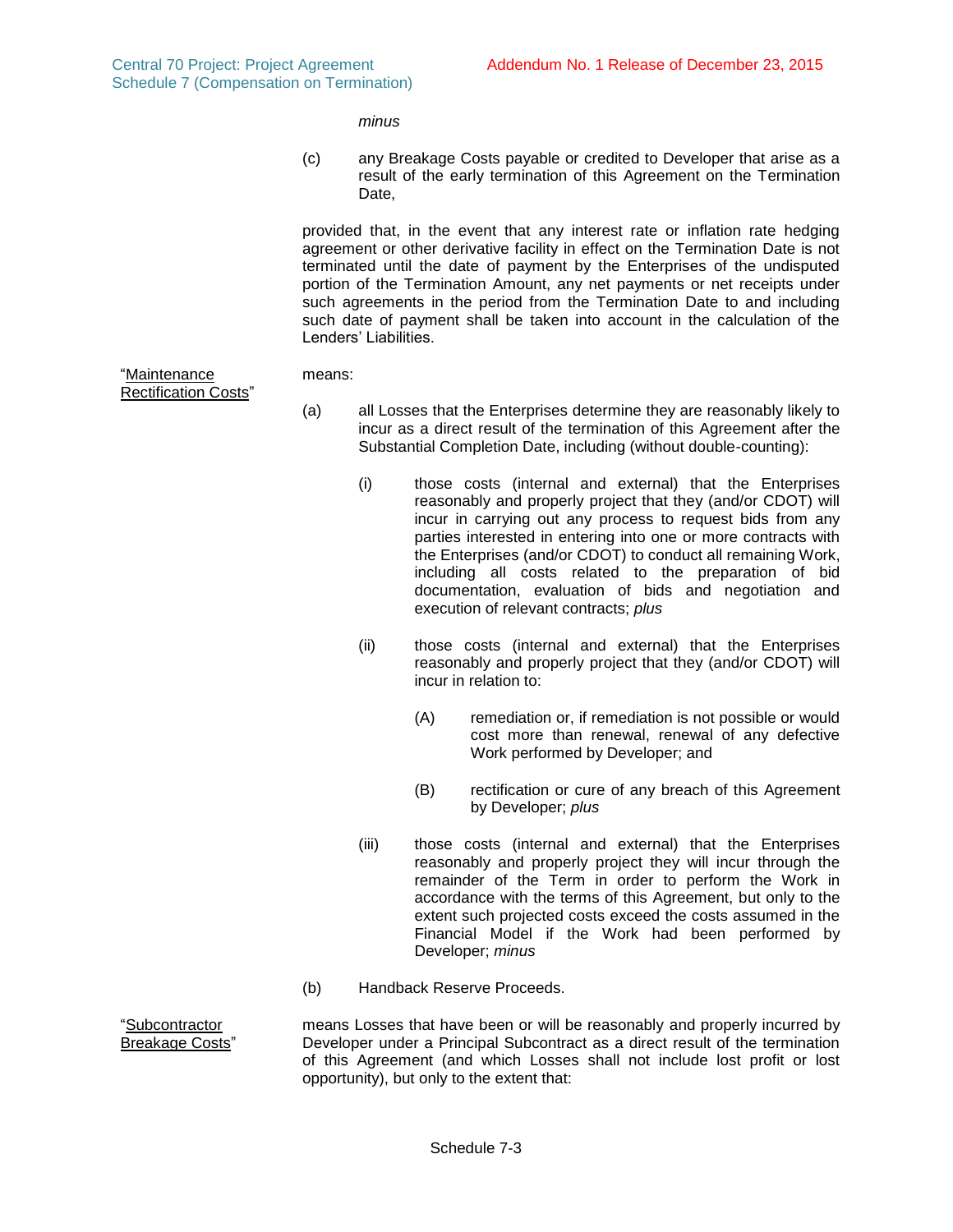- (a) the Losses are incurred in connection with the Project and in respect of the Work required to be performed by Developer, including:
	- (i) any materials or goods ordered or Subcontracts placed that cannot be cancelled without such Losses being incurred;
	- (ii) any expenditure incurred in anticipation of the performance or the completion of Work in the future; and
	- (iii) the cost of demobilization including the cost of any relocation of equipment used in connection with the Project;
- (b) the Losses are incurred under arrangements and/or agreements that are consistent with terms that have been entered into in the ordinary course of business and on an arm's length basis, and that otherwise comply with this Agreement; and
- (c) Developer and the relevant Principal Subcontractor have each used their Reasonable Efforts to mitigate such Losses.

"Termination Deduction Amount" means, without double-counting, any:

- (a) accrued Monthly Construction Closure Deductions, Monthly Operating Period Closure Deductions and Monthly Noncompliance Deductions that, as of the Termination Date, have not been taken into account in the calculation of any payment actually made to Developer by the Enterprises prior to the Termination Date; and
- (b) any other amount that the Enterprises are entitled to set-off against the Termination Amount pursuant to Section 5(a) of Part 3 of Schedule 4 (*Payments*).
- "Termination Insurance Proceeds" means all proceeds from insurance payable to Developer under any Available Insurance coverage, or that should otherwise be collectible by Developer from that portion of the Available Insurance that is required to be maintained by Developer pursuant to Section 25 and Schedule 13, in any such case on or after the Termination Date.

**\* \* \***

# <span id="page-49-0"></span>1. **Compensation on Termination For Convenience and Termination for Enterprise Default**

The Termination Amount payable by the Enterprises to Developer in connection with any Termination for Convenience or termination of this Agreement for Enterprise Default pursuant to Section 33.1.4 shall equal the amount calculated at the Termination Date (without doublecounting) as follows:

- (a) the greater of:
	- (i) all amounts shown in the then current Financial Model as payable by Developer as Distributions after the Termination Date either to Equity Members or to any of their Affiliates pursuant to any Equity Member Funding Agreement, which amounts shall be discounted at the Base Case Equity IRR from the date on which each such Distribution is shown in the Financial Model to be payable to the Termination Date, *minus* Deferred Equity Amounts; and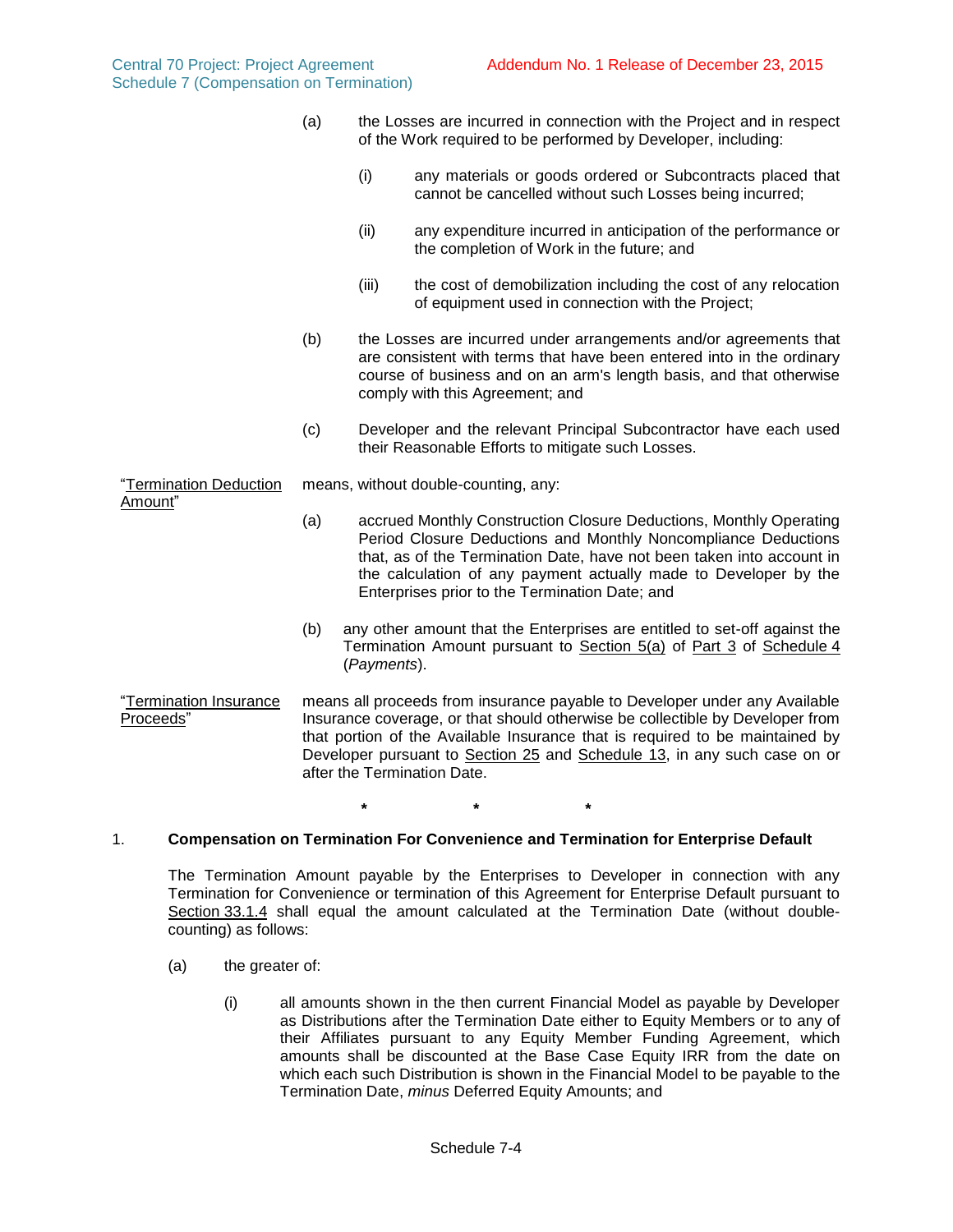- (ii) \$0; *plus*
- (b) Lenders' Liabilities; *plus*
- (c) Subcontractor Breakage Costs; *plus*
- (d) Developer Employee Redundancy Payments; *minus*
- (e) Account Balances; *minus*
- (f) Termination Insurance Proceeds; *minus*
- (g) any Termination Deduction Amount.

## <span id="page-50-0"></span>2. **Compensation on Termination for Extended Force Majeure, Termination for Uninsurable Risk and Termination By Court Ruling**

- 2.1 The Termination Amount payable by the Enterprises to Developer in connection with any Termination for Extended Force Majeure, termination of this Agreement pursuant to Section 33.1.7 or Termination by Court Ruling shall equal the amount calculated at the Termination Date (without double-counting) as follows:
	- (a) the greater of:
		- (i) all amounts paid to Developer prior to the Termination Date in the form of direct investments by Equity Members in Developer (for certainty, excluding Equity Member Debt), *minus*, an amount equal to all Distributions made by Developer to the Equity Members on or before the Termination Date with respect to such direct investments; and
		- (ii) \$0; *plus*
	- (b) the net amount of:
		- (i) the principal amount of any Equity Member Debt outstanding as of the Termination Date, *plus* any accrued and unpaid interest incurred in respect of such Equity Member Debt; *minus*
		- (ii) an amount equal to all Distributions made by Developer pursuant to the Equity Member Funding Agreements or otherwise in respect of any Equity Member Debt on or before the Termination Date; *plus*
	- (c) Lenders' Liabilities; *plus*
	- (d) Subcontractor Breakage Costs; *plus*
	- (e) Developer Employee Redundancy Payments; *minus*
	- (f) Account Balances; *minus*
	- (g) Termination Insurance Proceeds; *minus*
	- (h) any Termination Deduction Amount.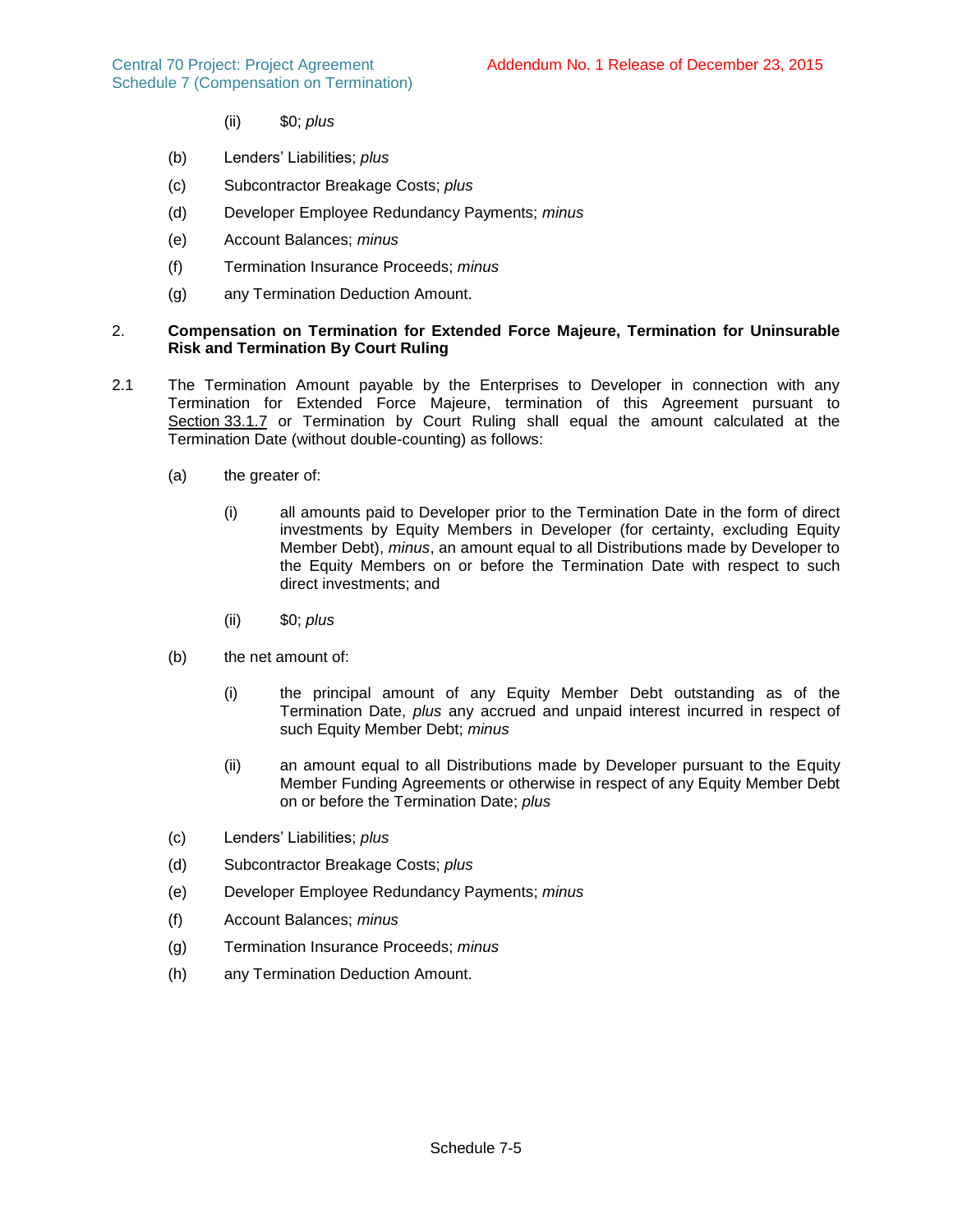### 3. **Compensation on Termination for Developer Default**

- 3.1 The Termination Amount payable by the Enterprises to Developer in connection with any termination of this Agreement for Developer Default pursuant to Section 33.1.3 on or prior to the Substantial Completion Date shall equal the amount calculated at the Termination Date (without double-counting) as follows:
	- (a) the lower of:
		- (i) the Construction Work Value; and
		- (ii) an amount equal to:
			- (A) Lenders' Liabilities; *minus*
			- (B) Account Balances; *minus*
			- (C) Termination Insurance Proceeds;

*minus*

- (b) any Termination Deduction Amount.
- 3.2 The Termination Amount payable by the Enterprises to Developer in connection with any termination of this Agreement for Developer Default pursuant to Section 33.1.3 after the Substantial Completion Date shall equal the amount calculated at the Termination Date (without double-counting) as follows:
	- (a) 80% of Lenders' Liabilities; *minus*
	- (b) Maintenance Rectification Costs; *minus*
	- (c) Account Balances; *minus*
	- (d) Termination Insurance Proceeds; *minus*
	- (e) any Termination Deduction Amount.

### 4. **Miscellaneous Compensation Provisions**

4.1 Set Off and Deductions on Termination

The Enterprises shall only be entitled to deduct any Termination Deduction Amount when calculating any Termination Amount pursuant to Section 1 or Section 2 of this Schedule 7 to the extent that, after making such deduction, the Termination Amount payable to Developer would not be less than an amount equal to the Lenders' Liabilities.

4.2 Timing of Payment of Termination Amount

Any Termination Amount shall be due and payable by the Enterprises 180 Calendar Days after the Termination Date.

4.3 Treatment of Negative Termination Amount Calculations

To the extent that any Termination Amount calculated pursuant to this Schedule 7 is calculated to be less than zero, then such Termination Amount shall be deemed to equal zero.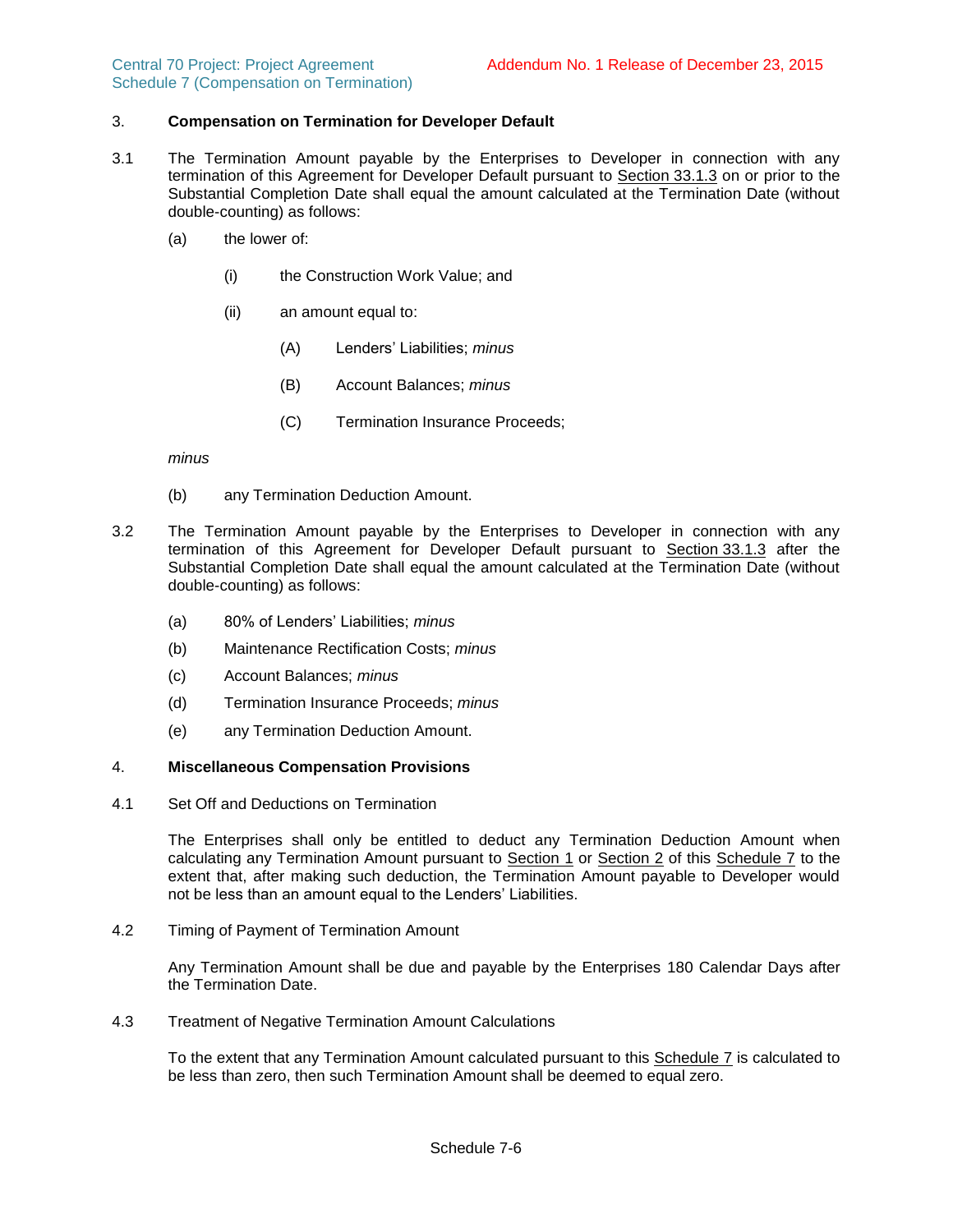### 4.4 Calculation of Termination Amount and Lenders' Liabilities

The Enterprises shall be entitled to rely on a certificate of the Collateral Agent as conclusive as to the amount of the Lenders' Liabilities outstanding at the relevant time.

4.5 Transfer of Key Assets

The Developer shall comply with its obligations under Section 34 as a condition precedent to the Enterprises' payment of any Termination Amount.

4.6 Gross Up of Termination Amount

If any Termination Amount payable by the Enterprises to Developer pursuant to Section [1](#page-49-0) or Section [2](#page-50-0) of this Schedule 7 is subject to Applicable Tax, then the Enterprises shall pay to Developer such additional amount as the Enterprises reasonably determine will put Developer in the same after tax position as it would have been in had the payment not been subject to Applicable Tax, taking account of any relief, allowances, deductions, setting off or credits in respect of any Applicable Tax (whether available by choice or not) which may be available to Developer to reduce the Applicable Tax to which the payment is subject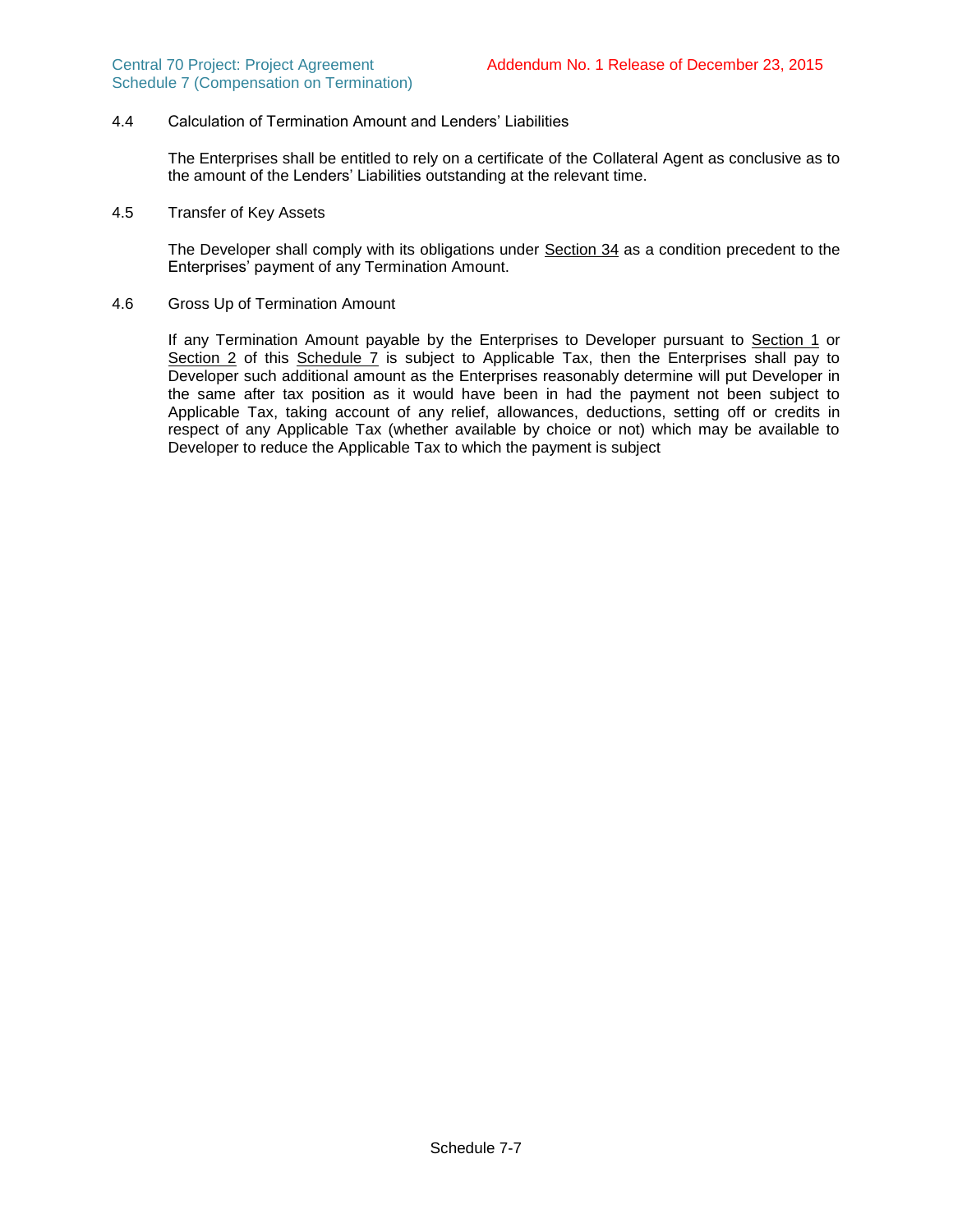## **Schedule 13 Required Insurances**<sup>1</sup>

# **1. CONSTRUCTION PERIOD INSURANCES<sup>2</sup>**

From the Financial Close Date until (unless specified otherwise in this Section 1 of this Schedule 13) the Substantial Completion Date, Developer will obtain and maintain, or cause to be obtained and maintained, the Insurance Policies with respect to the Work (including O&M Work During Construction) and the Project described in this Section 1 of this Schedule 13.

## <span id="page-53-0"></span>**1.1. "All Risk" Builders' Risk**

 $\overline{a}$ 

Builder's Risk insurance written on an "all risks" basis, completed value form, on a nonreporting basis, insuring against "all risks", including the following perils: loss or damage by fire, collapse, lightning, windstorm, tornado, flood, earthquake, hail, explosion, riot, vandalism and malicious mischief, civil commotion, aircraft, vehicle impact, terrorism (both domestic and foreign acts of terrorism), smoke and such other risks as are usual to a similarly situated project, in each case:

- a. in an amount not less than:
	- i. the lesser of:
		- A. the full replacement cost of the Work and the Project<sup>3</sup>, including on and off-site fabrication, installation, storage and staging areas; and
		- B. the Probable Maximum Loss for the Work and the Project (and, with respect to any sublimits, subject to Section [1.1.e](#page-54-0) of this Schedule 13, the Probable Maximum Loss in respect of the relevant peril), including on and off-site fabrication, installation, storage and staging areas; *plus*
	- ii. until such date as the demolition of the existing viaduct is completed:

<sup>1</sup> **Note to Proposers**: Developer may satisfy the requirements set out in Schedule 13 by (i) placing any of the Insurance Policies on a Project-specific basis or (ii) relying on corporate policies of Developer-Related Entities (or their Affiliates). In either case, however, Developer must satisfy all requirements of this Schedule 13 and be able to evidence that all such requirements have been satisfied.

<sup>&</sup>lt;sup>2</sup> Note to Proposers: This Schedule 13, as drafted, assumes that Developer will satisfy its Construction Period obligations hereunder (including in respect of (i) O&M During Construction and (ii) completed Payment Milestones in the period between the applicable Milestone Completion Date and Substantial Completion) by placing insurances that satisfy Section 1 of this Schedule 13. The Enterprises will permit amendments to be made to this Schedule 13 prior to execution of the Agreement to reflect Preferred Proposer's insurance program to the extent that such program involves insuring O&M During Construction and/or completed Payment Milestones under Section 2, provided that (A) Proposer has proposed such amendments as commercial/legal Project Agreement comments during the procurement process and (B) such amendments have been approved by the Enterprises (as a result of determining that the resulting coverage would be equivalent and the Project, the Enterprises and CDOT would not be adversely affected).

<sup>3</sup> **Note to Proposers**: The replacement cost is assumed to be the Construction Contract price (not including the cost of O&M Work During Construction), plus an amount to be provided by the Enterprises in a future Addendum reflecting the replacement cost of those portions of the Project that do not require construction or material reconstruction. Developer's proposed replacement cost calculation will be subject to Acceptance by the Enterprises.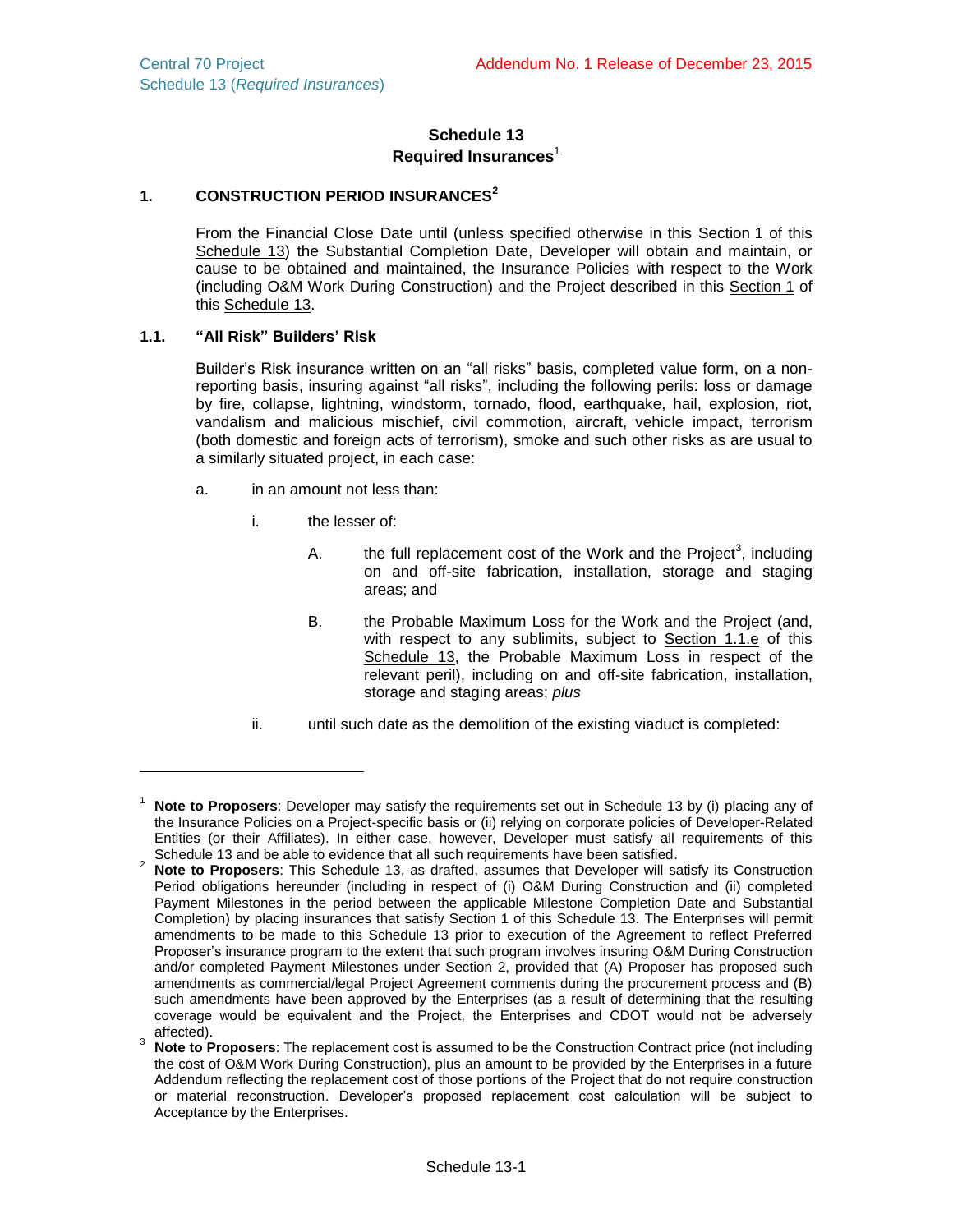- A. [ ] 4 ; *plus*
- B. \$100,000,000 in extra expense insurance to cover, among other things, the additional expenses incurred for traffic rerouting following an insured loss to the viaduct;
- b. providing for either a DE 5 or LEG 3 exclusion pertaining to the cost of making good any faulty work, faulty materials, or any design error or omission;
- c. providing coverage for demolition/debris removal costs and increased cost of construction, with a minimum sublimit of \$50,000,000;
- d. providing "Ordinance or Law Coverage", with a minimum sublimit of \$50,000,000;
- <span id="page-54-0"></span>e. if such insurance places a sublimit on flood coverage, such sublimit shall be no less than the greater of:
	- i. \$100,000,000; and
	- ii. the Probable Maximum Loss in respect of such peril;
- f. including coverage for delay in start-up on a gross income basis for the greater of:
	- i. 12 months of delay; and
	- ii. the Probable Maximum Delay;
- g. including coverage for the following, with the limits specified below:
	- i. property in transit (in-land only) and unnamed locations;
	- ii. extra/expediting expenses (with a minimum sublimit of \$50,000,000);
	- iii. off premises services interruption;
	- iv. professional fees (with a minimum sublimit of \$10,000,000);
	- v. valuable papers;
	- vi. hot and cold testing and commissioning (with a minimum limit of 120 Calendar Days);
	- vii. prevention of access (with a minimum limit of eight weeks); and
	- viii. ingress/egress (with a minimum limit of eight weeks); and
- h. provide for interim payments in the event of any loss.

## **1.2. Commercial General Liability**

Commercial general liability insurance (together with any excess or umbrella liability) against claims for personal injury (including bodily injury and death) and property damage or loss (including liabilities as a result of repairs and alterations) however arising occurring with respect to the Work or the Project, including on and off-site fabrication, installation, storage and staging areas, such insurance:

**<sup>4</sup> Note to Proposers**: The nominal actual cash value of the existing viaduct (to be provided in a subsequent Addendum, and which the Enterprises expect to reflect the existing viaduct's wreckage value).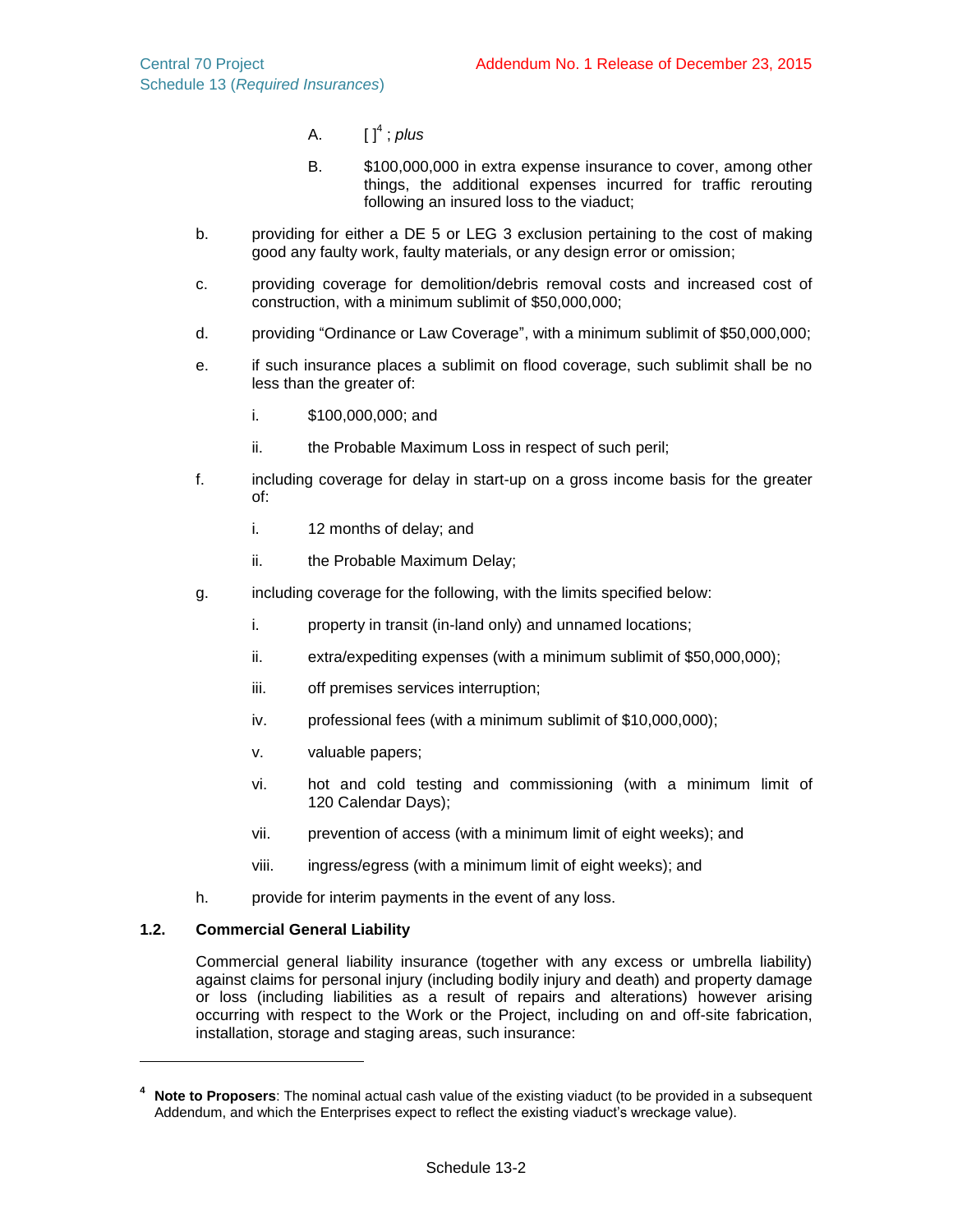- a. to be on an occurrence form (as that term is used in the insurance industry) with a combined single limit of not less than \$100,000,000 per occurrence and in the aggregate which may be provided in a layered placement, with the layers excess of the primary general liability to provide excess automobile liability and employers' liability;
- b. to be subject to an ISO CG 22 80 endorsement and no other professional services exclusions; and
- c. to cover at least the following hazards:
	- i. premises and operations liability;
	- ii. completed operations for a period of not less than eight years after the Substantial Completion Date or, if later, the expiration of any applicable statutes of limitation or repose;
	- iii. independent contractors;
	- iv. blanket contractual liability for all contracts;
	- v. sudden and accidental pollution;
	- vi. broad form property damage;
	- vii. contingent employers' liability;
	- viii. non-owned automobile liability;
	- ix. cross liability and severability of interests; and
	- x. employees as additional insureds.

## **1.3. Workers' Compensation and Employers' Liability**

Workers' compensation insurance, as required by the statutory limits of the State, and employers' liability with a limit of not less than \$1,000,000 and excess liability coverage.

## **1.4. Professional Liability**

- a. From the Financial Close Date until the eighth anniversary of the Substantial Completion Date, professional liability insurance, which may be written on a claims made form, with limits of liability not less than \$10,000,000 per claim and \$10,000,000 annual aggregate (A) for each of the Principal Subcontractors and (B) for such other Subcontractor(s) (if any), including the Lead Engineer (as defined in the ITP), that are (i) primarily responsible for engineering and design of the Project and (ii) performing structural and design work or [*other types of*  work<sup>[5]</sup>.
- b. Developer will ensure that all other professionals performing design, engineering, quality management, inspection, surveying and related professional services in respect of the Work and the Project carry or are covered by professional liability insurance for limits that are in accordance with Good Industry Practice.

<sup>5</sup> **Note to Proposers:** To be identified in a future Addendum.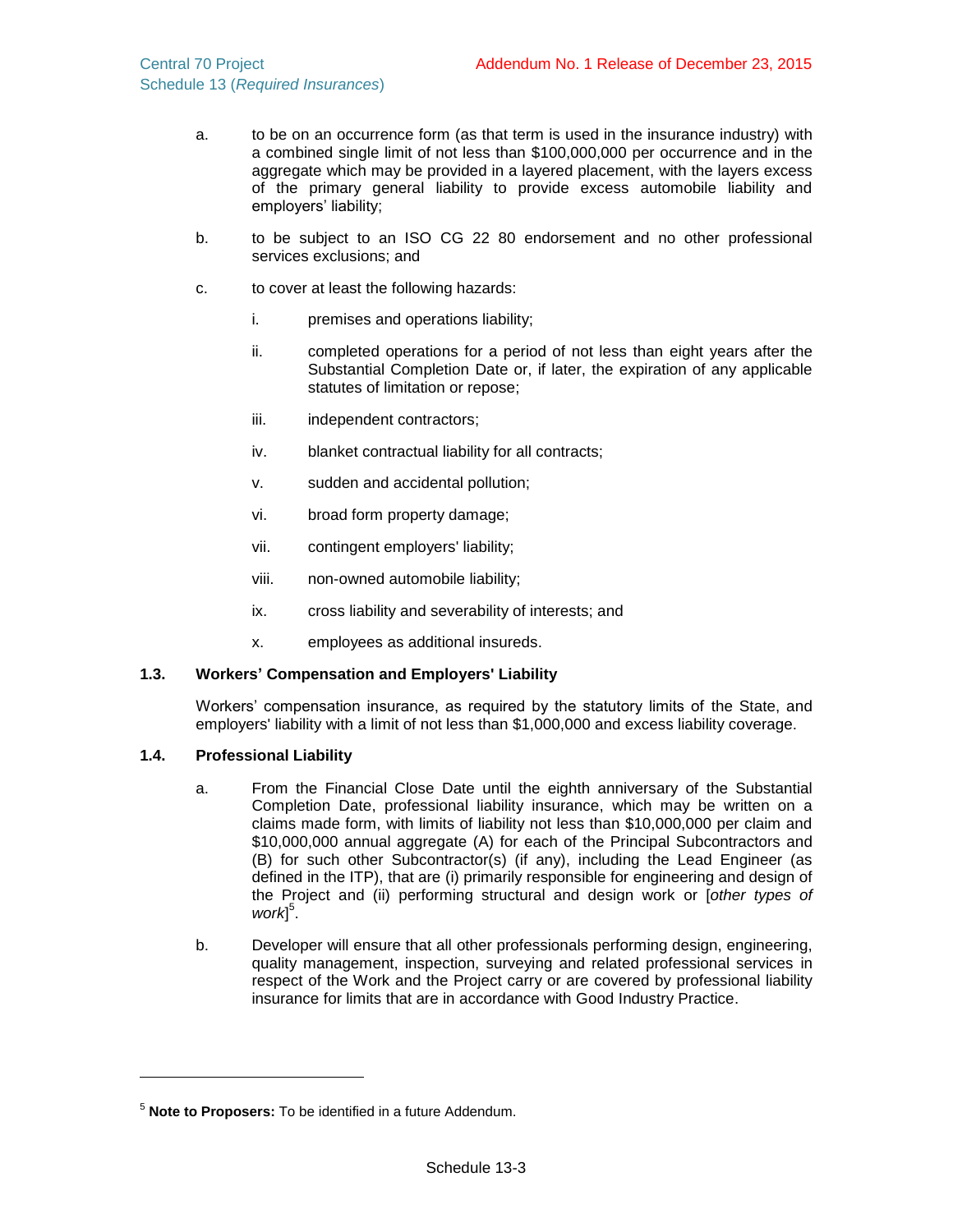### **1.5. Contractors' Pollution Liability and Pollution Legal Liability (Combined Form)**

Contractors' Pollution Liability and Pollution Legal Liability insurance for the Work and the Project, which may be written on a claims made form, which coverage will:

- a. be with limits of not less than \$10,000,000 per occurrence and \$10,000,000 annual aggregate; and
- b. include coverage for:
	- i. environmental impairment liability;
	- ii. third party bodily injury;
	- iii. property damage liability (including remediation and clean-up costs);
	- iv. disposal site and transportation extensions; and
	- v. underground storage tanks; and
- c. provide for an extended reporting period until the earlier of: (i) the eighth anniversary of the Substantial Completion Date; and (ii) the tenth anniversary of the Agreement Date.

### **1.6. Automobile Liability**

Automobile Liability insurance on any owned, non-owned, and hired automobile used in connection with the Work and the Project with a limit of not less than \$10,000,000 per occurrence.

### **1.7. Aircraft Liability**

If aircraft are used in the performance of the Work and the Project, aircraft liability insurance (including owned and non-owned aircraft) which coverage will be with limits of not less than \$25,000,000 per occurrence and \$25,000,000 in the aggregate.

#### **1.8. Railroad Liability and Railroad Protective Liability**

If such coverage is not already provided under the commercial general liability insurance required pursuant to Section 1.2 of this Schedule 13, railroad liability and railroad protective liability insurance which coverage shall be with limits of not less than \$5,000,000 per occurrence and \$10,000,000 in the aggregate or, if higher, such other limits as required by UPRR, BNSF or DRIR in connection with the Work and the Project.

### **1.9. Marine Cargo**

If any property, materials or equipment intended to be used in connection with the Work and the Project are to be shipped by sea, marine cargo insurance which coverage shall provide coverage in an amount of not less than full replacement value per occurrence.

### **1.10. Contractors' Equipment**

Contractors' equipment insurance covering any piece of equipment with a replacement cost in excess of \$500,000, which coverage shall provide coverage in an amount of not less than full replacement value per occurrence.

### **1.11. Insureds**

All Insurance Policies required pursuant to this Section 1 of this Schedule 13, other than the policy required pursuant to Section 1.4 of this Schedule 13, must include: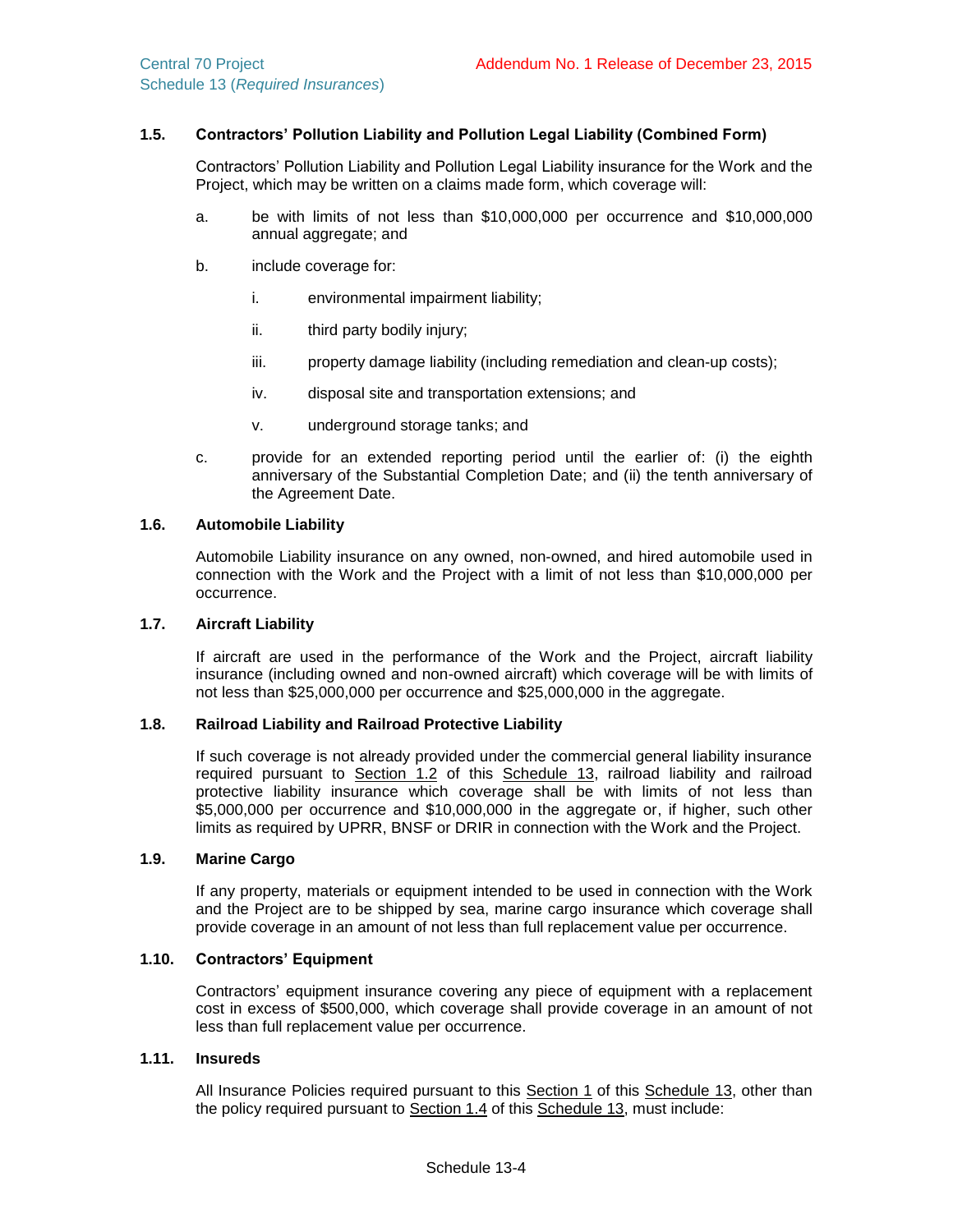- a. Correloper and the Construction Contractor<sup>6</sup> as named insureds; and
- b.  $t$  the Specified Additional Insureds<sup>7</sup> as additional insureds.

### **2. OPERATING PERIOD INSURANCES**

From the Substantial Completion Date for the duration of the Term, Developer will obtain and maintain, or cause to be obtained and maintained, the Insurance Policies with respect to the Work and the Project described in this Section 2 of this Schedule 13.

## <span id="page-57-0"></span>**2.1. "All Risks" Property**

"All Risks" property insurance with no co-insurance including the following perils: loss or damage by fire, collapse, lightning, windstorm, tornado, flood, earthquake, hail, explosion, riot, vandalism and malicious mischief, civil commotion, aircraft, vehicle impact, terrorism (both domestic and foreign acts of terrorism), smoke and such other risks as are usual to a similarly situated project, in each case:

- a. the lesser of:
	- i. the full replacement cost of the Work and the Project, including on and off-site fabrication, installation, storage and staging areas; and
	- ii. the Probable Maximum Loss for the Work and the Project (and, with respect to any sublimits, subject to Section [2.2.b](#page-58-0) of this Schedule 13, the Probable Maximum Loss in respect of the relevant peril), including on and off-site fabrication, installation, storage and staging areas;
- b. if such insurance places a sublimit on flood coverage, such sublimit shall be no less than the greater of:
	- i. \$100,000,000; and
	- ii. the Probable Maximum Loss in respect of such peril;
- c. include coverage for the following, within the limits specified below:
	- i. business interruption on a gross income basis for the greater of:
		- A. 12 months of delay; and
		- B. the Probable Maximum Delay;
	- ii. boiler and machinery perils including machinery breakdown;
	- iii. property in transit (in-land only) and unnamed locations;
	- iv. extra/expediting expenses (with a minimum sublimit of \$50,000,000);
	- v. off premises services interruption;
	- vi. professional fees (with a minimum sublimit of \$10,000,000);
	- vii. valuable papers;

 $\overline{a}$ 

<sup>6</sup> **Note to Proposers:** This assumes that the Construction Contractor will perform O&M Work During Construction. To also include the O&M Contractor if it will perform such work.

<sup>7</sup> **Note to Proposers:** This term is defined in the Section 25 rider definitions.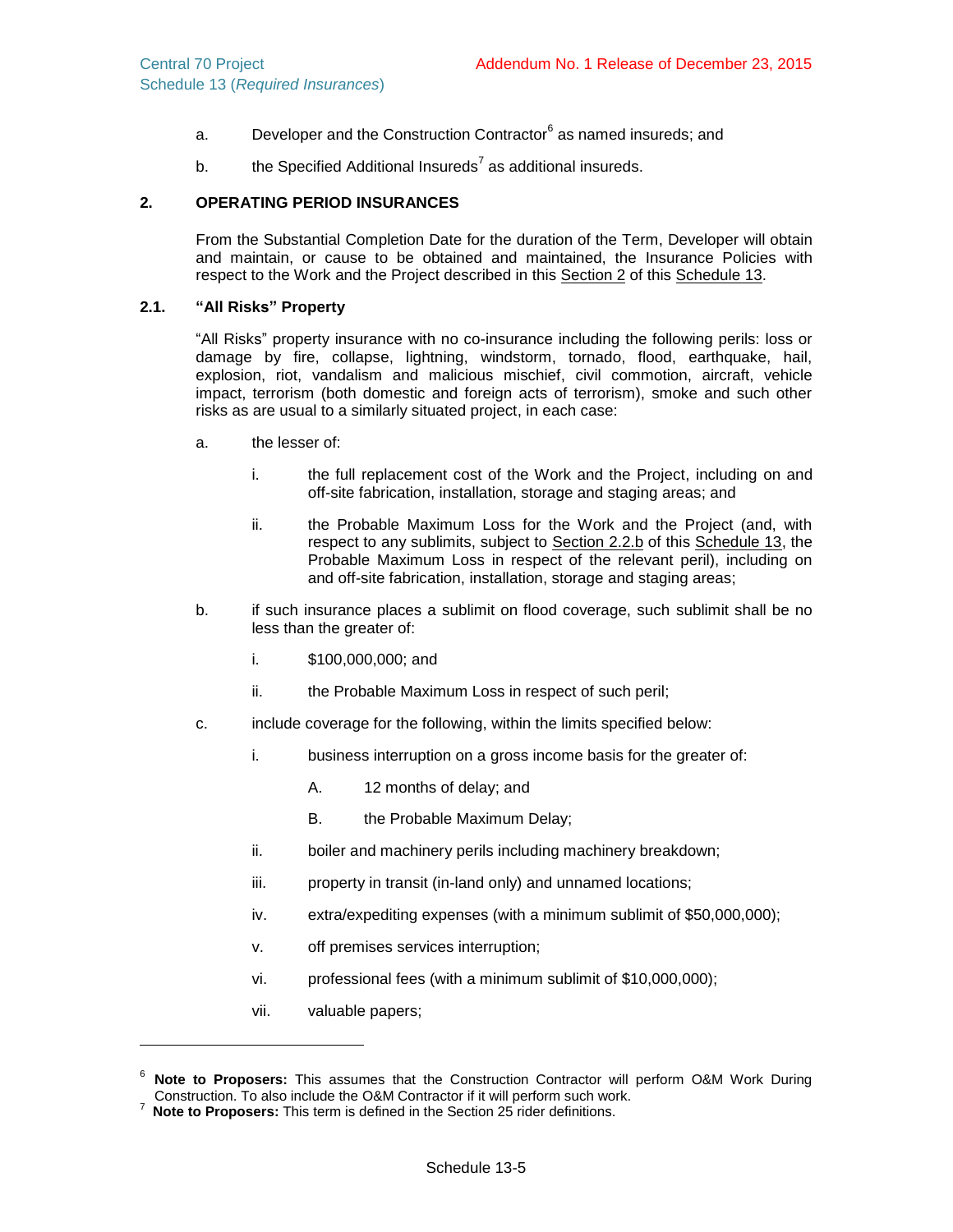- viii. prevention of access (with a minimum limit of eight weeks); and
- ix. ingress /egress (with a minimum limit of eight weeks); and
- d. provide for interim payments in the event of any loss.

### **2.2. Commercial General Liability**

Commercial general liability insurance (together with any excess or umbrella liability) against claims for personal injury (including bodily injury and death) and property damage or loss (including liabilities as a result of repairs and alterations) however arising occurring with respect to the Work or the Project, including on and off-site fabrication, installation, storage and staging areas, such insurance:

- a. to be on an occurrence form (as that term is used in the insurance industry) with a combined single limit of not less than \$100,000,000 per occurrence and in the aggregate, which may be provided in a layered placement, with the layers excess of the primary general liability to provide excess automobile liability and employers' liability; and
- <span id="page-58-0"></span>b. include coverage for:
	- i. premises and operations liability;
	- ii. products and completed operation liability;
	- iii. independent contractors;
	- iv. blanket contractual liability for all contracts;
	- v. sudden and accidental pollution ;
	- vi. broad form property damage ;
	- vii. contingent employers' liability;
	- viii. non-owned automobile liability;
	- ix. cross liability and severability of interests clause; and
	- x. employees as additional insureds.

#### **2.3. Workers' Compensation and Employers' Liability Insurance**

Workers' compensation insurance, as required by the statutory limits of the State, and employers' liability with a limit of no less than \$1,000,000 and excess liability coverage.

### **2.4. Pollution Liability**

Pollution and Environmental Impairment Liability insurance for the Work and Project, which may be written on a claims made form, which coverage will:

- a. be with limits of not less than \$10,000,000 per occurrence and \$10,000,000 annual aggregate; and
- b. include coverage for: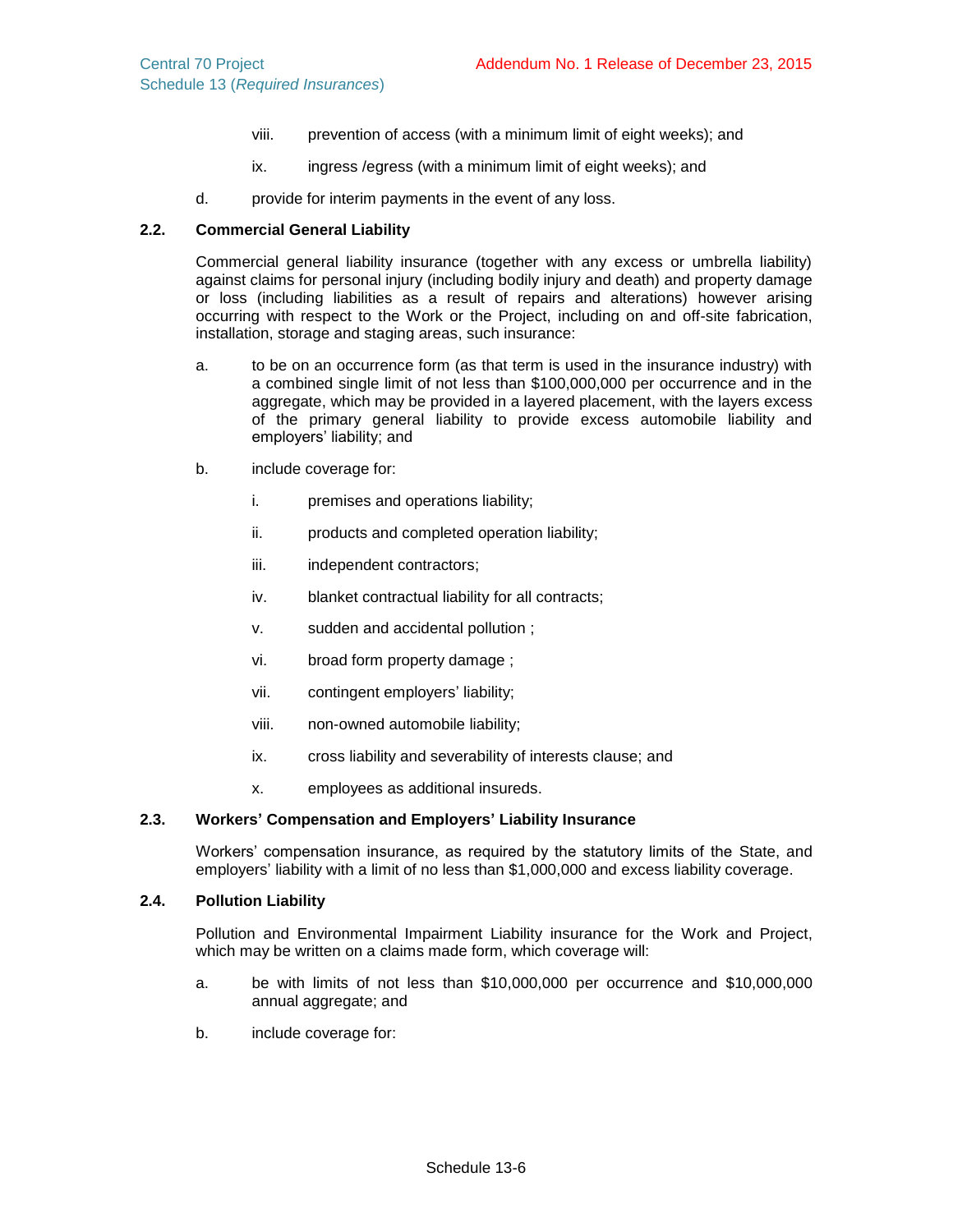- i. environmental impairment liability;
- ii. third party bodily injury;
- iii. property damage liability (including remediation and clean-up costs);
- iv. disposal site and transportation extensions; and
- v. underground storage tanks.

## **2.5. Automobile Liability**

Automobile Liability insurance on any owned, non-owned and hired automobile used in connection with the Work and the Project with a limit of not less than \$10,000,000 per occurrence.

## **2.6. Railroad Liability and Railroad Protective Liability**

If such coverage is not already provided under the commercial general liability insurance required pursuant to Section 2.1 of this Schedule 13, railroad liability and railroad protective liability insurance which coverage shall be with limits of not less than \$5,000,000 per occurrence and \$10,000,000 in the aggregate or, if higher, such other limits as required by UPRR, BNSF or DRIR in connection with the Work and the Project.

### **2.7. Insureds**

All Insurance Policies required pursuant to this Section 2 of this Section 13 must include:

- a. Developer and the O&M Contractor as named insureds; and
- b. the Specified Additional Insureds as additional insureds.

### **2.8. Indexation**

All Dollar figures in Section 2 of this Schedule 13 shall be indexed pursuant to Section 2.3. After indexation has been applied from time to time, Developer's obligation shall be to take out and maintain, or to cause the obtaining and maintenance of, insurance pursuant to Section 25 and this Schedule 13 where the limits are as close to and in excess of the indexed values as is reasonably obtainable in the insurance market, provided that such obligation shall only apply to newly placed or renewed policies.

#### **3. GENERAL REQUIREMENTS**

### **3.1. Probable Maximum Loss Study**

- 3.1.1. Whenever this Schedule 13 references:
	- a. "Accepted PML Study", such term means the PML Study (and any update thereto) Accepted by the Enterprises;
	- b. "PML Study", such term has the meaning given to it in Section [3.1.2](#page-60-0) of this Schedule 13;
	- c. "Probable Maximum Delay", such term means each probable maximum delay period limit determined from time to time pursuant to an Accepted PML Study; and